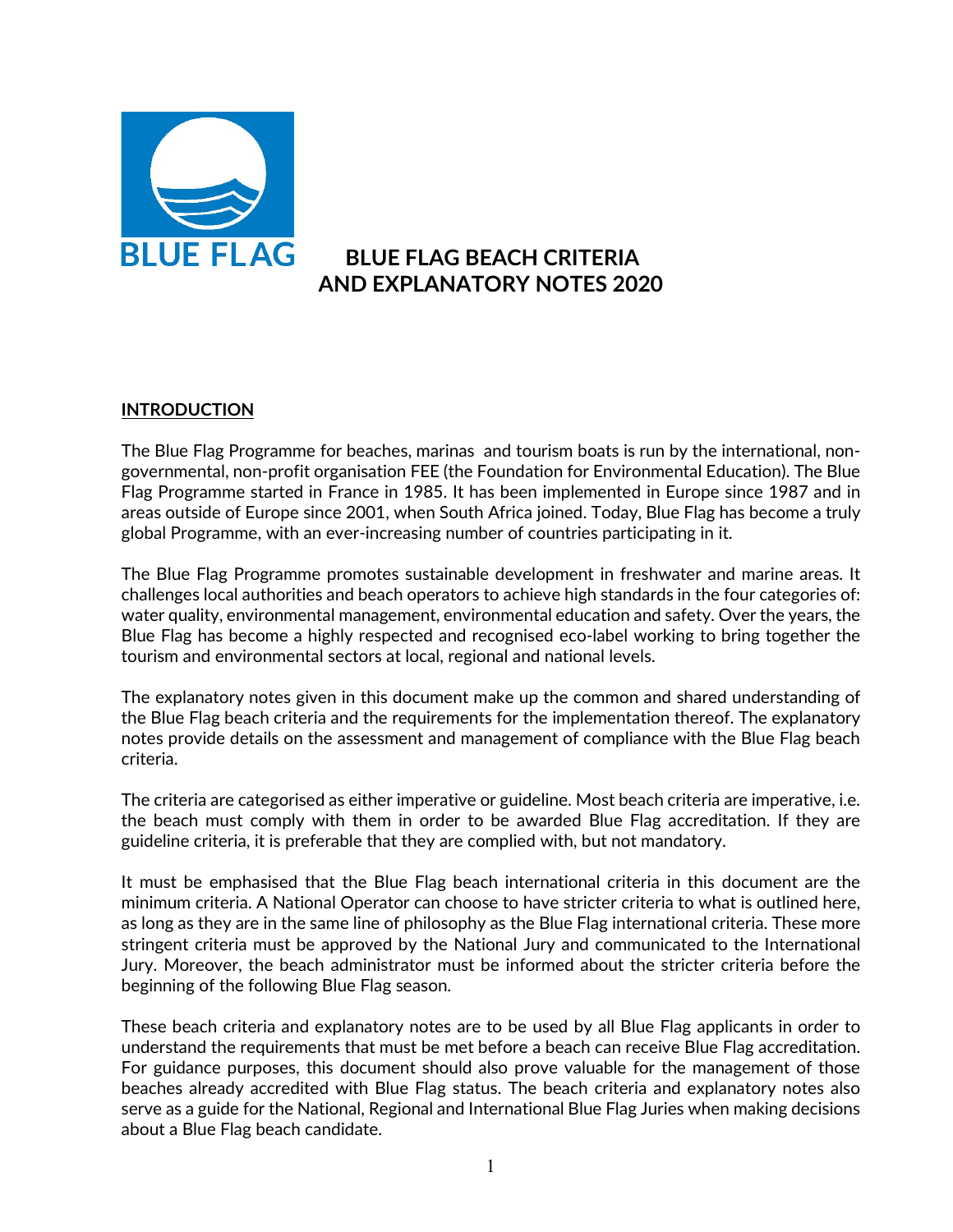During the Blue Flag season the flag must fly at the beach. The flag is both a symbol that the beach participates in the Programme but also an indication of compliance with the criteria. The flag may either be flown 24 hours a day during the Blue Flag season, or only during the hours when the beach meets all the Blue Flag criteria. In the case of the former, there must be adequate signage indicating the time when services (eg life-saving), and facilities (eg toilets) are in operation.

If a beach that has Blue Flag accreditation does not comply with the Blue Flag criteria, the flag may be permanently or temporarily withdrawn from the beach. There are several degrees of noncompliance:

1. A **minor non-compliance** occurs when there is a problem with only one imperative criterion which is of little or no consequence to visitor health and safety and the beach environment.

Should the non - compliance be to the detriment of visitor health and safety or the beach environment it must be treated as major non - compliance.

When minor non-compliance occurs and can be immediately rectified, the flag is not withdrawn, and the non-compliance is only registered in the control visit report. If, however a minor non-compliance cannot be rectified immediately, the beach is given 10 days in which to comply fully with all criteria. The flag is withdrawn until all problems are rectified and this is noted on the Blue Flag national and international websites.

2. **Multiple non-compliance** relates to non-compliance with two to three imperative criteria which are of little or no consequence to visitor health and safety and the beach environment.

Should any on the non - compliance be to the detriment of visitor health and safety or the beach environment it / they must be treated as major non - compliance.

When multiple non-compliances occur, the beach is given 10 days in which to comply fully with all criteria, the flag is withdrawn until all the problems are rectified and the national and international websites are updated accordingly.

3. **Major non-compliance** occurs when the beach does not comply with one or several criteria, with consequence for the health and safety of the beach user or to the environment, as well as the general perception of the beach and therefore the Programme.

When detecting a major non-compliance, the flag is withdrawn immediately and for the rest of the season. The beach information board must clearly indicate that Blue Flag award has been withdrawn. The national and international websites are updated accordingly.

In all cases of non-compliance, the National Operator must immediately inform the local authority/beach operator about the observed areas of non-compliance. Information about the reason for a withdrawal of the flag must be posted clearly at the beach. The local authority/beach operator must inform the National Operator of re-compliance with the criteria and present the appropriate documentation needed. The flag can then be raised at the beach again. The National Operator should also consider a follow-up control visit to check that the beach does comply. In the event that the local authority/beach operator does not ensure and document re-compliance with the criteria within 10 days, the National Operator must ensure that the Blue Flag is withdrawn for the rest of the season at the beach.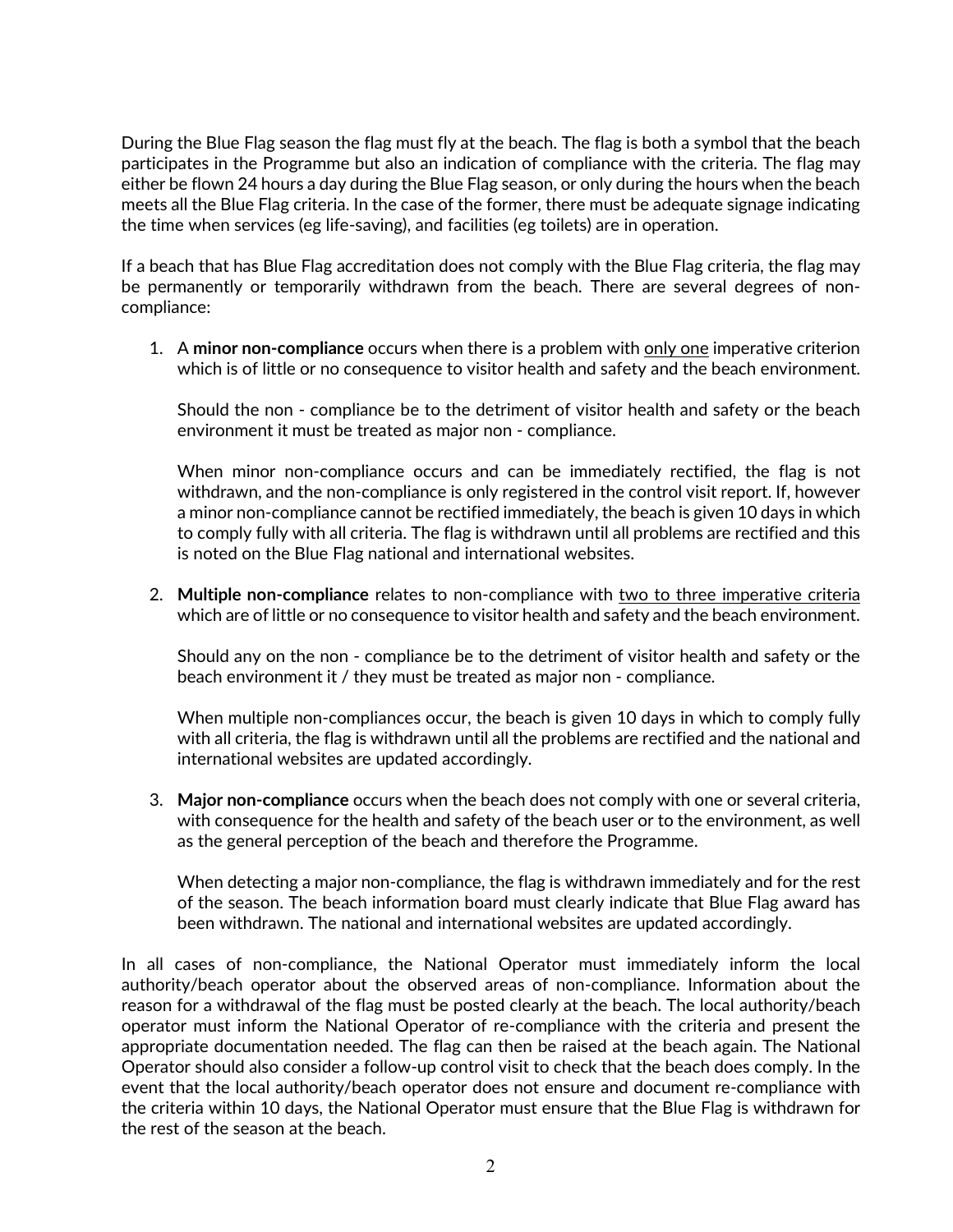In the event that conditions on the beach change and the Blue Flag has to be temporarily withdrawn, e.g. when climatic events cause damage to the beach or an emergency arises, the beach management must inform the National Operator that the Blue Flag has been temporarily withdrawn and the national and international websites must be updated accordingly.

Apart from updating the national and international Blue Flag websites of the status of the beach, the National Operator must inform the Blue Flag International Head Office about the noncompliance. If the non-compliance is noted by an international controller, the National Operator has to give feedback to the Blue Flag International Head Office within 30 days.

The applicant for Blue Flag accreditation is the authority charged with responsibility for the beach. This may be a local municipality, private hotel, national park, or private beach operator. A beach may be eligible for Blue Flag accreditation if it is legally designated as a bathing area and it has the necessary facilities and services to comply with the Blue Flag criteria.

A beach must be accessible to all (regardless of age, gender, political views, religion) in order to be eligible for Blue Flag accreditation. It is preferable that beach users be granted free access to a Blue Flag beach, i.e. to use the beach and its facilities without paying a fee. Blue Flag, however, recognises that at some beaches, e.g. private beaches, members of the public are charged a small, reasonable fee to access the beach. Other payments may be levied for services in the area, e.g. for parking or hiring of equipment, but have to stay within the reasonable limits. If a beach wishes to have an entry fee higher than 30 US dollars, it must apply for a dispensation case to the International Jury.

FEE, and the National Operator in a country, reserve the right to refuse or withdraw Blue Flag accreditation from any beach where the local authority/beach operator is responsible for violations of national environmental regulations or otherwise acts in discord with the objectives and spirit of the Blue Flag Programme. Blue Flag beaches are subject to announced and unannounced control visits by the National Operator and FEE International.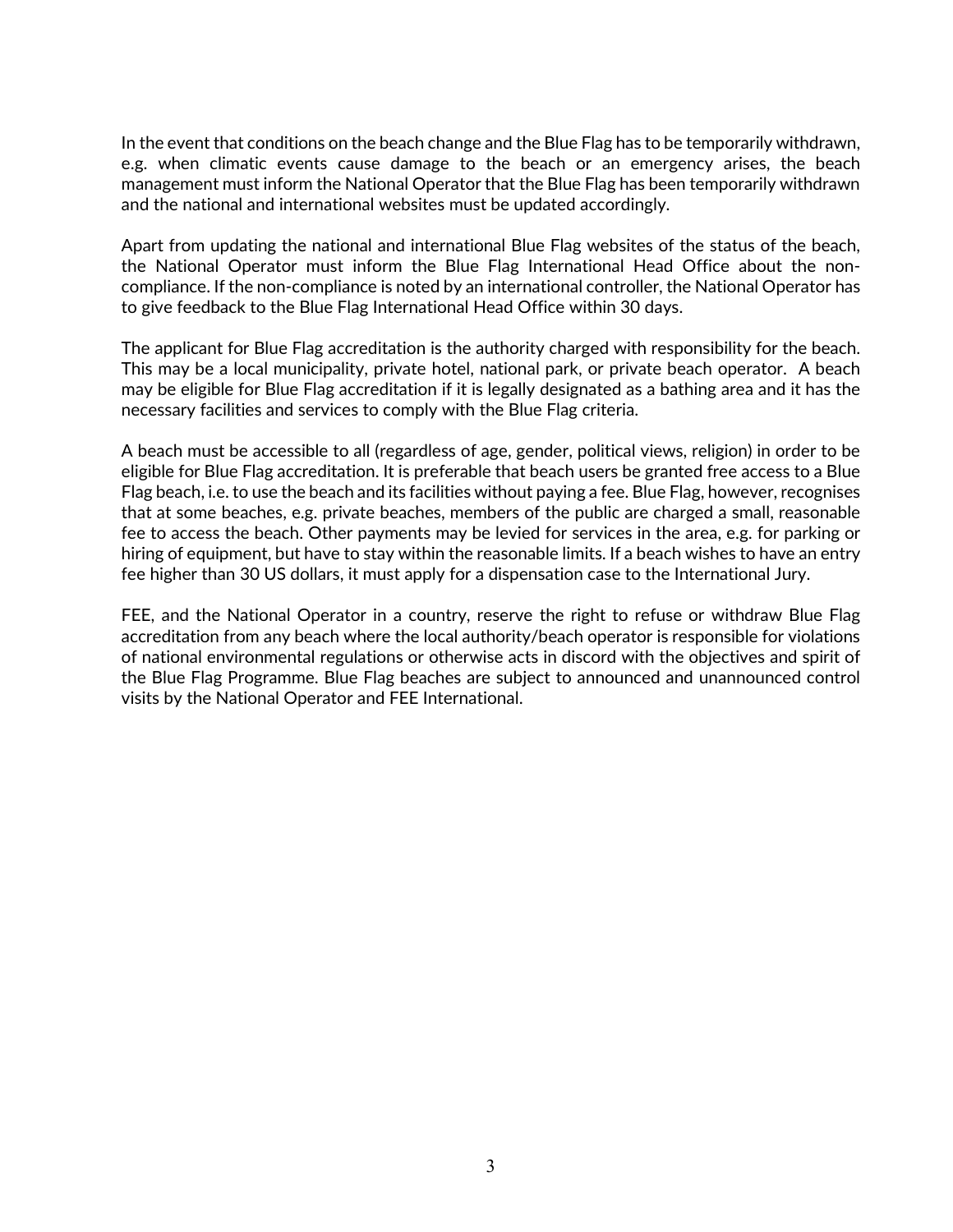# **ENVIRONMENTAL EDUCATION AND INFORMATION**

Each beach must provide at least five environmental education activities to the public preferably during its Blue Flag season. It is possible for beaches managed by the same municipality to provide the same five environmental education activities.

Each beach must have at least one Blue Flag information board in place, containing all the information required by the criteria listed below. For long beaches it is recommended that more than one Blue Flag information boards are installed (approximately one every 500 metres). All Blue Flag information boards must follow national standards with respect to information, content and design. These Blue Flag information boards must be in place at all Blue Flag beaches.

## **Criterion 1. Information about the Blue Flag Programme must be displayed.**

Information about the Blue Flag Programme must be displayed on the Blue Flag information board. The correct Blue Flag logo must be used, in accordance with the FEE branding guidelines. The essence of each of the four categories of the Blue Flag criteria must be explained in this information. The length of the Blue Flag season must also be included.

The information could also be posted at other locations, e.g. at major access points, lifeguard stations, other beach facilities, or in parking areas. Tourist information offices should also have information about the Blue Flag Programme.

Contact details for the local, national and international Blue Flag representatives must be posted as well.

In areas of international tourism, it is recommended that the information be provided in relevant languages.

In the event that the Blue Flag is temporarily withdrawn, a relevant notice must be posted at the beach informing the public as to the reasons why the flag was withdrawn.

Blue Flag beaches could promote the Green Key Programme as another eco-label run by FEE with a message such as: "Along with the Blue Flag, the Foundation for Environmental Education also develops another eco-label for various tourism enterprises: Green Key. Find more information at: www.greenkey.global (or the national Green key website of the country)"

*Appendix B provides an example of how the Blue Flag information can be presented.*

| TIVE CRITERION<br><b>IMPERAT</b> | <b>CRITERION</b><br>INF 0<br>$1 - 1$ |
|----------------------------------|--------------------------------------|
| All r<br>regions                 |                                      |

## **Criterion 2. Environmental education activities must be offered and promoted to beach users.**

Environmental education activities promote the aims of the Blue Flag Programme by:

- increasing the awareness of, and care for, the local environment by recreational users and residents.
- training personnel and tourist service providers in environmental matters and best practices.
- encouraging the participation of local stakeholders in environmental management within the area.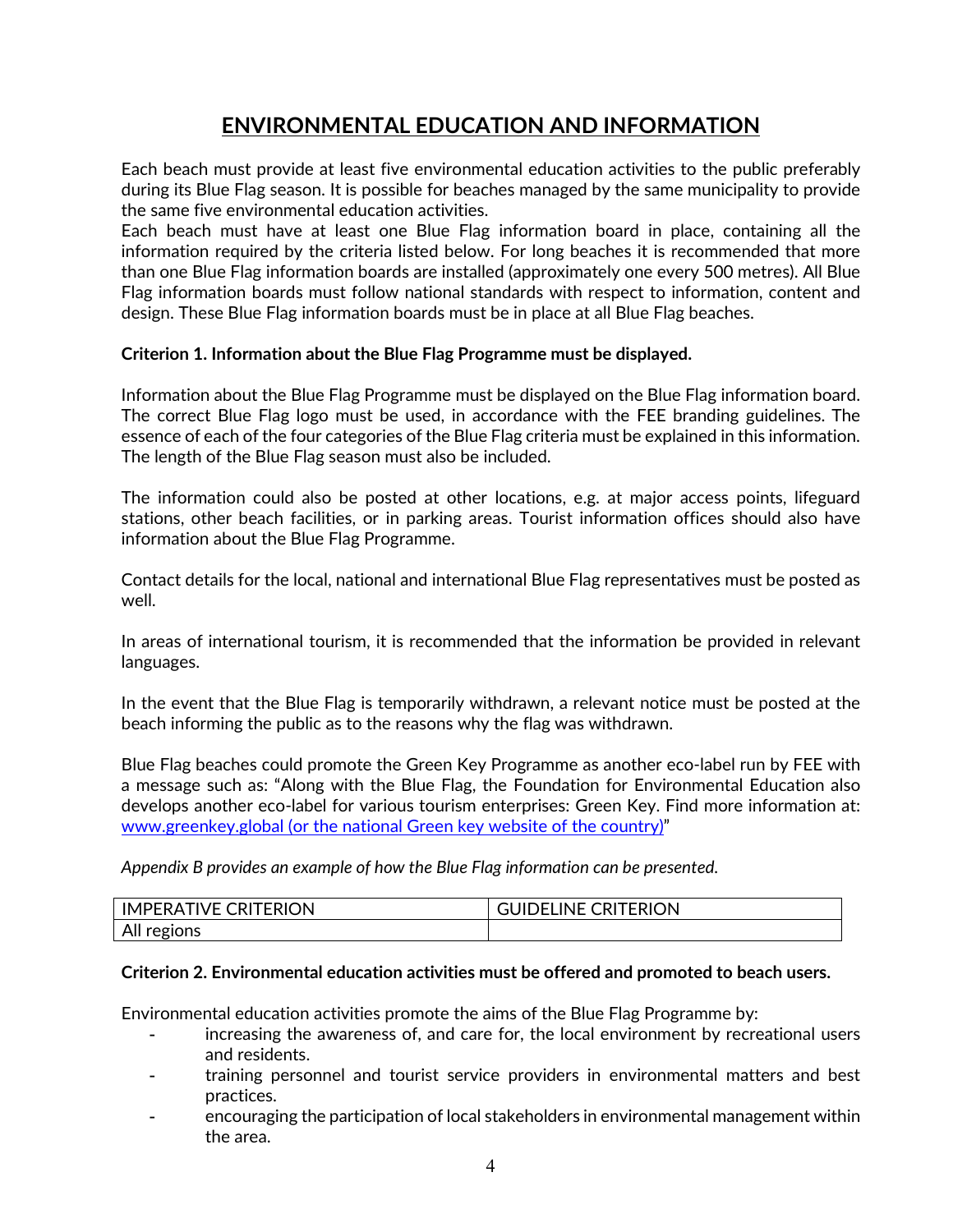- promoting sustainable recreation and tourism in the area.
- promoting the sharing of ideas and efforts between the Blue Flag Programme and other FEE Programmes (YRE, LEAF, Eco-Schools and Green Key).

The planned environmental education activities for the coming season must be included in the application documents, and so must a report on activities carried out during the previous Blue Flag season (if applicable).

At least five different activities must be offered to the municipality or community - preferably during the Blue Flag season. The activities should focus on the environment, environmental issues, Blue Flag issues or sustainability issues. At least some of the activities should be carried out at the beach and have a direct focus on the beach environment.

The educational activities must be effective and relevant, and each year the local authority must reevaluate the activities that were implemented and work towards constantly improving them.

Where the planned environmental education activities are of interest to, and involve, the general public or beach users, these activities must be publicised in good time to inform the public about the opportunities they offer. Such activities must also be publicised on the Blue Flag information board, but could also be publicised in other areas in the beach area, in local centres, in newspapers and other media.

The environmental education activities must be clearly disseminated to the public. Preferably, the activities should be posted on the common information board. However, dissemination could include an updatable list posted at the kiosk or clubhouse, an SMS notification or other means of communication. Whatever the platform for dissemination is, it has to be stated on the information board where the user can find out more about the activities.

Furthermore, these environmental education activities must be offered for free. A small participatory fee is accepted if needed to cover costs such as lunches, water, etc. but no business benefits can be made through these environmental education activities.

Local authorities/beach operators are encouraged to implement and/or support sustainable development projects in which public participation is a key element, e.g. United Nations Sustainable Development Goals initiatives.

If specific sensitive natural areas (including Marine Protected Areas) exist near a Blue Flag beach (e.g. mangroves or sea grass beds), it is strongly recommended that some of the educational activities address these sensitive natural areas.

Examples of good educational activities can be downloaded from the internal pages of the Blue Flag international website (www.blueflag.global).

*Appendix C provides further background on the environmental education activities.*

| <b>CRITERION</b><br><b>IVE</b><br>IM<br>, PF RA | $\overline{\phantom{0}}$<br><b>TERION</b><br>INE<br>RI<br>. .<br>◡ᡰ៶៲ |
|-------------------------------------------------|-----------------------------------------------------------------------|
| $\Lambda$<br>ิวทร<br>FIII                       |                                                                       |

## **Criterion 3. Information about bathing water quality must be displayed.**

Bathing water quality information must be displayed on the Blue Flag information board. It is recommended that a table or figure with easily identifiable symbols that correspond to the results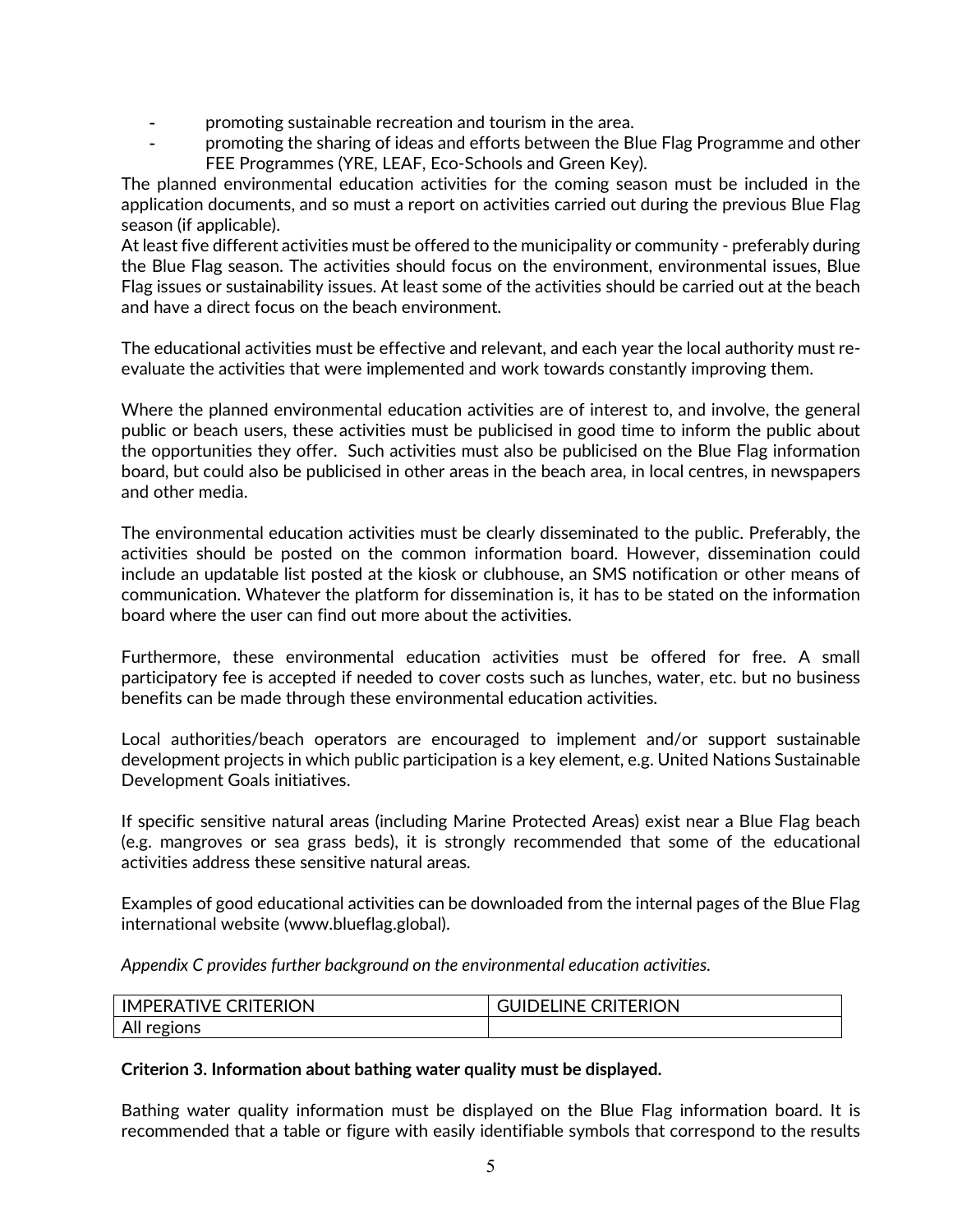be used. The information must also clearly explain how the water quality results relate to the imperative criteria for water quality, with specific reference to sampling frequency and the conditions under which Blue Flag status can be withdrawn.

The authority in charge of providing the bathing water quality results must do so shortly after the analysis so that the data can be updated regularly. It is the responsibility of the local authority to ensure that the beach operator/beach management receives the information no later than one month after the sampling date. The complete and detailed data must be made available by the local authority to anybody upon request.

*Appendix D provides an example of how this information could be presented.* 

| TIVE CRITERION<br><b>IMPFRAT</b> | <b>CRITERION</b><br>INF.<br>. . |
|----------------------------------|---------------------------------|
| 1000<br>AII I                    |                                 |

## **Criterion 4. Information relating to local eco-systems, environmental elements and cultural sites must be displayed.**

The aim of this criterion is to ensure that beach users are well informed and educated about relevant environmental elements (including valuable cultural sites/communities), local ecosystems and any sensitive areas in the surrounding environment so that they are encouraged to learn about and experience the environment in a responsible way.

Information about coastal zone ecosystems, wetland areas, unique habitats or any sensitive natural areas must be displayed at or close to the Blue Flag beach. The information must include details about the natural area and a code of conduct for visitors to the area. If the full information is not available on the Blue Flag information board, there must at least be a short notice on the board informing the public about the nearby sensitive areas and where they can find further information.

Relevant environmental information could furthermore be displayed at tourist sites, at the natural areas, or in tourist information offices. The information can be published in tourist brochures, local newspapers or pamphlets created specifically for this purpose. In areas that are visited by a high number of tourists, it is recommended that the information be presented in more than one way, as listed above, and it should be presented in relevant languages.

In the case of sensitive underwater environments, specific information about these areas must be provided for divers and snorkelers.

| <b>CRITERION</b><br>'IVF<br>IM<br>JPFRA' | <b>CRITERION</b><br>INF<br>┅ |
|------------------------------------------|------------------------------|
| All regions                              |                              |

## **Criterion 5. A map of the beach indicating different facilities must be displayed.**

A map showing the boundaries of the Blue Flag beach area and the location of key facilities and services must be posted on the Blue Flag information board. The map must be of good quality, easy to read and properly oriented.

Pictogrammes should preferably be used.

The required map elements (where applicable) should include "You are here" pointers, and show the location of: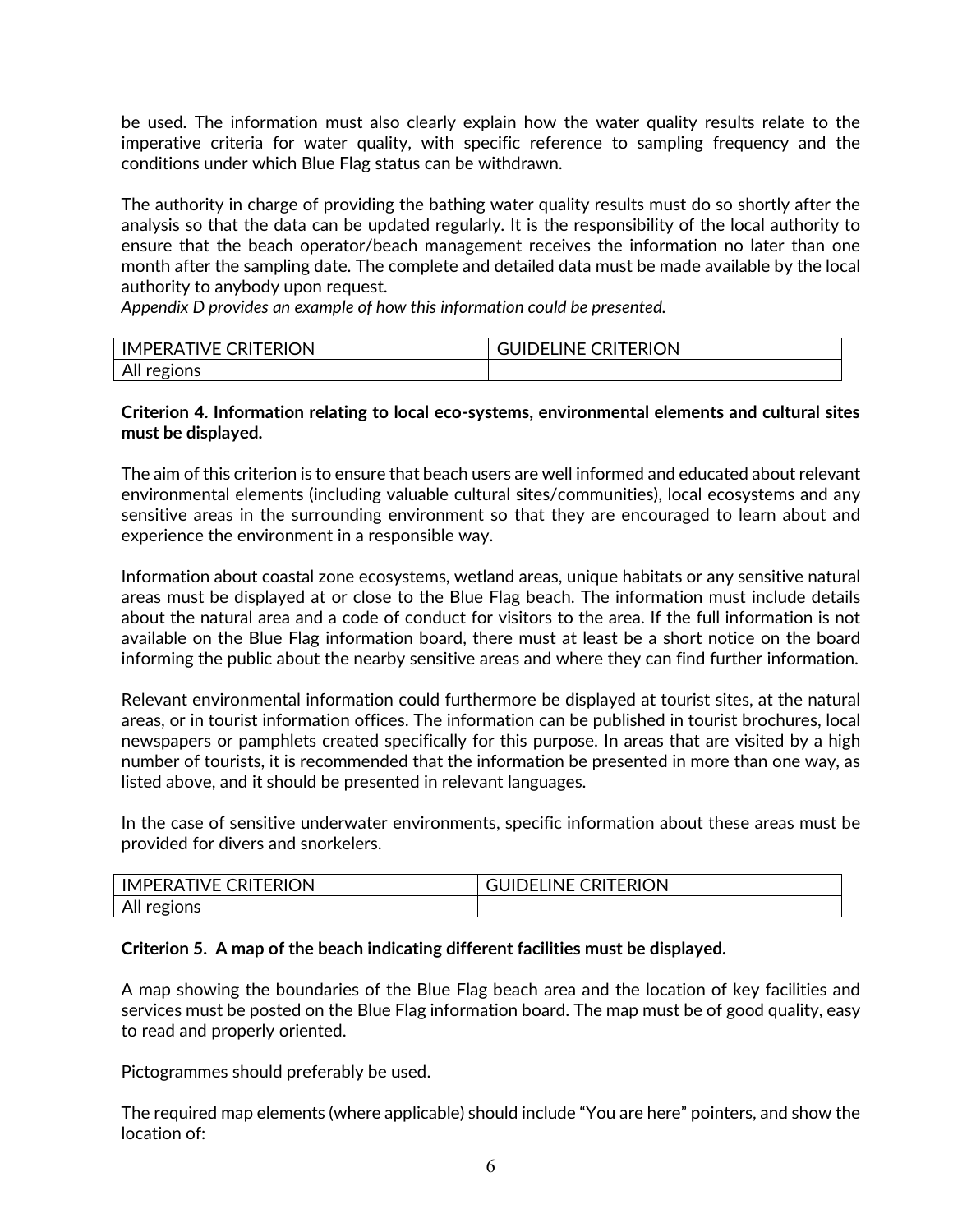| lifeguards or lifesaving equipment<br>the area patrolled (for beaches<br>with lifeguards)<br>first aid equipment<br>telephones<br>(including)<br>toilets<br>toilets<br>for<br>disabled people)<br>drinking water<br>car and bicycle parking areas<br>authorised camping sites at/near<br>the beach<br>recycling facilities<br>location of water sampling point(s)<br>access points and access for | disabled persons<br>zoning (swimming, surfing, sailing,<br>boating, etc.) where applicable<br>nearby public transport<br>footpaths<br>demarcation of Blue Flag area<br>location of other information<br>boards<br>rivers and inflows<br>local landmarks (where applicable)<br>storm water outlets<br>nearby sensitive natural areas, etc.<br>direction (North)<br>scale bar |
|---------------------------------------------------------------------------------------------------------------------------------------------------------------------------------------------------------------------------------------------------------------------------------------------------------------------------------------------------------------------------------------------------|-----------------------------------------------------------------------------------------------------------------------------------------------------------------------------------------------------------------------------------------------------------------------------------------------------------------------------------------------------------------------------|
|---------------------------------------------------------------------------------------------------------------------------------------------------------------------------------------------------------------------------------------------------------------------------------------------------------------------------------------------------------------------------------------------------|-----------------------------------------------------------------------------------------------------------------------------------------------------------------------------------------------------------------------------------------------------------------------------------------------------------------------------------------------------------------------------|

For guidelines on the design and suitability of maps for Blue Flag beaches, visit www.blueflag.global.

| <b>FIVE CRITERION</b><br><b>IMPERAT</b> | <b>CRITERION</b><br>INE (<br>) – I |
|-----------------------------------------|------------------------------------|
| All r<br>regions                        |                                    |

## **Criterion 6. A code of conduct that reflects appropriate laws and/or regulations governing the use of the beach and surrounding areas must be displayed.**

The code of conduct must address the activities of beach users and their conduct on the beach. The beach code of conduct must be displayed on the Blue Flag information board. The information could furthermore be posted at other locations, e.g. at all major entrance points, near to the relevant activity (i.e. a "No Diving" sign on a pier) or as information at the relevant sites. Internationally recognised symbols, e.g. pictogrammes, must be used wherever possible.

The code of conduct must include rules about the presence of domestic animals, zoning (when appropriate), fishing, litter management, the use of vehicles, camping, fires, etc.

Laws and/or regulations governing beach usage and management should be available to the public at the office of the local authority/beach operator.

The period when the lifesaving equipment and/or lifeguards, and first aid, are available must be clearly marked on the Blue Flag information boards and at the lifeguard station. An explanation of the emergency flag system in use must also be provided.

| <b>CRITERION</b><br>IMPERA <sup>-</sup><br>IVF ( | <b>CRITERION</b><br>INF (<br>Ш<br>ו⊣נ |
|--------------------------------------------------|---------------------------------------|
| All regions                                      |                                       |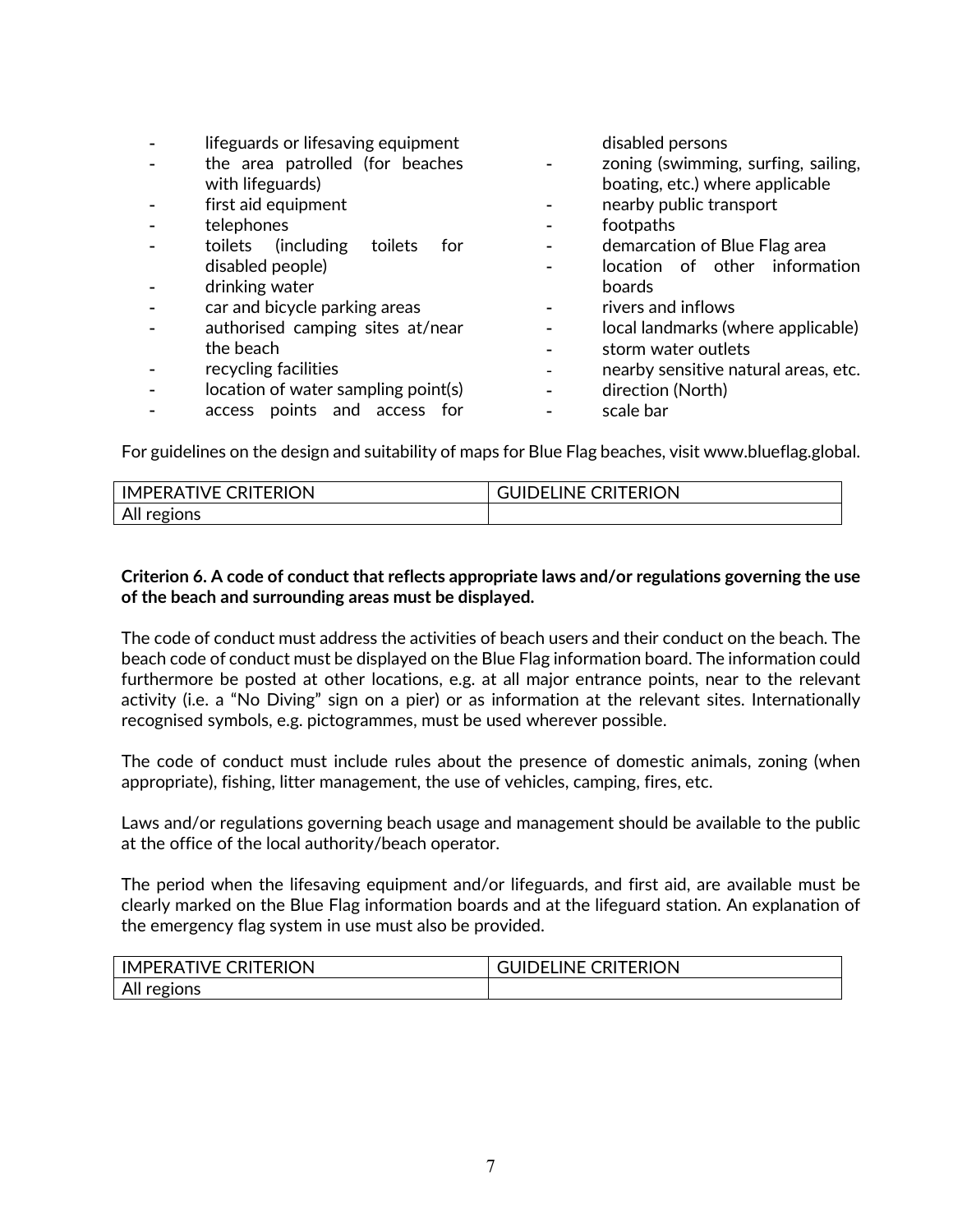# **WATER QUALITY**

The Blue Flag Programme requires that beaches achieve Excellent bathing water quality. The bathing water quality standards have been based on the most appropriate international and national standards and legislation.

Blue Flag is an international eco-label and it therefore has one minimum global standard for water quality. The standards described here for bathing water quality for beaches must be adopted unless stricter national standards are already in existence, e.g. testing for total coliform bacteria. In that case, the beach must comply with the more demanding national standards for bathing water quality.

## **Criterion 7. The beach must fully comply with the water quality sampling and frequency requirements.**

A Blue Flag beach must have at least one sampling point, which must be located where the concentration of bathers is highest. In addition, where there are potential sources of pollution, e.g. near streams, rivers or other inlets, storm water outlets, etc. additional sampling points must be established at these sites to provide evidence that such inflows do not affect bathing water quality.

All sampling points of the applicant beach must comply with the Blue Flag bathing water quality criteria.

Samples for microbiological and physical–chemical parameters must be taken.

Similarly, in the case of inland waters where the water is supplemented by outside sources during dry periods, the water quality of the outside source must meet the Blue Flag bathing water quality standards.

Samples should be taken 30 cm below the water surface except for the mineral oil samples that should be taken at surface level.

## **How often must a sample be taken?**

For each sampling point, there must be no more than 31 days between any two water samples during the Blue Flag season. This includes the gap between the preseason sample and the following in season sample. The Blue Flag Programme does not accept applications from beaches, irrespective of the length of the Blue Flag season, where less than five samples have been taken. This means that a minimum of five samples must be taken, evenly distributed during the season. The first sample must be taken within 31 days before the official starting date of the Blue Flag season.

Only one sample value per day is to be recorded in the percentile calculation.

When sample results raise concern of a possible increase in levels of pollution, it is recommended to temporarily increase the sampling frequency in order to track any possible pollution incident.

In the event of short-term pollution, one additional sample is to be taken to confirm that the incident has ended. This sample is not part of the set of bathing water quality data. If necessary to replace a discarded sample, an additional sample is to be taken seven days after the end of the short-term pollution. Discounting of samples because of short-term pollution during the last assessment period is allowed for maximum 15% of the total number of samples provided for in the monitoring calendar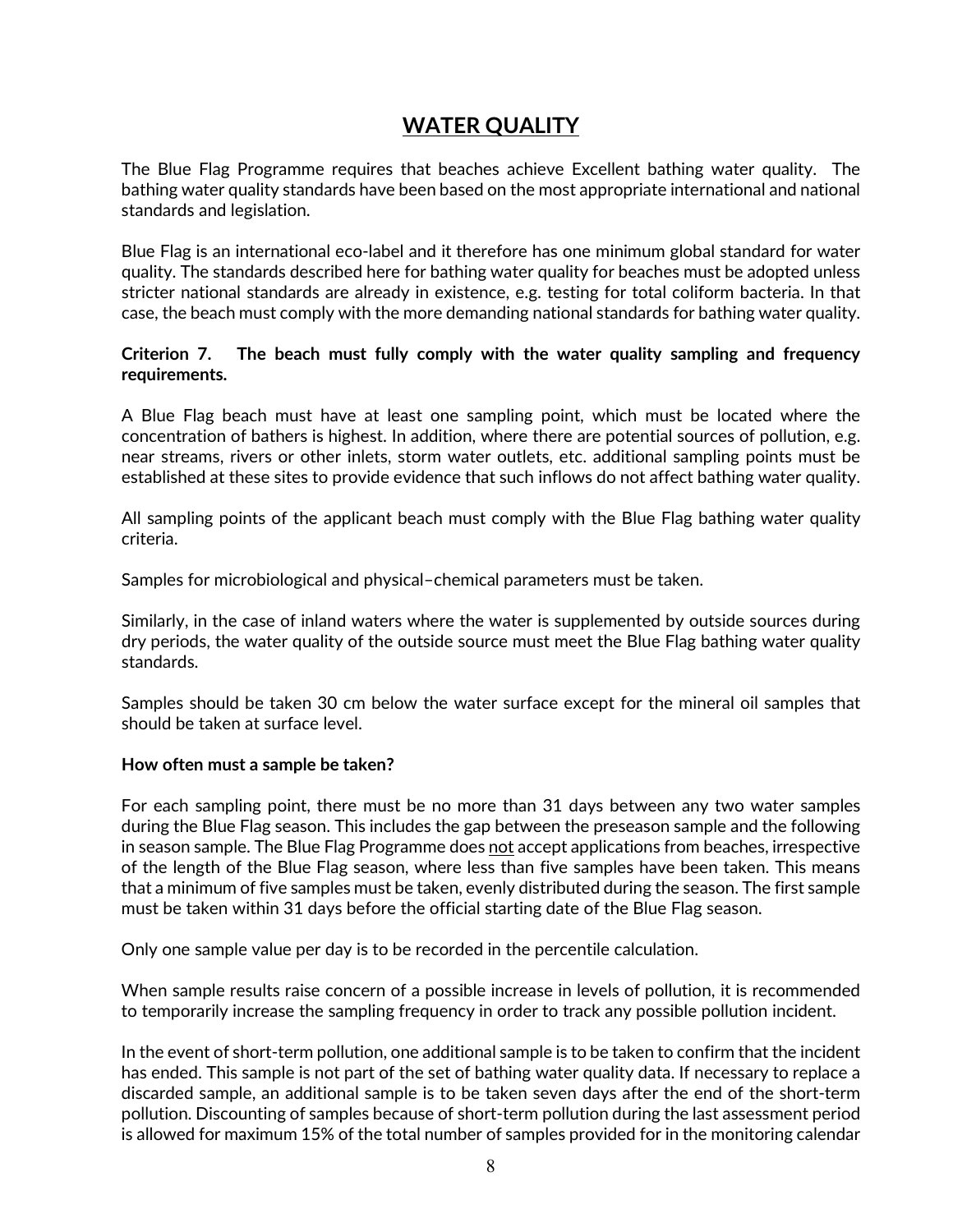established for that period, or one sample per bathing season, whichever is greater.

When calculating 15% of the total number of samples provided for that period, the result must be rounded up or down.

The rule is:

Anything lower or equal to ,49 should be rounded down (for example: a result of 2,49 gives a possibility of discounting 2 samples).

Anything higher or equal to ,50 should be rounded up (for example: a result of 2,50 gives a possibility of discounting 3 samples).

Both the original and the additional samples have to be sent as a dispensation case to the International Jury for the evaluation (*see Appendix A on dispensation cases*).

In case of an oil spill, abnormal weather or other extreme events which can have a serious adverse effect on the quality of the bathing water or the health of the bathers, the beach manager must temporarily take down the Blue Flag and clearly state the reason on the information board. It is recommended that the wording of this information is along the lines: "This beach has recently experienced abnormal weather/extreme event. Swimming is not recommended at this time due to the possibility of pollution/danger to the bathers."

| <b>IMPERATIVE CRITERION</b> | <b>CRITERION</b><br>INE (<br>F |
|-----------------------------|--------------------------------|
| All r<br>regions<br>ີ       |                                |

## **Criterion 8. The beach must fully comply with the standards and requirements for water quality analysis.**

An independent person, officially authorised and trained for the task, must collect the samples.

An independent laboratory must carry out the analysis of the bathing water samples. The laboratory must be nationally or internationally accredited to carry out microbiological and physical-chemical analyses. The testing method and data resulting from it must also be accredited.

In the event that the sampler or the laboratory is not independent, at the time of application a dispensation must be requested and details provided as to why this is required, e.g. in some cases beaches are considerable distances away from the services necessary to meet this requirement.

#### **Methods of analysis:**

In the interest of increased quality and comparability of the bathing water quality data used for the evaluation of candidates for the Blue Flag, FEE finds that methods of analysis that ensure a certain trueness, reproducibility, repeatability and comparability between methods should be used. FEE follows European (CEN) or International (ISO) standards in its recommendations regarding parameters and acceptable methods of analysis.

Water quality results must be provided to the National Operator as soon as they are made available but not later than one month after the sample has been taken.

A sampling calendar must be established prior to the start of the bathing season. Sampling must take place no later than four days after the date specified in the sampling calendar, unless there are exceptional circumstances preventing this. In such a case, the National Jury must submit the beach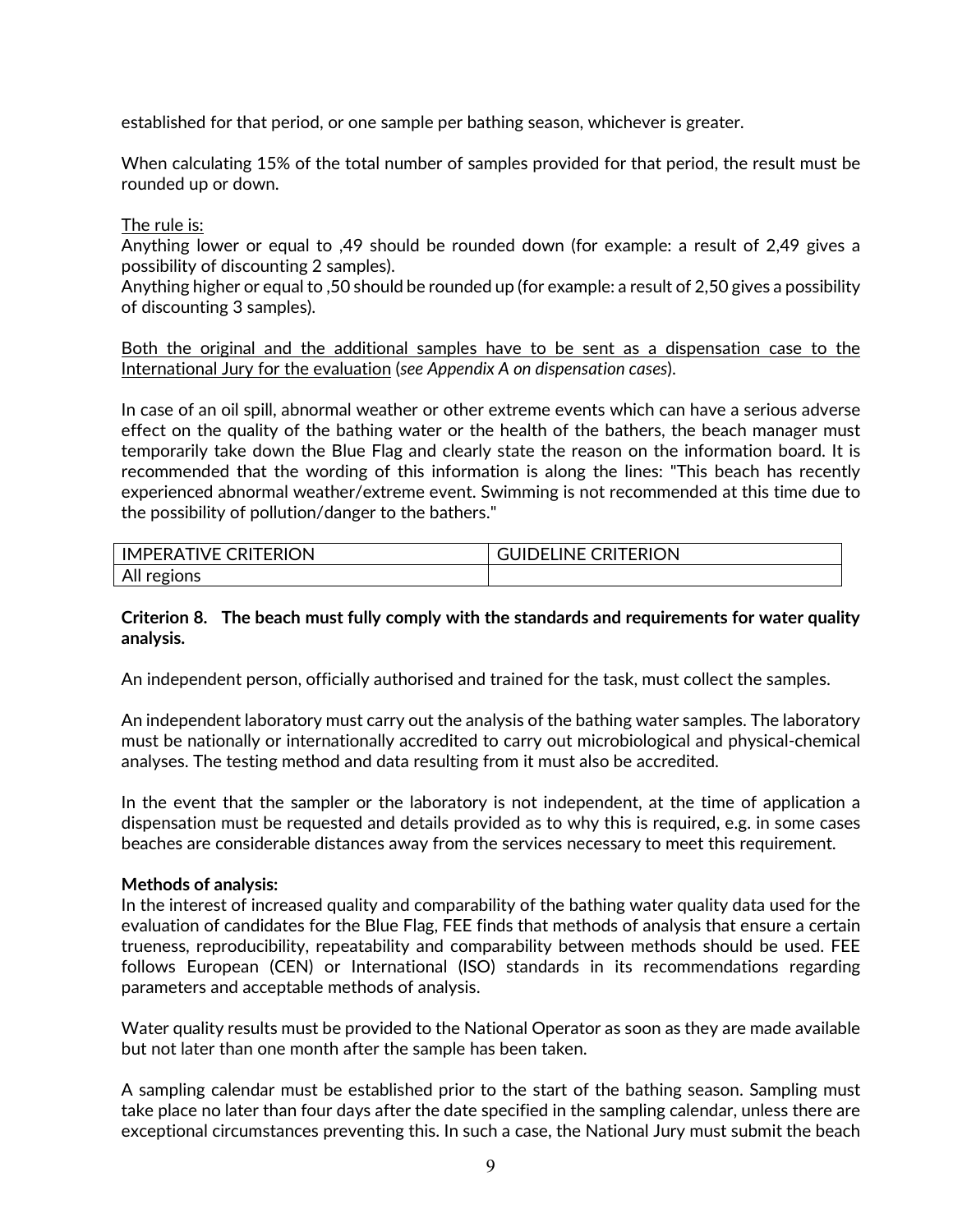as a dispensation case to the International Jury (*see Appendix A for more information on dispensation cases*).

## **Sampling history:**

The water quality results for the previous four seasons must accompany all applications. In order to be eligible for the Blue Flag, the beach must show -through these reports- that the bathing water quality standards were met in the previous seasons.

For new countries or new beaches, results from a minimum of 20 samples per sampling point taken within the proposed Blue Flag season must be available for Blue Flag accreditation to be considered. The sampling history may be taken in one Blue Flag season in order to be able to apply the following year. The applicant beach may also choose to take fewer samples and wait to apply when 20 samples per sampling point have been collected (for example taking 10 samples in year 1, 10 more in year 2 and applying in year 3). Remember that a minimum of 5 samples has to be taken per Blue Flag season, and that the sampling frequency detailed in criterion 7 must be respected.

The water quality information of the current season must be posted on the Blue Flag information board, in accordance with Criterion 3. *See Appendix D for a recommendation for presenting water quality information on Blue Flag beaches.*

| <b>CRITERION</b> | <b>LINE</b>      |
|------------------|------------------|
| <b>TIVE</b>      | <b>CRITERION</b> |
| <b>IMPERAT</b>   | ≀⊓∩،             |
| All regions      |                  |

## **Criterion 9. Industrial, waste-water or sewage-related discharges must not affect the beach area.**

A bathing water profile must be compiled for every Blue Flag beach. A bathing water profile includes identification of potential sources of pollution, a description of the physical, geographical and hydrological characteristics of the bathing water, as well as an assessment of the potential for cyanobacteria and algae formation.

It is recommended that there should not be any industrial, urban wastewater or sewage-related discharges into the Blue Flag area or immediate buffer zone/surrounding area. If there are discharge points in the area of the beach, these must be documented at the time of application.

Where combined sewage overflow discharges or other urban/industrial waste water discharges are identified within, or immediately adjacent to, the proposed award area, information to warn the public that there is an intermittent discharge which could, in the short term, impact the bathing water quality must be provided.

The collection, treatment and discharge of urban wastewater in the community must meet national/ international standards and comply with national/international legislation. For EU member countries, there are requirements for the treatment and effluent quality given in the EU Urban Waste Water Treatment Directive (91/271/EEC). A number of new EU countries have been granted dispensation from the EU Directive. Regardless of national/ international standards and legislation, this wastewater or other discharges must not negatively affect the environment or compromise the water quality standards of a Blue Flag beach.

Regarding industrial pollution, notification must be given about industrial facilities and plants in the vicinity of the beaches, stating their likely influence on the environment. Moreover, the appropriate authorities must confirm in writing that the area is being monitored to ascertain the environmental impacts of nearby industrial facilities and confirm that the facilities do not pose a public health risk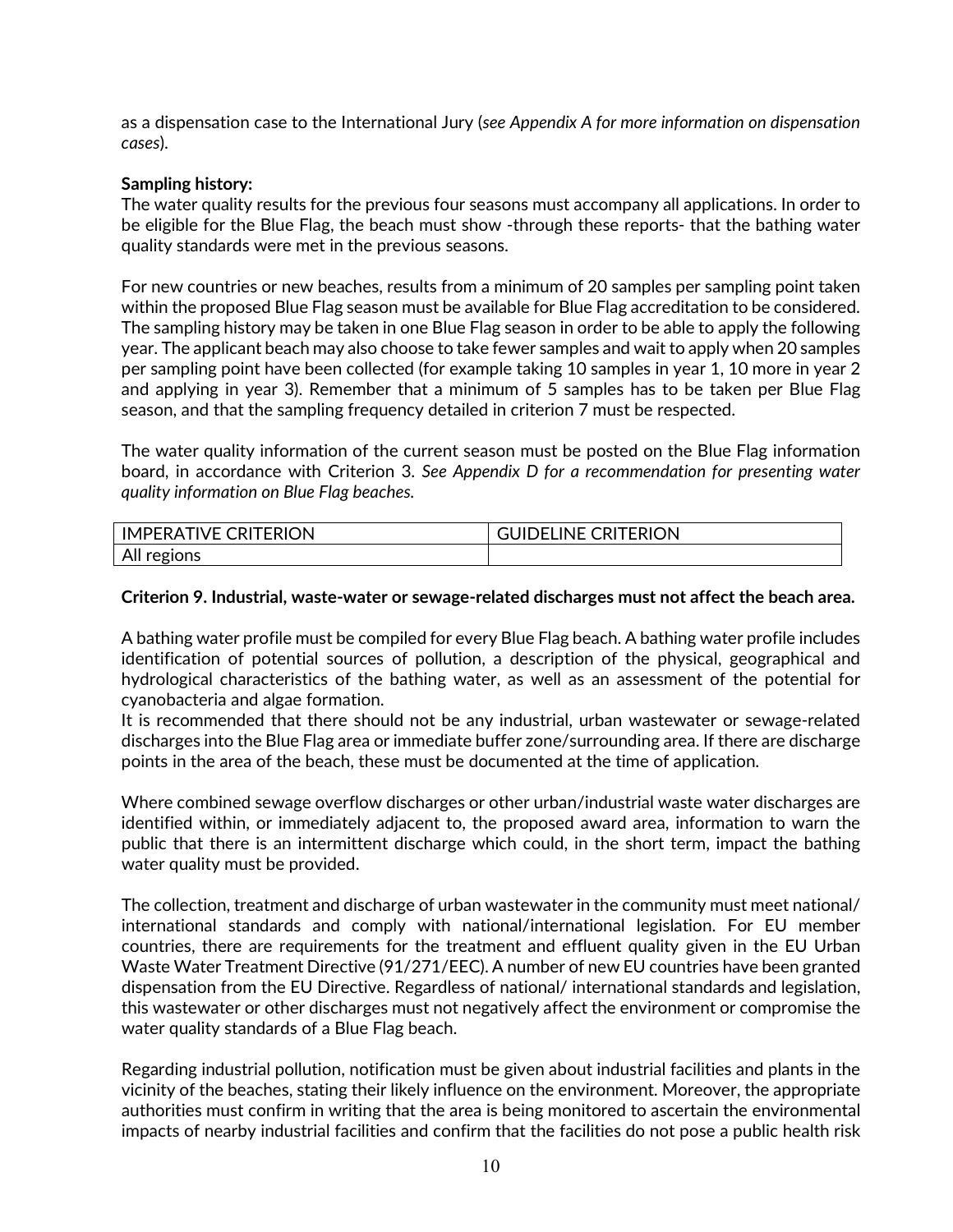or environmental hazard.

| <b>IMPERATIVE C</b><br><b>CRITERION</b> | UIDELINE CRITERION |
|-----------------------------------------|--------------------|
| All regions                             |                    |

## **Criterion 10. The beach must comply with the Blue Flag requirements for the microbiological parameter Escherichia coli (faecal coli bacteria) and intestinal enterococci (streptococci).**

The microbiological parameters to be monitored are given below:

| <b>Parameter</b>                                              | Coastal and transitional waters Limit   Inland waters Limit values<br>values |                |
|---------------------------------------------------------------|------------------------------------------------------------------------------|----------------|
| Escherichia coli   250 cfu/100 ml<br>(Faecal<br>Colibacteria) |                                                                              | 500 cfu/100 ml |
| <b>Intestinal</b><br>Enterococci<br>(streptococci)            | 100 cfu/100 ml                                                               | 200 cfu/100 ml |

 $\bullet$  cfu = colony forming units (of bacteria)

## **Accepted percentile:**

For the evaluation of an applicant beach the Blue Flag Programme requires  $95<sup>th</sup>$  percentile compliance with the above limit values. This is in accordance with the EU Bathing Water Directive (2006) as well as the recommendation of the World Health Organisation. The percentile has to be calculated for each parameter and also met for each parameter. For example, if the 95<sup>th</sup> percentile is below the limit values for Escherichia coli but not for Intestinal Enterococci then the beach cannot be awarded with the Blue Flag.

*Details on how to calculate the 95th percentile can be found in Appendix F*. A calculation spreadsheet, however, is available on the internal Blue Flag database. All bathing water sample results must be entered into the spreadsheet and the percentiles will be calculated automatically. This sheet must be sent to Blue Flag International with the application.

For EU countries implementing the Blue Flag it is imperative that an applicant beach is classified as having 'Excellent' water quality.

As stated previously, discounting of a sample may be considered in case of extreme (weather) conditions. Should this be necessary, applicant beaches must be sent in as dispensation cases. *See Appendix A for further details on dispensation cases.*

| <b>IMPERATIVE C</b><br><b>CRITERION</b> | LINE C<br><b>CRITERION</b><br>JIL<br>F |
|-----------------------------------------|----------------------------------------|
| All regions                             |                                        |

#### **Criterion 11. The beach must comply with the Blue Flag requirements for physical parameters.**

Water quality can also be affected by physical and chemical parameters such as oil and floatables:

• There must be no oil film visible on the surface of the water and no odour detected. Ashore and on land the beach must be monitored for oil and emergency plans should include the required action to take in case of such pollution.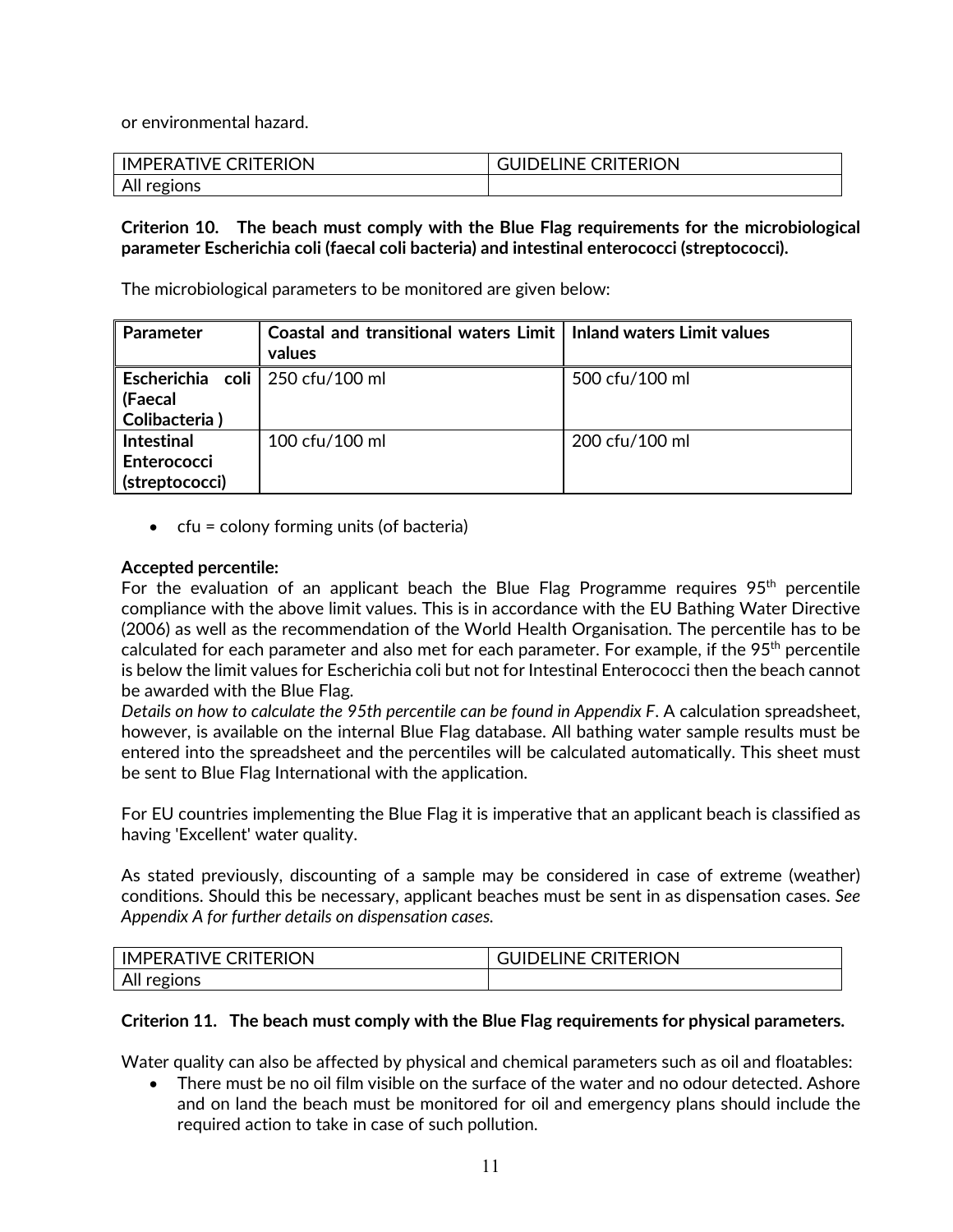• No floatables may be present, such as tarry residues, wood, plastic articles, bottles, containers, glass or any other substances.

Immediate action should be taken if abnormal changes are detected. This includes abnormal changes in the colour, transparency and turbidity of the water. Should physical and chemical pollution be detected repeatedly, the Blue Flag must be taken down for the remainder of the season and the beach will not be eligible for the Blue Flag the following year, unless the applicant fulfils the conditions for applying as a dispensation case.

Other tests can be conducted, such as the pH value of the water (its value ranges from 6 to 9 in most bathing waters).

| <b>CRITERION</b><br>∵ TIVF ∈.<br>IMI<br>.⊪FRA+∶ | <b>CRITERION</b><br>™INE C.<br>ж⊢ |
|-------------------------------------------------|-----------------------------------|
| TIONS<br>All '<br>reg <sub>1</sub><br>ີ         |                                   |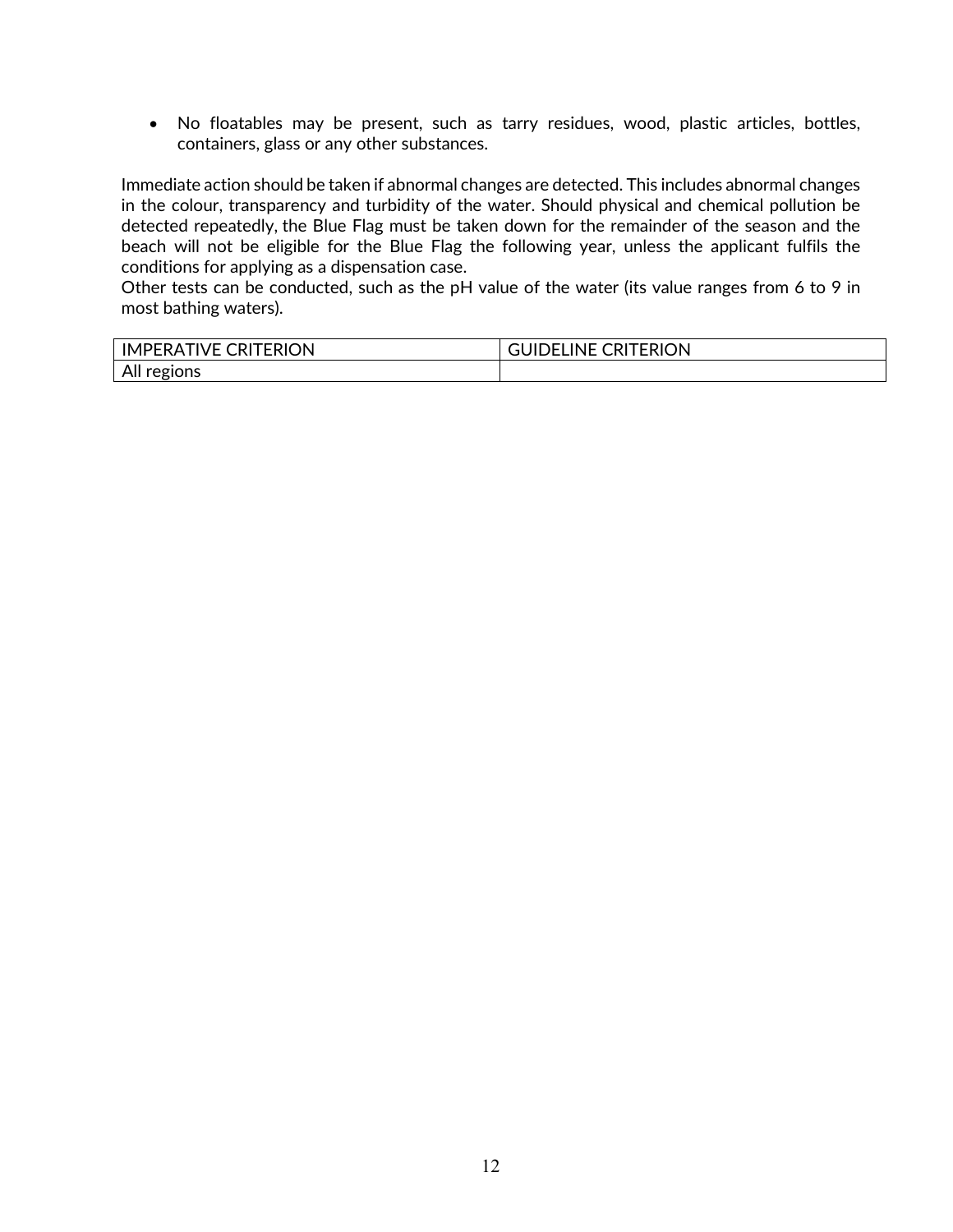# **ENVIRONMENTAL MANAGEMENT**

## **Criterion 12. The local authority/beach operator should establish a beach management committee.**

The beach management committee should be charged with ensuring compliance with all environmental management criteria, including Coastal and Marine Protected Area requirements if appropriate. The committee should consist of all relevant stakeholders at the local level. Relevant stakeholders could be a local authority representative, hotel manager, beach manager, lifeguard, educational representative, local NGO, or other stakeholders such as community representatives, special user groups, Coastal and Marine Protected Area representatives, etc.

The beach management committee should co-operate with and support the local authority/beach operator and could institute environmental management systems and conduct environmental audits of the beach and its facilities.

Where appropriate, a beach management committee may operate over a number of Blue Flag beaches within a local authority or an area/region, i.e. there is no need for a separate beach management committee for each individual Blue Flag beach.

| <b>CRITERION</b><br>IVF.<br>IM<br><b>IPFRA</b> | <b>CRITERION</b><br><b>INF</b> |
|------------------------------------------------|--------------------------------|
|                                                | ions<br>המי<br>וור<br>È        |

## **Criterion 13. The local authority/beach operator must comply with all laws and/or regulations affecting the location and operation of the beach.**

The beach must comply with laws and/or regulations pertaining to issues related to coastal zone planning, environmental management, waste water management, environmental conservation, and others in order to receive and maintain Blue Flag status. The applicant must ensure that the facilities and activities under his/her responsibility comply with these laws and/or regulations. The management of the beach location, facilities, beach operation and immediate surrounding area must comply with official development plans and planning regulations. The legislation may include regulations for land-use zoning and planning, sewage/industrial waste effluent discharge, environmental health, conservation plans, operations licenses and permits, etc.

The location of facilities and use of the beach area and its vicinity must be subject to planning guidelines.

This includes environmental impact assessments. At the time of application for Blue Flag status, the applicant authority must provide written evidence from the planning department that all buildings on the beach meet local building regulations.

Existing beach facilities, construction and other use of the beach and its vicinity must be in compliance with laws regulating the use of the coastal zone or freshwater areas, including environmental conservation regulations. The inland beach area, including dunes, paths, and parking areas must be properly maintained according to coastal zone management principles.

| <b>CRITERION</b>                       | TERION |
|----------------------------------------|--------|
| $\sqrt{2}$                             | $\sim$ |
| IM                                     | INF    |
| <b>IVF</b>                             | וש     |
| IPFRA                                  | . .    |
| $\Lambda$<br>วทร<br>regi<br><b>All</b> |        |

**Criterion 14. Sensitive areas must be managed.**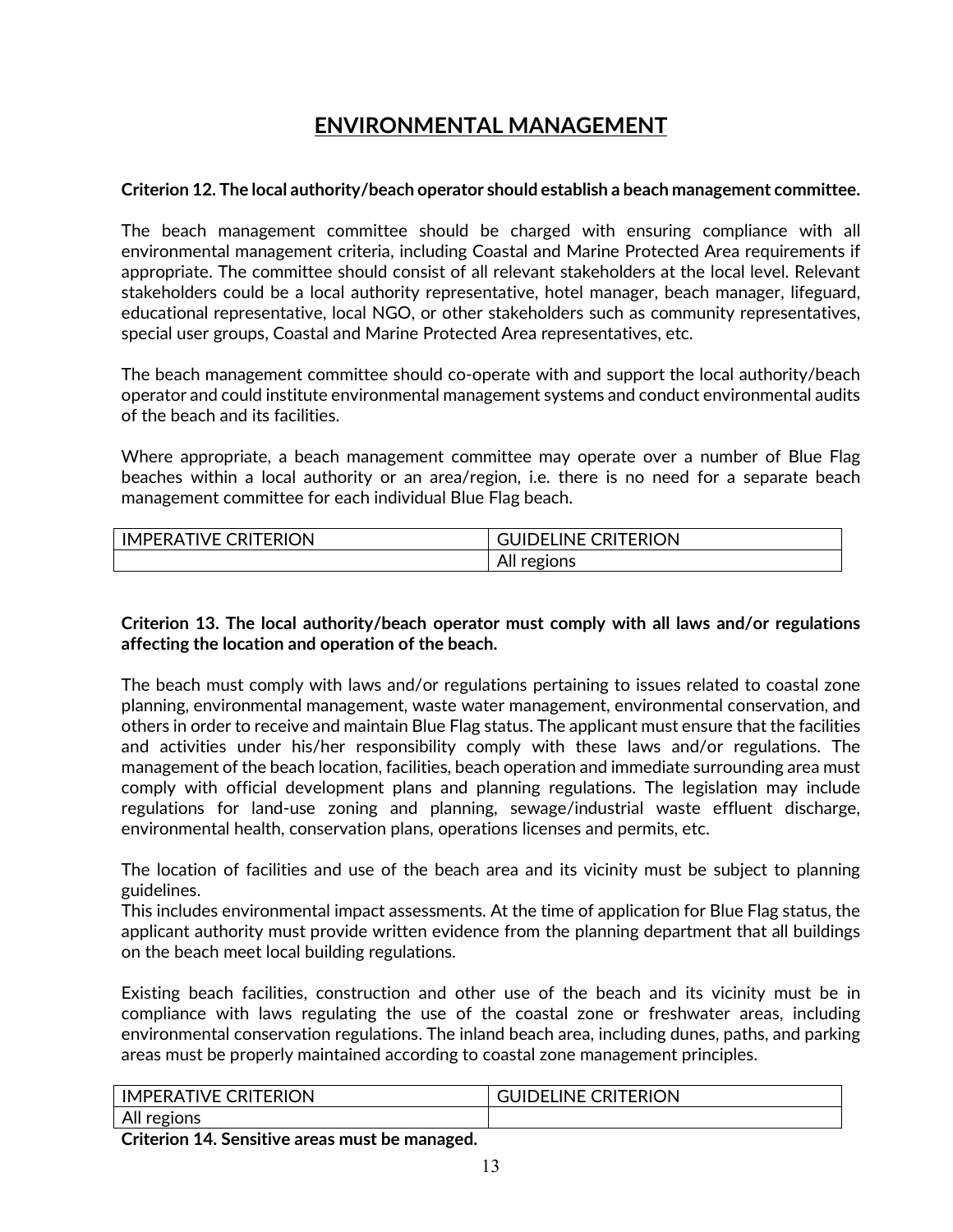Some sites at/near the Blue Flag beach may be very sensitive and require special management. In these cases, the beach operator must consult an appropriate conservation organisation or expert for advice on how to manage these sites. Where areas require special management, at the time of application, the applicant must provide confirmation that this consultation has taken place and that a management plan will be implemented.

However, the sensitivity of certain areas may prevent them from being part of a Blue Flag beach or from having information posted at the beach directing people to the area. An increased number of visitors could endanger wildlife and/or habitats, e.g. using land space for the construction of facilities, parking, paths, etc. As a general rule, Blue Flag accreditation is only given to sites that can demonstrate management of visitors and recreational use that prevents long-term irreversible damage to the local natural environment.

If a Blue Flag beach is in or near a Coastal and/or Marine Protected Area, it is necessary to consult with the Coastal and/or Marina Protected Aread management in order to ensure compatibility with ecosystem conservation and biodiversity goals.

| <b>CRITERION</b> | <b>INE</b>       |
|------------------|------------------|
| TIVE (           | <b>CRITERION</b> |
| <b>IMPERA</b>    | JIDEL            |
| All<br>regions   |                  |

## **Criterion 15. The beach must be clean.**

The beach and surrounding areas, including paths, parking areas and access paths to the beach must always be clean and maintained. Litter should not be allowed to accumulate causing these areas to become unsightly or hazardous.

The beach must comply with national guidelines or legislation concerning litter and waste management. Beach cleaning may be mechanical or manual, depending on the size, appearance, and sensitivity of the beach and its surroundings. In high use areas, where possible, mechanical sieving and deep cleaning of the sand should be carried out occasionally to remove small size waste, such as cigarette butts, etc.

During storm water flows, the outlets and surrounding areas must be kept clean.

Cleaning of the beach must be carried out with consideration for local flora and fauna, e.g. where turtles may have buried eggs in the sand. The use of insecticides or chemicals for cleaning the sand or surrounding environment is not allowed. Cleaning in Protected Areas as well as sensitive areas (sand dunes, etc.), must be done in accordance with the existing laws and regulations, and advice from the relevant authority.

For information about the management of algal waste and seaweed, refer to criterion 16.

To determine the cleanliness level of the beach, it is recommended that a Beach Litter Measuring system, or similar system, be used. (*See Appendix G for further details*).

| <b>TIVE CRITERION</b><br><b>IMPERAT</b> | <b>CRITERION</b><br>$\cdots$<br>.INE<br>பட<br>)FI |
|-----------------------------------------|---------------------------------------------------|
| All regions                             |                                                   |

**Criterion 16. Algal vegetation or natural debris must be left on the beach.**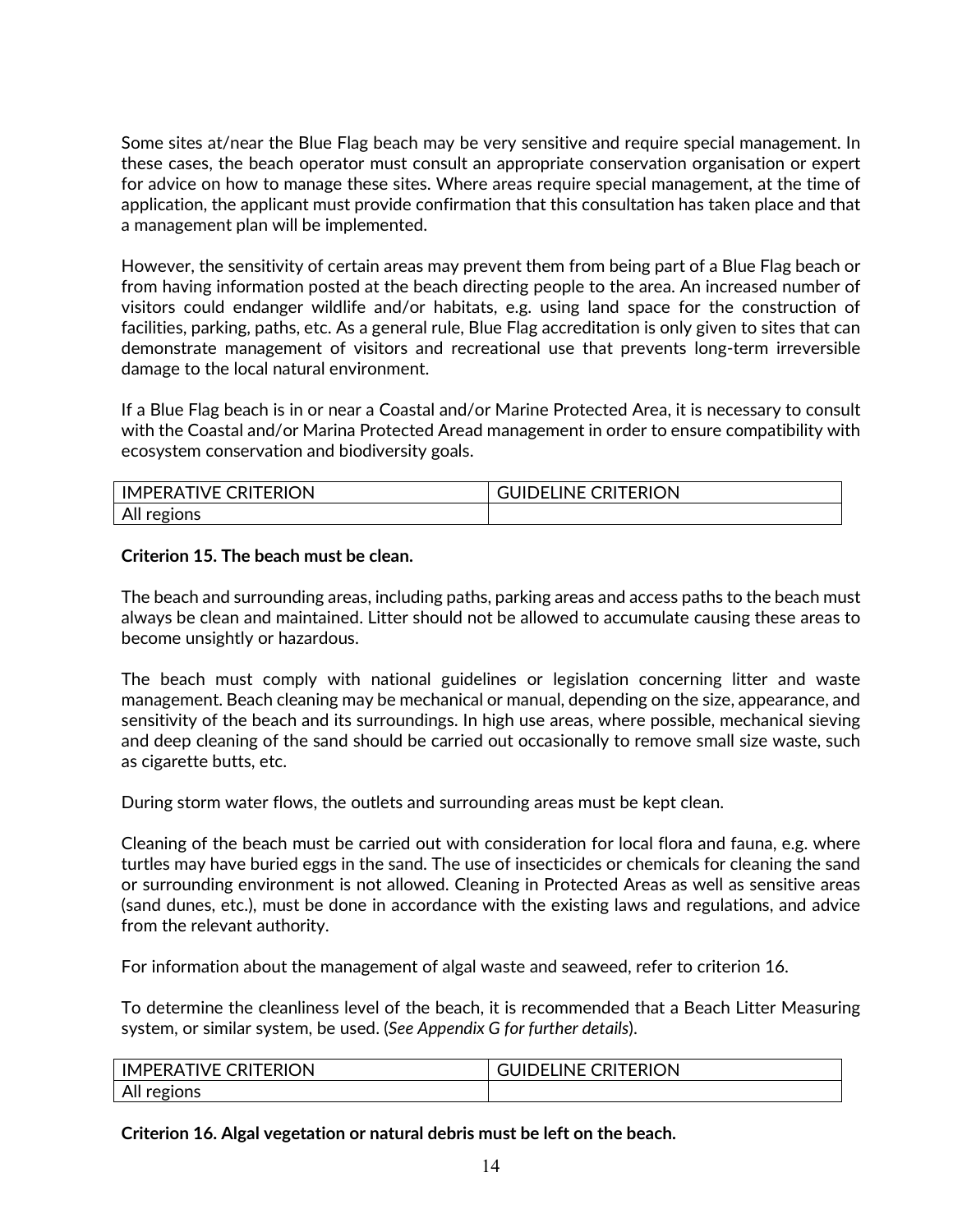Algal vegetation is generally accepted as referring to seaweed. Seaweed and other vegetation/natural debris are natural components of both freshwater and marine ecosystems. These ecosystems must be considered as living and natural environments and not only as a recreational asset to be kept tidy. Thus, the management of seaweed or other vegetation/natural detritus on the shore should be sensitive to both visitor needs and biodiversity. Natural disposal by tides and waves at the beach is accepted, as long as it does not create a nuisance.

Vegetation should not be allowed to accumulate to the point where it becomes a hazard, however, only if it is absolutely necessary should vegetation be removed. This could include accumulation of seaweed in warm weather causing decay, which in turn produces odours that attract flies and their larvae. Rotting seaweed could also be slippery and become a hazard for people walking on the shoreline. It could also reduce access to the beach for recreational activities or for disabled users.

If vegetation is removed, then consideration must be given to its disposal in an environmentallyfriendly way, e.g. through composting or for fertilizer use. It is recommended that not 100% of the seaweed is removed, but that removal focuses on the areas where the accumulation creates problems. Wherever possible, environmental specialists should be consulted regarding the management of algal vegetation on the beach.

In some areas seaweed is dried on the beach for later use as fertilizer or dune stabiliser. While this good practice should not be discouraged, it is also necessary to ensure that it does not create a nuisance for beach users.

If vegetation accumulation is persistent on the beach, it is recommended that a seaweed management strategy is developed, as a part of the beach management plan.

| <b>TIVE CRITERION</b><br><b>IMPERAT</b> | <b>CRITERION</b><br>LINE C<br>י – י |
|-----------------------------------------|-------------------------------------|
| All re<br>regi.                         |                                     |

**Criterion 17. Waste disposal bins/containers must be available at the beach in adequate numbers and they must be regularly maintained.**

Waste disposal bins or litter-bins (preferably with covers) should be of a suitable design and appearance as well as being functional. It is recommended that bins made of environmentally friendly products are used, e.g. bins made of recycled composite plastics or wood.

There should be an adequate number of bins on the beach and they should all be regularly maintained, well secured, and spaced appropriately. Individual bin capacity, the number of users on the beach and how frequently the bins are emptied determine the number and minimum space between bins placed on the beach. During the peak tourist season, the spacing between bins and the frequency of emptying should be adjusted as necessary.

In summary, when choosing and locating bins, the following factors should be considered:

- Bin capacity.
- Environmentally friendly products.
- Type and source of litter.
- Volume of pedestrian traffic.
- Servicing methods and intervals (including peak times).
- Local environment, e.g. winds, high tides, scavenging seagulls.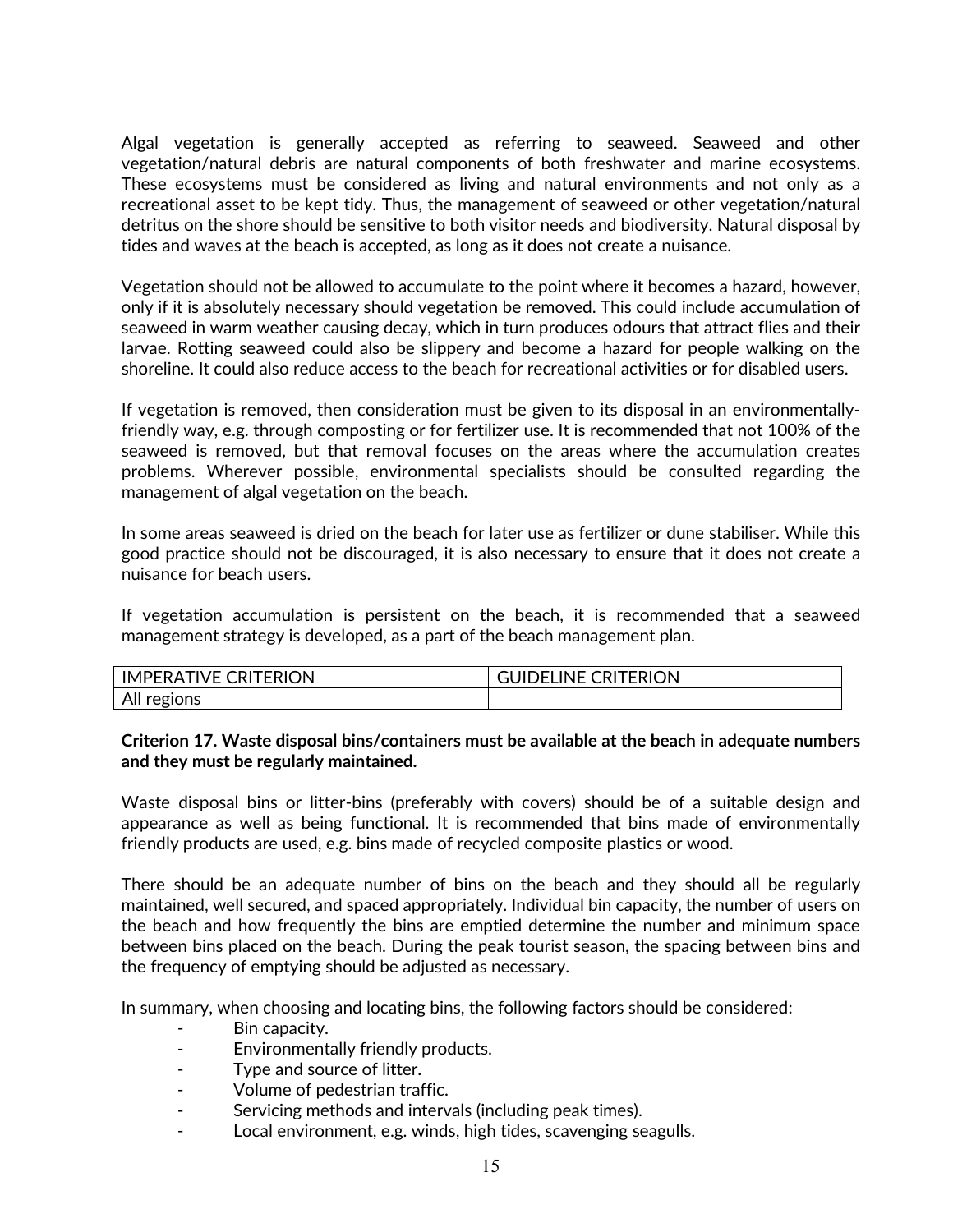Accessibility, e.g. height, surface.

The collected waste should only be disposed of in licensed facilities that are approved by authorities on the basis of environmental requirements. The duty of the community receiving the Blue Flag is to make sure that the waste is properly disposed.

| <b>IMPERATIVE CRITERION</b> | <b>CRITERION</b><br>INF (<br>ЛL<br>) – I |
|-----------------------------|------------------------------------------|
| All regions                 |                                          |

## **Criterion 18. Facilities for the separation of recyclable waste materials must be available at the beach.**

Should the community have a local recycling facility, containers must be made available at the beach for these materials, e.g. glass, cans, plastic, paper, etc. The receptacles should be properly designed and managed for the type of waste received, should be emptied regularly, and be well placed for accessibility.

The recycling facilities should accommodate the collection and separation of as many different types of materials as possible, three being the minimum.

On application, the local authority/beach operator must indicate whether the local authority has facilities for the recycling of waste. If no such facilities exist, the applicant must apply for a dispensation from this criterion.

Blue Flag encourages all local authorities/beach operators to promote recycling and waste separation at the beach, even if the community does not have a local recycling facility.

| <b>CRITERION</b><br>IM.<br>VF<br>'FRA | <b>CRITERION</b><br>ıNF. |
|---------------------------------------|--------------------------|
| All r<br>╰                            |                          |

## **Criterion 19. An adequate number of toilet or restroom facilities must be provided.**

The number of toilets/restrooms available at the beach must reflect the average number of beach visitors during the peak season, the length of the beach and the number and location of major access points.

The toilet or restroom facilities must be easy to locate through signage and through information on the map on the Blue Flag information board.

The presence of showers (on the beach or in the buildings), changing rooms and nappy changing facilities are furthermore encouraged. Restrooms/toilets may also be located in nearby shops, restaurants, cafeterias or other establishments open to the general public. Facilities for disabled visitors should also be provided (see criterion 32).

Toilet or restrooms facilities must be equipped with washbasins, soap and clean towels (paper or cloth) or a hand-dryer.

Access to the toilet/restroom facilities must be safe.

Consideration should also be given to the design and maintenance of these facilities. They should be well integrated within the built and natural environment and they must be regularly maintained so as to present a well-maintained appearance and to prevent vandalism of buildings.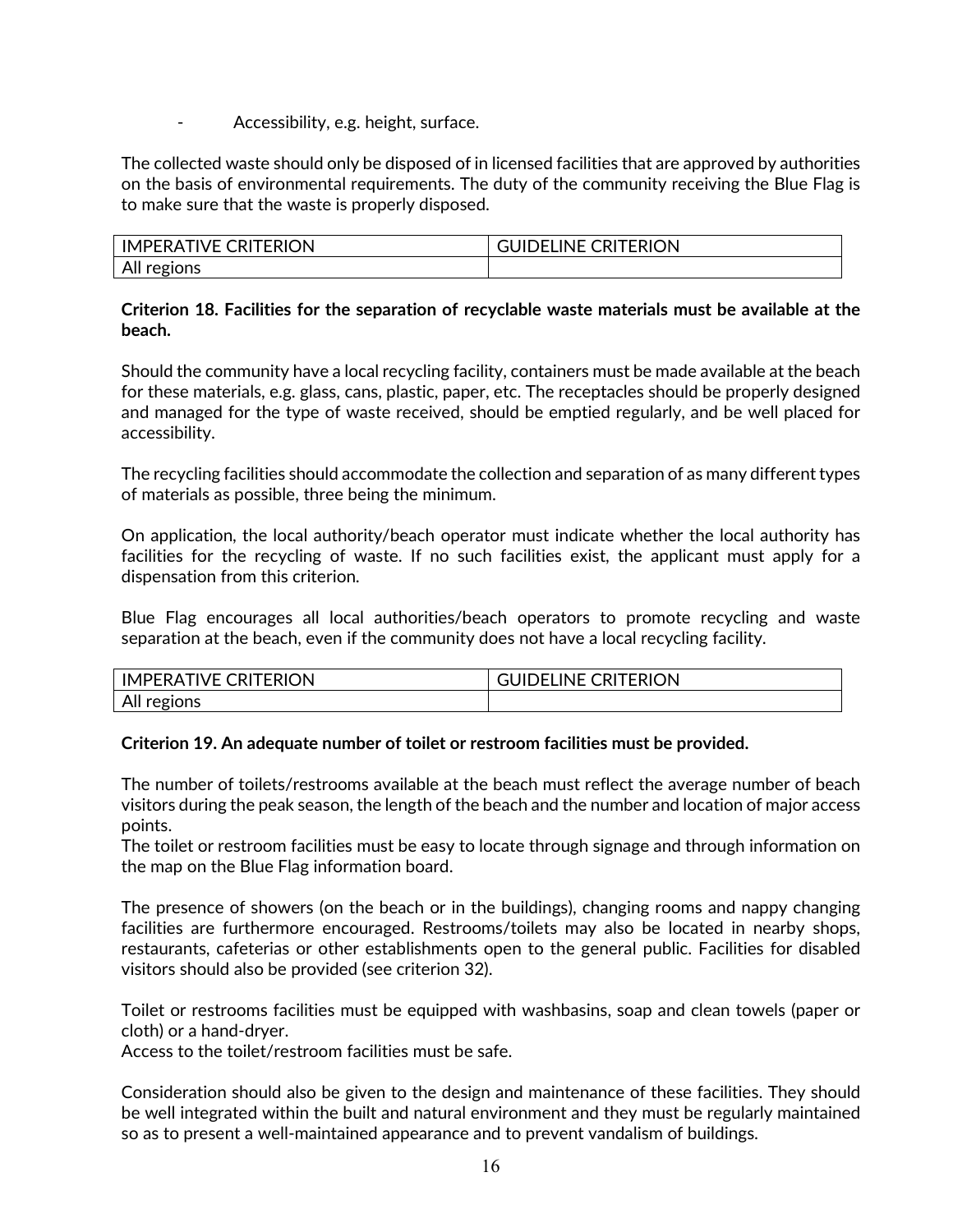| <b>IMPERATIVE CRITERION</b> | <b>GUIDELINE CRITERION</b> |
|-----------------------------|----------------------------|
| All regions                 |                            |

## **Criterion 20. The toilet or restroom facilities must be kept clean.**

The toilet/restroom facilities must be kept clean at all times. The frequency of checking and cleaning the facilities must reflect the intensity of use. Beaches with a high number of daily visitors must have their facilities checked and cleaned every day or several times a day.

The use of environmentally friendly cleaning materials, soap and towels is recommended.

| <b>IMPERA</b><br><b>RATIVE CRITERION</b> | <b>CRITERION</b><br>ገFI INF (<br>JID |
|------------------------------------------|--------------------------------------|
| All regions                              |                                      |

## **Criterion 21. The toilet or restroom facilities must have controlled sewage disposal.**

Sewage or effluent from the toilets must not enter the ground or the water untreated. In villages, communities, or in a municipality with sewage treatment facilities, the toilet facilities must be connected to the municipal sewer.

For facilities located outside areas serviced by the municipal sewage system and/or at remotely located beaches, individual treatment and regularly emptied holding tanks that prevent untreated sewage, effluent or seepage from entering the ground or the water -and which do not adversely affect the environment- are acceptable.

| <b>IMPERATIVE CRITERION</b> | <b>GUIDELINE CRITERION</b> |
|-----------------------------|----------------------------|
| All regions                 |                            |

## **Criterion 22. There must be no unauthorised camping or driving and no dumping on the beach**

Unauthorised camping, driving and dumping must be prohibited on the beach. Information about these restrictions must be displayed at the beach (as part of the code of conduct, Criterion 6).

Vehicles (except for those used for the purpose of cleaning and safety, e.g. for moving lifeguard equipment, or emergency vehicles) must not be allowed on Blue Flag beaches. For cases, however, where vehicles cannot be entirely prohibited, this must be adequately justified and they must be properly managed. Areas for driving and parking, as well as car-free zones, must be designated and, whenever the situation requires it, police or traffic guards must control the beach. If vehicles are allowed, they must be prohibited from entering the high water zone at any time. The major part of the beach must be designated entirely vehicle-free. These sites must submit their application with a dispensation claim for this criterion.

Where there are no physical barriers preventing access to the beach by vehicles and where there are problems with unauthorised vehicles, camping or dumping, bylaws must be put in place to prohibit these activities. Information about these by-laws must be displayed. The use of the beach or its nearby areas as dumps for litter and other waste is not accepted.

In the case of special planned events that involve the use of vehicles on the beach a special management plan must be drawn up and applied to prevent damage to the ecosystem, as well as risks to beach users. *See Appendix H for guidelines on events on Blue Flag beaches.*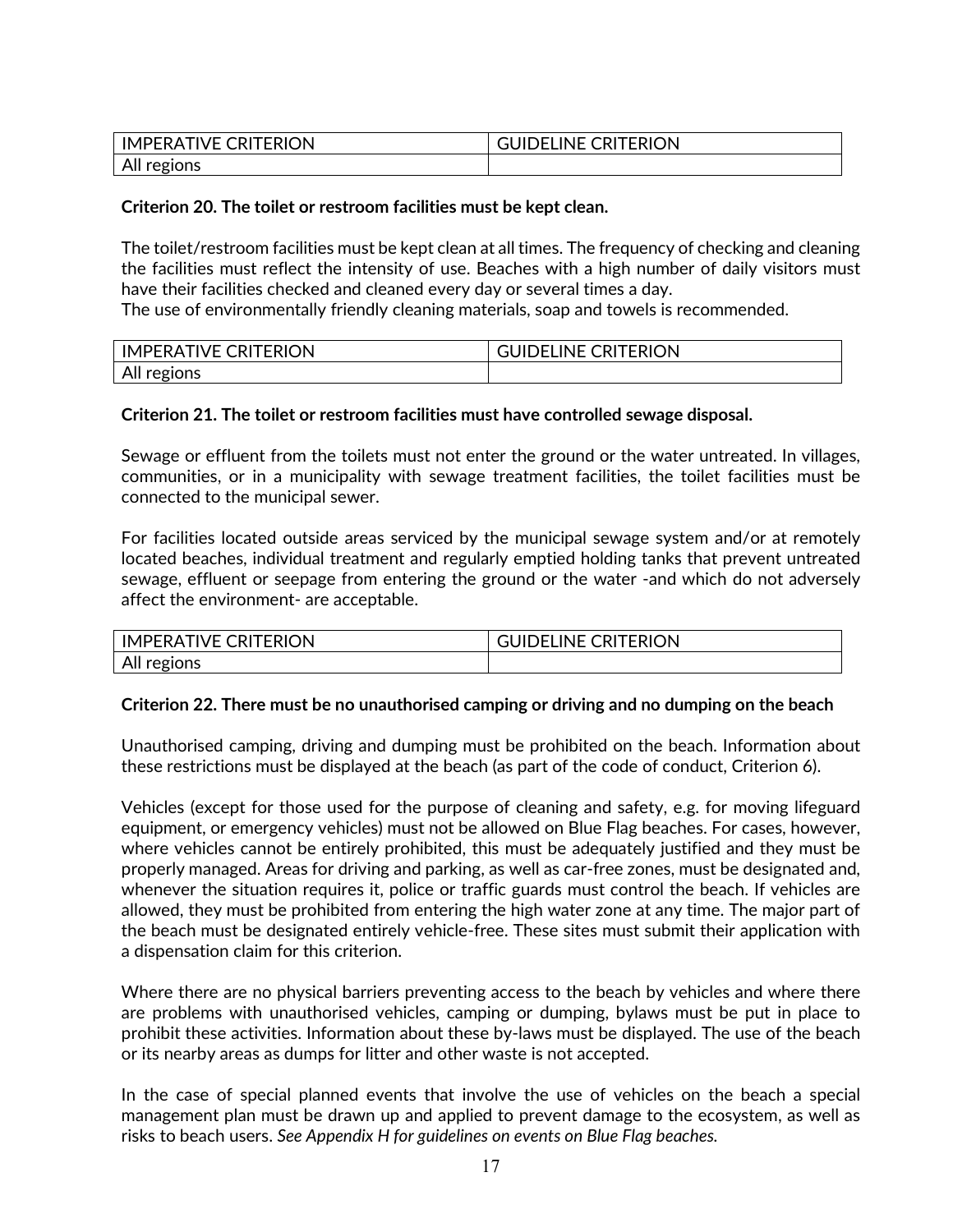Parking for emergency vehicles must be provided in close proximity to the beach.

| <b>CRITERION</b><br>IMPERATIVE | <b>CRITERION</b><br><b>INE</b><br>F<br>பட<br>٦ŧ |
|--------------------------------|-------------------------------------------------|
| All regions                    |                                                 |

## **Criterion 23. Access to the beach by dogs and other domestic animals must be strictly controlled.**

Dogs or pets, other than assistance dogs are not allowed on a Blue Flag beach or in the Blue Flag area if it is part of a larger beach. If presence of pets is permitted by the local and national legislation, animals are only allowed in the parking areas, walkways and promenades in the inland beach area and must under control.

If the beach is patrolled by mounted police measures must be taken to ensure that no faecal matter contaminates the beach.

Wherever possible stray animals must be managed and systems should be in place to remove stray animals from the beach. Measures must also be put in place to prevent access to the beach by stray animals. If stray animals are able to access the beach and cannot be controlled, it is recommended that the beach operator/local authority erect signs informing the public about this fact. It is also recommended that information be displayed about what the public should do should stray animals be seen on the beach.

| <b>CRITERION</b><br>IVE.<br><b>IMPERA</b> | <b>CRITERION</b><br>INE <sup>(</sup><br>JIL<br>F <sub>1</sub> |
|-------------------------------------------|---------------------------------------------------------------|
| All regions                               |                                                               |

## **Criterion 24. All buildings and beach equipment must be properly maintained.**

Consideration must be given to the appearance of buildings and structures at the beach. They should be well integrated within the natural and built environment, should adhere to construction standards and meet environmental and aesthetic requirements.

Equipment on the beach includes facilities or services not discussed in any other criteria, e.g. playgrounds and piers. Equipment must be regularly maintained and checked in order to ensure that it is safe to use. Consideration must be given to: the cleanliness of equipment, its condition, the environmental effects of paint and other materials used for maintaining the equipment/buildings and any potential risk associated with its deterioration and malfunction. Wherever possible, environmentally friendly products should be used.

All construction work or hazardous structures must be fenced off to prevent access by the public,. When and if construction takes place during the Blue Flag season, all Blue Flag criteria must be met during the period of the construction. Also, the construction activities must not affect beach users.

| <b>TERION</b><br><b>IMPERA</b><br>CRI <sup>-</sup><br>1VF | <b>CRITERION</b><br><b>INF</b><br>┅ |  |  |  |  |  |
|-----------------------------------------------------------|-------------------------------------|--|--|--|--|--|
| All regions                                               |                                     |  |  |  |  |  |

## **Criterion 25. Marine and freshwater sensitive habitats (such as coral reefs or sea grass beds) in the vicinity of the beach must be monitored.**

If there is a sensitive habitat (such as coral reef or sea grass beds) located within 500 metres from any part of a Blue Flag beach, a monitoring programme must be established to monitor the health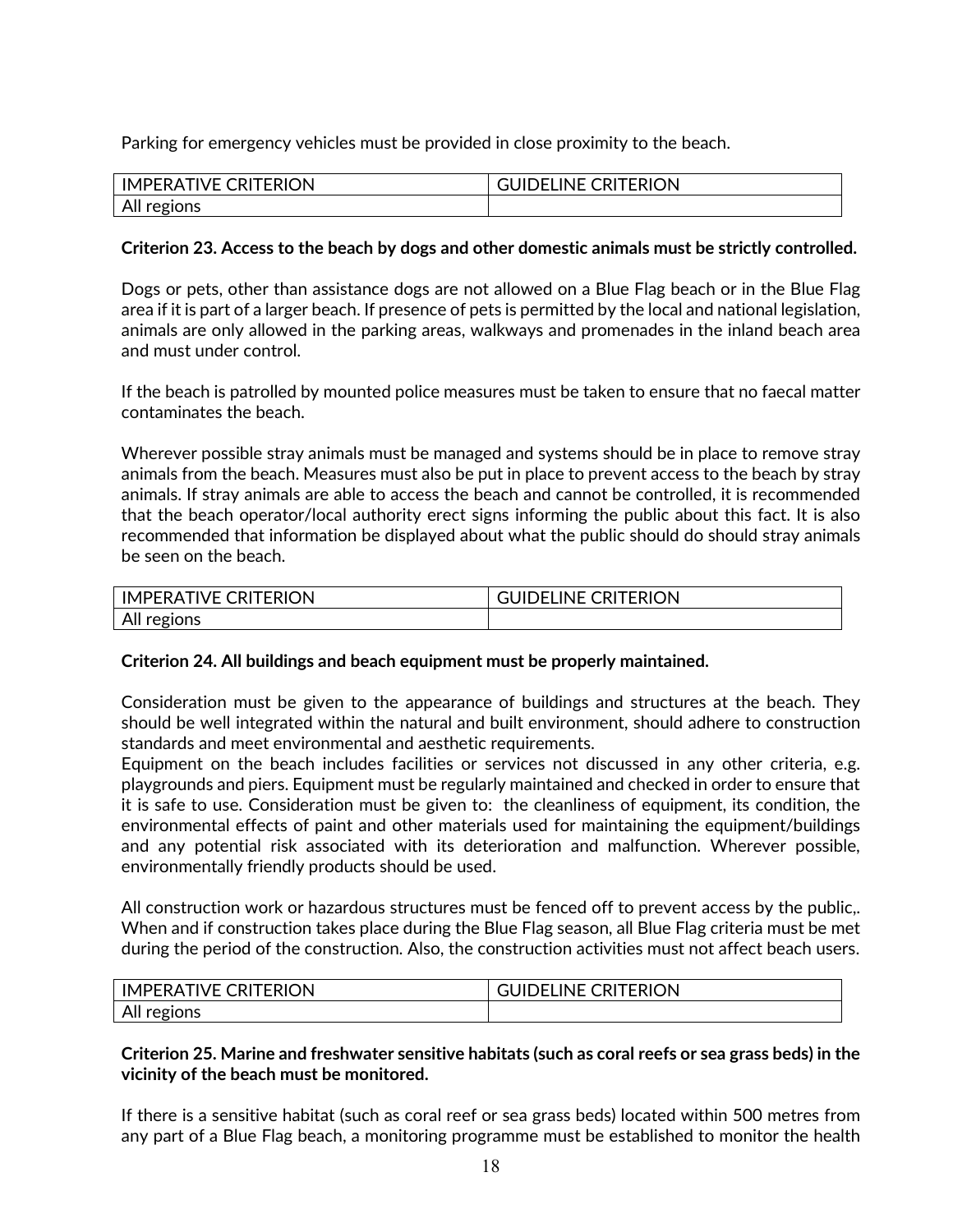of the habitat (coral reef or sea grass beds) at least once a season.

An expert organisation or relevant authority must be consulted regarding the monitoring and management of this sensitive area.

The "Reef Check" Coral Reef Monitoring Programme could be used. *See Appendix G for further details of the Reef Check monitoring system.*

| <b>IMPERATIVE CRITERION</b>   | <b>DELINE CRITERION</b> |
|-------------------------------|-------------------------|
| All regions where applicable. |                         |

**Criterion 26. A sustainable means of transportation should be promoted in the beach area.**

This criterion refers to all actions that:

- encourage public and collective transport.
- encourage bicycling, bike renting and facilities for bike parking.
- support plans to organise traffic and reduce the peak traffic periods.
- develop pedestrian access.

The Blue Flag Programme encourages the promotion of alternative means of transportation, e.g. beach shuttles, bicycle rental or free bicycles. Such initiatives should be given particular attention in communities with high traffic densities in the beach area or where the beach is located in a sensitive area.

It is recommended that the local authority/beach operator implements a traffic management plan to reduce traffic volumes and the impact of traffic on land use and air pollution in the Blue Flag and surrounding areas.

It is also recommended that information about the availability of sustainable transportation be made available on the Blue Flag information board.

| <b>CRITERION</b><br>'IVE<br><b>IMPERAT</b> | TERION<br>_INE<br>JIDEL<br>∪RP ∪ |  |  |  |  |
|--------------------------------------------|----------------------------------|--|--|--|--|
|                                            | All<br>regions                   |  |  |  |  |

## **SAFETY AND SERVICES**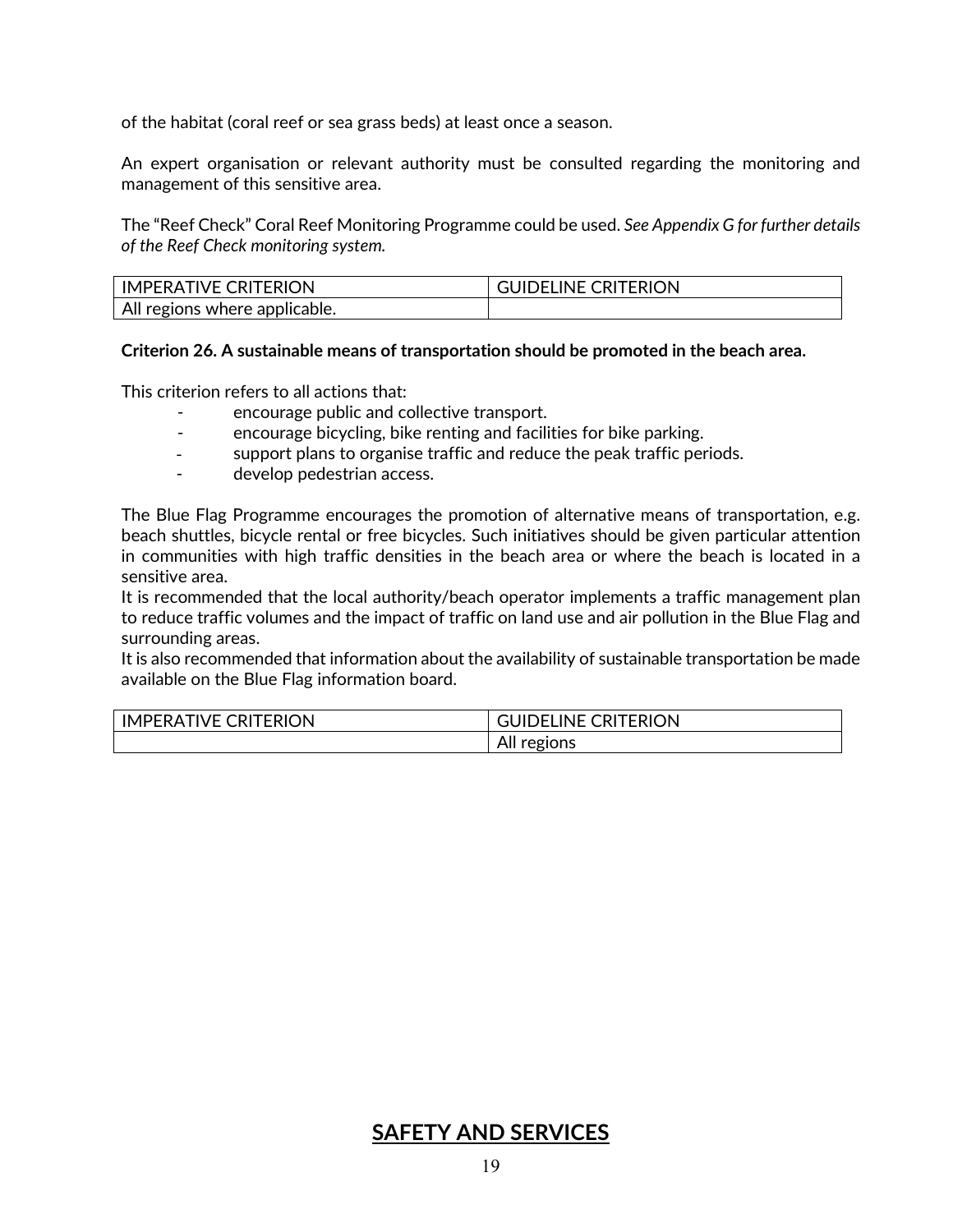## **Criterion 27. Appropriate public safety control measures must be implemented.**

The beach operator must ensure that safety measures comply with the national legislation regarding beach safety.

Moreover, it is strongly recommended that the beach operator undertakes a safety risk assessment for each designated bathing area. This safety risk assessment is to be carried out by the appropriate national authorities or, where applicable, by a Full Member organisation of the International Life Saving Federation (ILS), see Appendix I.

The public safety control measures recommended by the safety risk assessment should be implemented as a priority, based on available resources.

Irrespective of the above, a Blue Flag beach with a high number of visitors must be guarded/patrolled by an adequate number of lifeguards placed at appropriate intervals as recommended in the risk assessment and according to the beach characteristics and use. The number of lifeguards must increase according to peak usage, and a minimum of two every 200m is recommended for those beaches which have not undertaken a risk assessment.

Lifeguards must have appropriate national or international qualifications. Certificates must be checked prior to employment and must be made available to the National Operator upon request. Lifeguards must only be employed for lifeguarding and not in combination with other duties, such as water sports, rentals and services, cleaning etc.

Lifeguards must be easily recognisable. It is therefore recommended that lifeguards wear the internationally recognised red/yellow uniform. Lifeguards must be provided with appropriate lifesaving equipment.

Bathing areas patrolled by lifeguards must be clearly marked out. The area must be defined on the map, on the information board and/or physically on the beach with markers or flags. The International Lifesaving Federation (ILS) recommends that flags and signs should be in accordance with ISO 20712. Additionally, Blue Flag international pictogrammes should be used.

On beaches, with low hazard risks and with few<sup>[1](#page-19-0)</sup> users public rescue equipment can replace lifeguards, unless the national legislation or the safety risk assessment states otherwise.

Public rescue equipment could include: life buoys, hooks, lifejackets, life rafts, etc. The equipment must be regularly inspected and must fulfil national/international guidelines.

Where public rescue equipment is provided, it must be clearly positioned, visible and located at regular intervals, allowing it to be reached quickly from any point on the beach. On beaches without lifeguards, maximum intervals of 100 metres between the equipment are recommended for those beaches which have not undertaken a risk assessment. Public rescue equipment must be accompanied by instructions for use and what to do in the event of a rescue. It is recommended that the location of equipment is identified by an emergency marker. The location of the lifesaving equipment/lifeguard tower must be indicated on the beach map on the Blue Flag information boards.

<span id="page-19-0"></span><sup>1</sup> Few = An average of less than 50 beach users per day over a period of 4 weeks during the high season.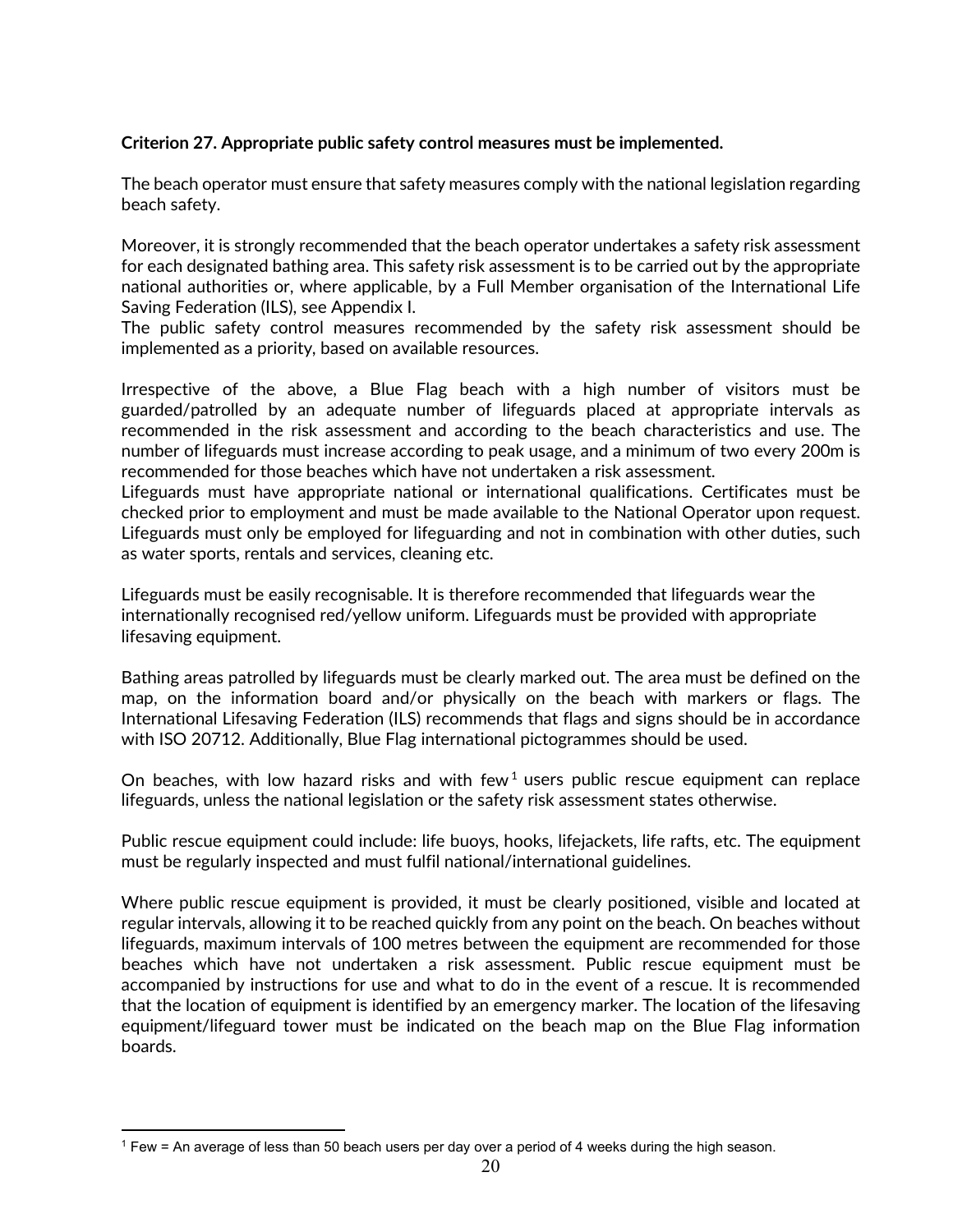The period when the public rescue equipment and/or lifeguards, and first aid are available must be clearly marked on the Blue Flag information boards and at the lifeguard station(s). An explanation of the beach safety flag system in use must be provided.

The lifesaving equipment must include access to an emergency phone, unless the risk assessment states otherwise. The equipment must be regularly inspected and must fulfil national/international guidelines.

The beach operator must provide safety instructions which must be posted on the information board and other appropriate place(s) on the beach.

| <b>CRITERION</b><br><b>TIVE</b> U<br><b>IMPFRAT</b> | <b>CRITERION</b><br>ו א TFI INF |
|-----------------------------------------------------|---------------------------------|
| All regions                                         |                                 |

## **Criterion 28. First aid equipment must be available on the beach.**

The first aid may be available by means of: a) a lifeguard on site, and/or b) an attended first aid station with trained personnel, and/or c) equipment located in a shop or other beach facility at the beach, and/or d) directly available to the public on the beach. It is strongly recommended that busy beaches and family beaches have first-aid stations with staff in attendance. First-aid personnel must have appropriate qualifications.

First aid stations should have the following equipment a) adequate first aid stock (basic first aid supplies such as bandages, gloves, disinfectant, plasters, etc.) b) cold water and, preferably, hot water c) first aid bed d) oxygen cylinder and mask e) immobilizing trauma board (e.g. immobilizing blocks or spider harness) f) other equipment (shark attack pack), etc.

First-aid stations or the location of first-aid equipment must be clearly sign-posted so that beach visitors may easily locate them (including on the map of the Blue Flag information board). See Criterion 5. In addition, the period during which first aid is available must be clearly informed.

| <b>CRITERION</b><br>$\sqrt{2}$<br>IMI<br>IVF.<br>∵⊩RA ∟ | <b>CRITERION</b><br><b>INF</b><br>℩⊨ |
|---------------------------------------------------------|--------------------------------------|
| All r<br>regions                                        |                                      |

## **Criterion 29. Emergency plans to cope with pollution risks must be in place.**

The emergency plan must provide a clearly identified procedure, facilitating efficiency in the case of an emergency. An emergency could result from oil spills, hazardous/toxic waste spills entering the beach from the sea, discharge of storm water, hurricanes, algal blooms that could be dangerous, etc. An emergency in this context would be defined as an event which leads to a large scale impact on the beach or bathing water.

In order to quickly address pollution at the local level in co-ordination with local authorities, the following should be included:

- identification of individuals to contact in case of pollution.
- involvement of all administration services and individuals necessary to intervene.
- procedure for the protection or evacuation of people if necessary.
- procedure of public warning and information.
- withdrawal of the Blue Flag.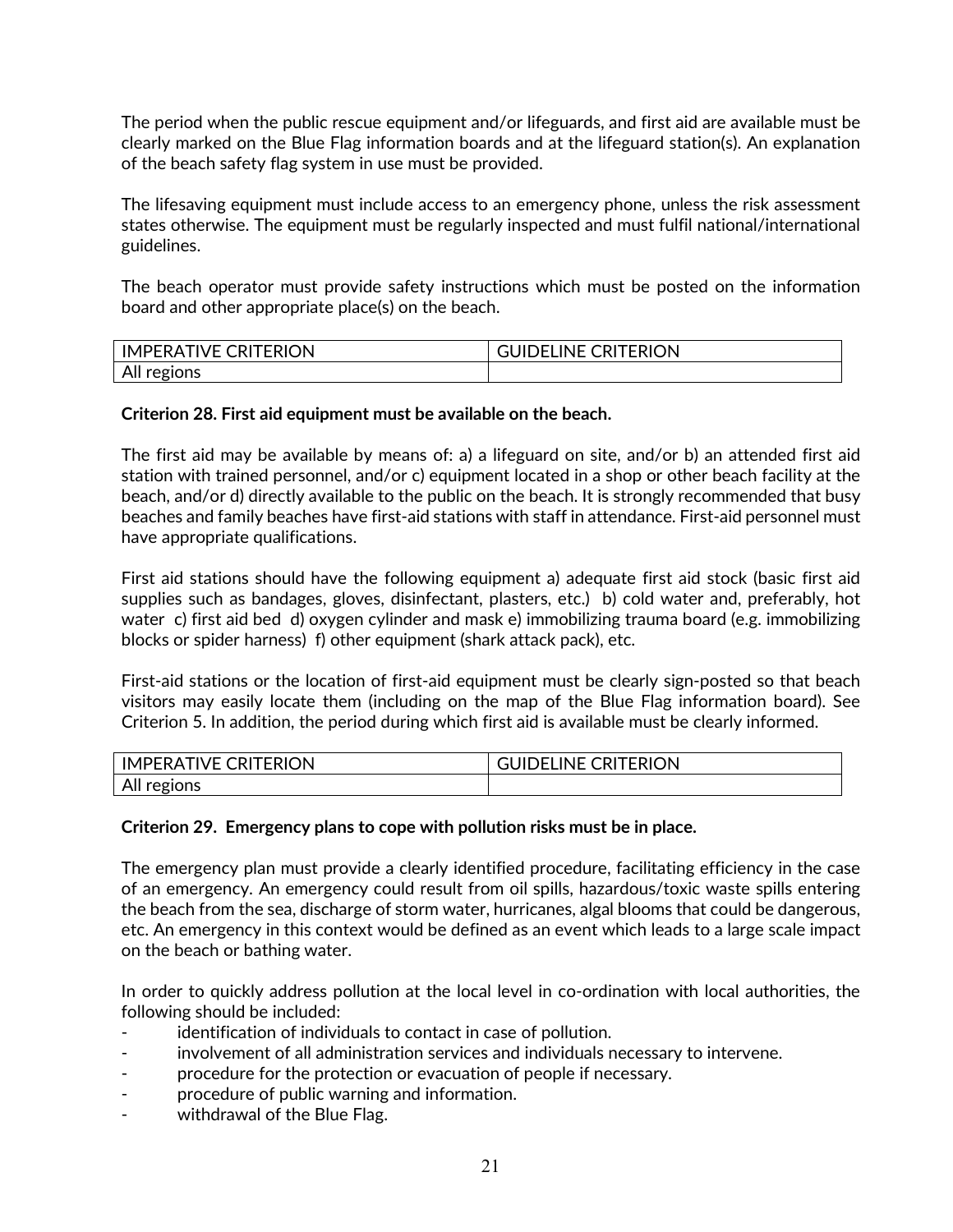The emergency plan must specify who should be contacted in the case of a pollution incident. A responsible local person must be designated for this position. It must also specify who does what in the case of an emergency, including pollution incidents.

The emergency plan must furthermore prove compliance with other national legislation in the area, e.g. a national oil spill contingency plan.

As long as the hazard persists, the public should be informed of the pollution or potential danger by posting information at the beach, at all access points, in the media, tourist offices and through any other relevant means of communication. If the hazard is in the form of large scale polluted water then the public must be informed that bathing is not safe and the beach should be closed to swimming. A case of pollution constitutes an infringement of Blue Flag criteria. To ensure the integrity of the Blue Flag, the flag must be temporarily withdrawn and information posted on the Blue Flag information board at the beach.

Emergency phone numbers for the police, first aid, and other relevant emergency numbers, along with the contact details for emergency services in the event of an oil or toxic chemical spill, must be posted at the beach, preferably on the Blue Flag information board.

| <b>IMPERATIVE CRITERION</b> | <b>DELINE CRITERION</b> |
|-----------------------------|-------------------------|
| All i<br>regions            |                         |

## **Criterion 30. There must be management of different users and uses of the beach so as to prevent conflicts and accidents.**

Beaches that support multiple activities must have management plans to prevent accidents and conflicts. This must include zoning for swimmers, surfers, wind surfers and motor craft. At the same time, recreational use of the beach must be managed without negative impact on the natural environment or the biodiversity of the beach, and with consideration for aesthetic issues.

Swimmers should be protected from all sea craft (motor, sail or pedal). Where necessary, zoning through the use of buoys, beacons or signs must be in place. The same must be done for surfing areas. Distinctions should be made between motor, paddle or sail craft. The use of these various activities must be separated.

Powerboats and powered craft should operate at least 100-200 metres away from the swimming area. The exact distance is to be determined by the local regulatory authority. Furthermore, patrons who operate powered craft must be provided with guidelines regarding the use of their craft and the location of different zones.

The relevant authority or designated persons, for example lifeguards, must enforce the zoning of the different recreational areas in the water. Different activities on the beach must also be clearly marked and zoned.

Consideration must also be given to potential noise impact from various activities (motorised activities, stereos and kites, etc.).

If special temporary events are to be held on the beach then these should take place outside of the main swimming areas. If special activity events prevent the beach from complying with any of the Blue Flag criteria, then the flag must be withdrawn for the duration of the event. When such an event takes place, users of the beach must be notified through public warnings at the beach and,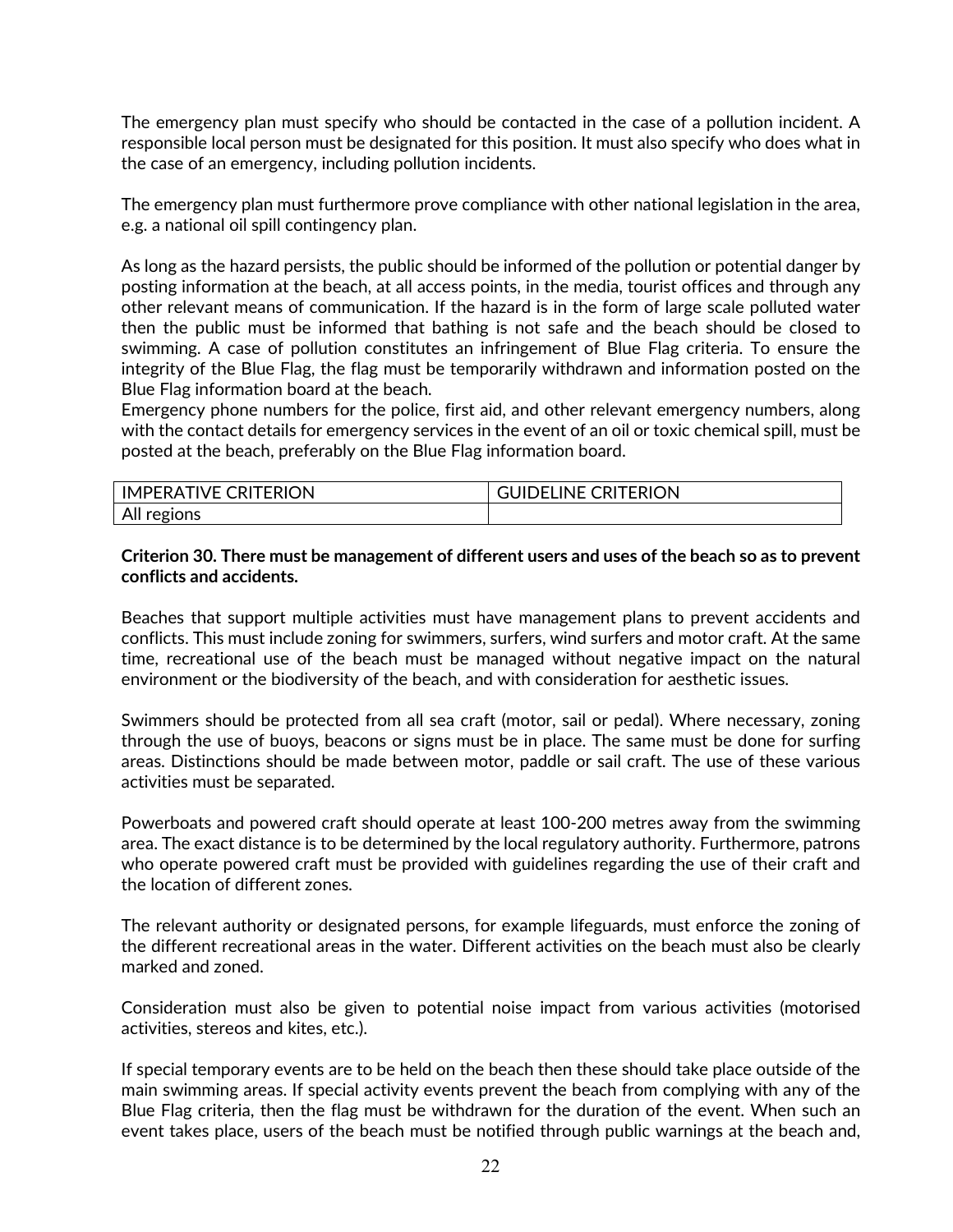preferably, in the local media prior to the event. *See Appendix I for guidelines for events on Blue Flag beaches.* 

The beach itself must be managed in accordance with an environmental plan that protects sensitive species and habitats at the beach. This can be achieved through zoning or other preventative actions. In some cases, it may be necessary to restrict, disperse or otherwise manage certain activities. Beaches with sensitive dune or other habitats must be managed in such a way as to protect these sensitive habitats, e.g. protective fences. Recreational activities must be managed to prevent environmental degradation, e.g. coastal erosion or damage to vegetation, as well as to prevent birds and other wildlife, e.g. breeding turtles, from being disturbed.

Some particularly sensitive sites may require careful planning and management. In such cases, evidence must be provided to show that recognised local conservation organisations or groups have been approached and that a management plan has been drawn up.

Besides the use of physical separation of the different users, zoning must be clearly indicated on the map on the Blue Flag information board and information could also be given at access and entry points (see Criterion 5).

| <b>TIVE CRITERION</b><br>IMPERA. | <b>CRITERION</b><br>LINE C<br>) – I |
|----------------------------------|-------------------------------------|
| All v<br>regions                 |                                     |

## **Criterion 31. There must be safety measures in place to protect users of the beach and free access must be granted to the public.**

The public must have access to Blue Flag beaches without being a client of a certain hotel or beach club. Access to the beach should preferably be free, although at some beaches public access is provided through charging a small and reasonable fee (no more than 30 US dollars).

Access to the beach must be safe. Beaches that are physically challenging must have facilities for safe access, e.g. secured steps with handrails. Similarly, there must be designated pedestrian crossings on busy roads in the vicinity of the beach.

Beach promenades and steps onto the beach must be complete and in good condition. The car park surface must be in good order. Parking places reserved for the use of disabled persons must be available and must be clearly marked. See Criterion 22 for information related to parking on the beach. Other access paths must also be safe, with regulations for cars and bicycles. Bicycle paths should be encouraged whenever relevant.

Where promenade edges are higher than 2 metres above the beach, warning signs and/or a barrier must be in place to prevent accidents. This is especially important where the beach surface is rocky. Consult criterion 33 regarding access for people with physical disabilities.

Visitors to the beach should be safe while on the beach. Information about safety must be readily available. The times of availability of lifesaving services and first aid must be clearly marked on the Blue Flag information boards or at the lifeguard station. In addition, an explanation of the emergency flag system, if in use, must be provided.

If needed, adequate security must be available at the beach in the form of trained and qualified guards responsible for patrolling. The guards must wear easily identified uniforms and should be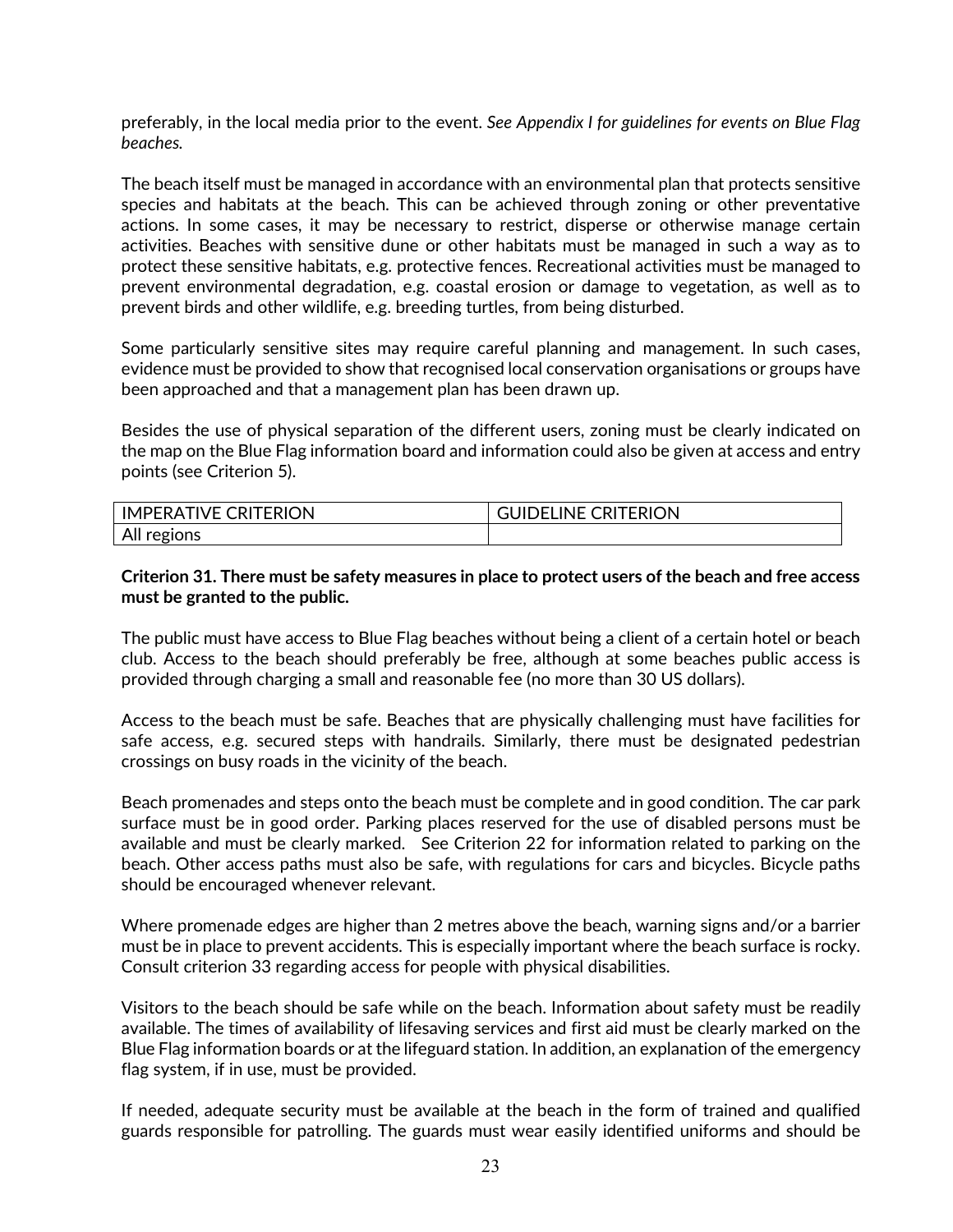able to present their licence as trained security personnel on request.

| <b>IMPERATIVE CRITERION</b> | <b>GUIDELINE CRITERION</b> |
|-----------------------------|----------------------------|
| All regions                 |                            |

## **Criterion 32. A supply of drinking water should be available at the beach.**

There should be a potable water source at the beach, e.g. from a fountain, pipe, tap, etc. This source can be in the restroom/toilet block or on the beachfront, and it must be protected from contamination by animals.

| <b>CRITERION</b> | <b>CRITERION</b>      |  |  |  |  |
|------------------|-----------------------|--|--|--|--|
| IVF (            | <b>INE</b>            |  |  |  |  |
| <b>IMPERAT</b>   | )⊢                    |  |  |  |  |
|                  | :ions<br>eς<br>AILLES |  |  |  |  |

## **Criterion 33. At least one Blue Flag beach in each municipality must have access and facilities provided for the physically disabled.**

It is strongly recommended that all Blue Flag beaches have facilities that allow access by the physically disabled, granting them access to the beach, surrounding buildings, and the restroom facilities. It is a Blue Flag requirement that at least one beach in every municipality must provide these facilities. It is a Blue Flag recommendation that at this beach, if possible, there is access to the water for the physically disabled.

Access to the beach must be facilitated by access ramps designed for users with various disabilities. It is recommended that the ramp design and material fit the natural environment and, wherever possible, environmentally friendly materials are used, i.e. recycled composite plastics.

Facilities must be designed for wheelchair and other disabled users, and should comply with the ISO Standard Code for Access. The beach must comply with national regulations regarding access and facilities for people with disabilities. In addition, parking areas must have reserved spaces for disabled parking. If access ramps cannot be provided due to the topography, e.g. at steep cliffs, the local authority must apply for a dispensation for this criterion.

If none of the Blue Flag beaches in a local authority can provide access and facilities for the disabled, a request for a dispensation for this criterion must be documented in the application.

| <b>CRITERION</b><br>IVF (<br>IM<br>IPERA. | $- - -$<br><b>TERION</b><br>RL<br>.INE<br>۰ь<br>سال<br>÷ |  |  |  |  |  |
|-------------------------------------------|----------------------------------------------------------|--|--|--|--|--|
| All regions                               |                                                          |  |  |  |  |  |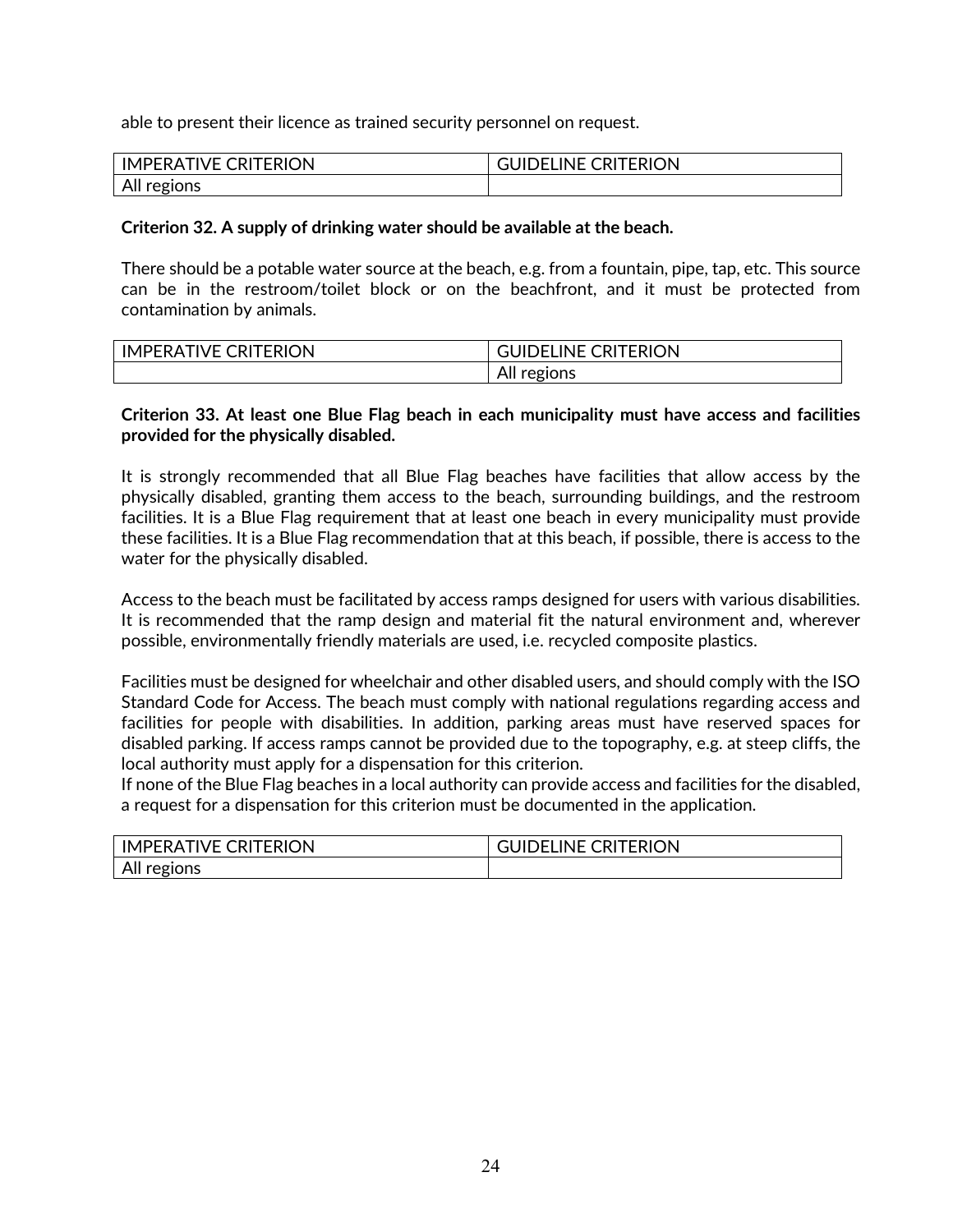## **APPENDIX A: Dispensation cases**

All imperative criteria have to be complied with in order to obtain the Blue Flag. In the event of discussions arising out of the National Jury processes, and if an applicant has failed to fulfil some of the imperative criteria, the National Jury could forward a beach to the International Jury as a dispensation case. In the case of an application requiring a dispensation, the National Jury must forward the case to the International Jury with the necessary background documentation and an explanation as to what imperative criteria have not been fulfilled and giving reasons as to why a dispensation is requested.

Dispensation cases may arise when a beach has exceeded the required limit values of bathing water quality criteria because of a known, documented incident during the bathing season. Dispensation cases argued on the basis of incidents considered unusual but not atypical of the site are not considered.

Most frequently, request for dispensation is caused by exceptional/extreme weather conditions impacting on compliance with the water quality criteria. A National Jury can, in such cases, give a dispensation to omit a sample if the national authority's controlling bathing water quality regulations officially approve such a dispensation. Furthermore, an official statement from national weather authorities stating that the weather was exceptional must accompany the request for dispensation. For EU-member countries: if the request for dispensation of omission of a sample has been approved by the European Commission, and written proof of the European Commissions' approval is provided to the International Coordination, then the case is not considered as a dispensation case.

If a case of high pollution levels can be attributed by way of documentary evidence to other issues, such as an accident or another unavoidable incident, it is also possible to forward to the National Jury such a candidate as a dispensation case. The documentation must show that the problem has been rectified and that the pollution was undoubtedly linked to the incident in question.

A beach can apply for dispensation when:

- facilities are under construction at the time of the application but will be finished by the start of the season.
	- owing to extreme weather conditions, the imperative criteria on the beach are not met, e.g. signage or walkways, access to the beach has been damaged, etc. However, these must be rectified by the start of the season.
	- a beach is not accessible to the physically disabled yet it is the only beach in a local authority to run the Blue Flag Programme. The beach must present a plan on how and when the beach can fulfil the relevant criteria as a central part of the dispensation application.
	- the location of the beach is such that the distance from services renders it unable to meet an imperative criterion, e.g. an accredited laboratory.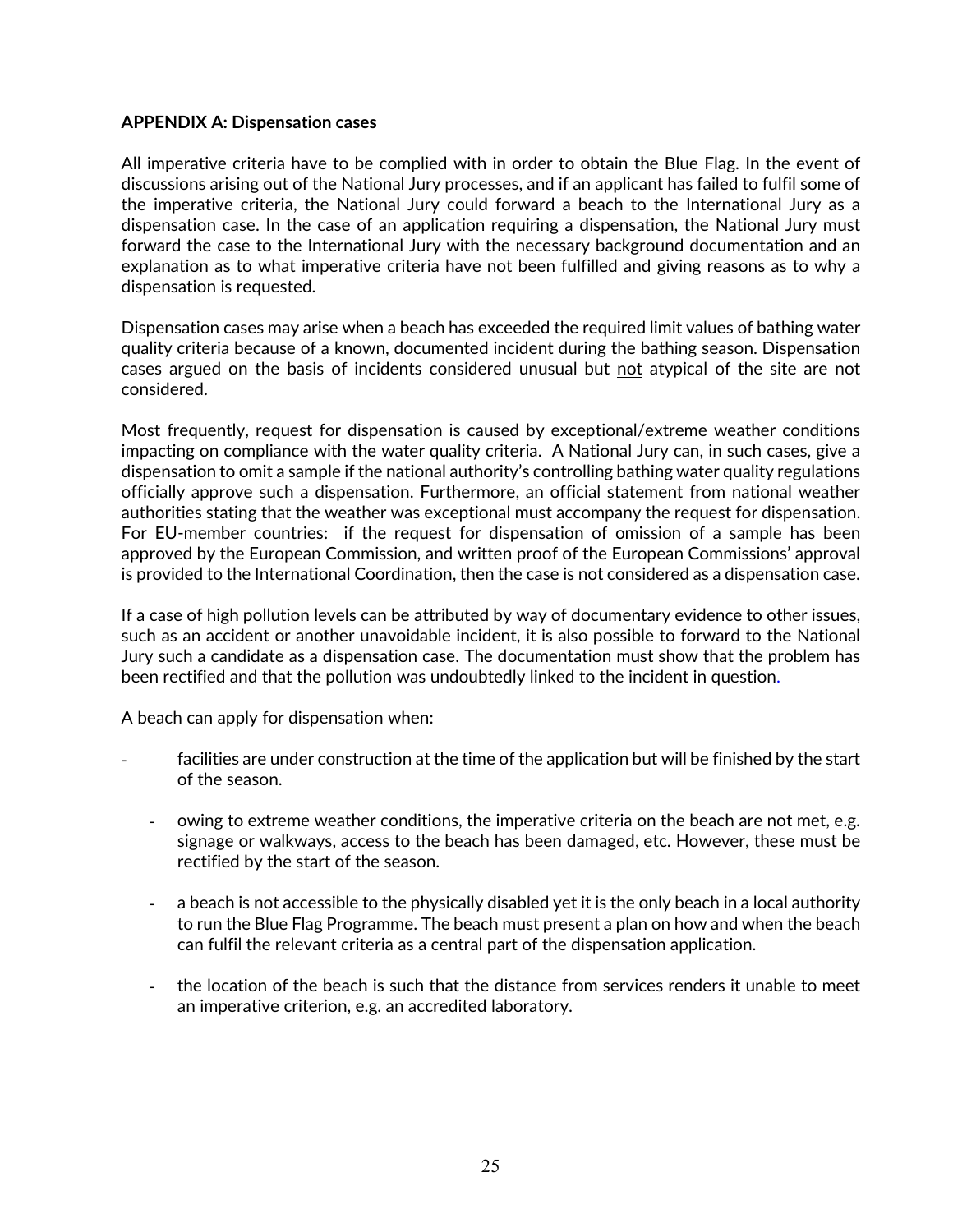## **APPENDIX B: Information about the Blue Flag Programme must be displayed.**

**[Criterion 1]**

## **THE BLUE FLAG PROGRAMME**

This beach has been given Blue Flag accreditation. The Blue Flag is an environmental award, given to communities that make a special effort to manage their coastal/inland water environment and beaches with respect for the local environment and nature. To attain the Blue Flag, the community and its beach operators have to fulfil a number of criteria covering water quality, environmental information and education, safety, service and facilities.

This effort by the local community and its beach operators ensures that you and your family can expect to visit clean and safe environments at selected bathing sites. And it makes sure that the local community maintains a basis for sound development.

## **Facts about the Blue Flag:**

The Blue Flag is awarded by the Foundation for Environmental Education (FEE), a non-governmental environmental organisation, which is represented by national organisations in each of the participating countries.

The Blue Flag is an environmental award for beaches, sustainable boating tourism operators, and marinas. Only local authorities or private beach operators can apply for a Blue Flag for beaches. The criteria for Blue Flag beaches cover four main areas: a) water quality, b) environmental information and education, c) environmental management, and d) safety and services.

The criteria of the Programme are developed over time, so that participating beach operators have to keep working on solving relevant environmental problems to get the Blue Flag. Blue Flag accreditation is only given for one season at a time and the award is only valid as long as the criteria are fulfilled. When this is not the case, the responsible persons at the local level are obligated to take the Blue Flag down.

The national FEE member organisation monitors the Blue Flag sites during the season.

## **You can help the Programme by also taking actions to protect the environment:**

Use the litter-bins on the beach and recycle waste if possible.

Use public transport, walk or rent a bike to get to the beach.

Obey the beach code of conduct.

Enjoy the nature of the beach and its surroundings, and treat it with respect.

Choose a holiday destination that cares for its environment - and an environmentally friendly hotel too, if possible. Along with the Blue Flag, the Foundation for Environmental Education also develops another eco-label for touristic enterprises: Green Key. Find more information at: [www.green](http://www.green-key.org/)[key.org](http://www.green-key.org/)

## **Local, National and International Blue Flag responsible parties:**

Name and address of the local responsible person, national Blue Flag operator and the International Co-ordination must be posted.

Text to accompany the names and addresses could be the following: "These are the names and addresses of the local, national and international Blue Flag contacts. It will assist the Programme, if you could report on how these beaches comply with the Blue Flag standards. In this way you can help ensure that the Blue Flag standard continues to be met."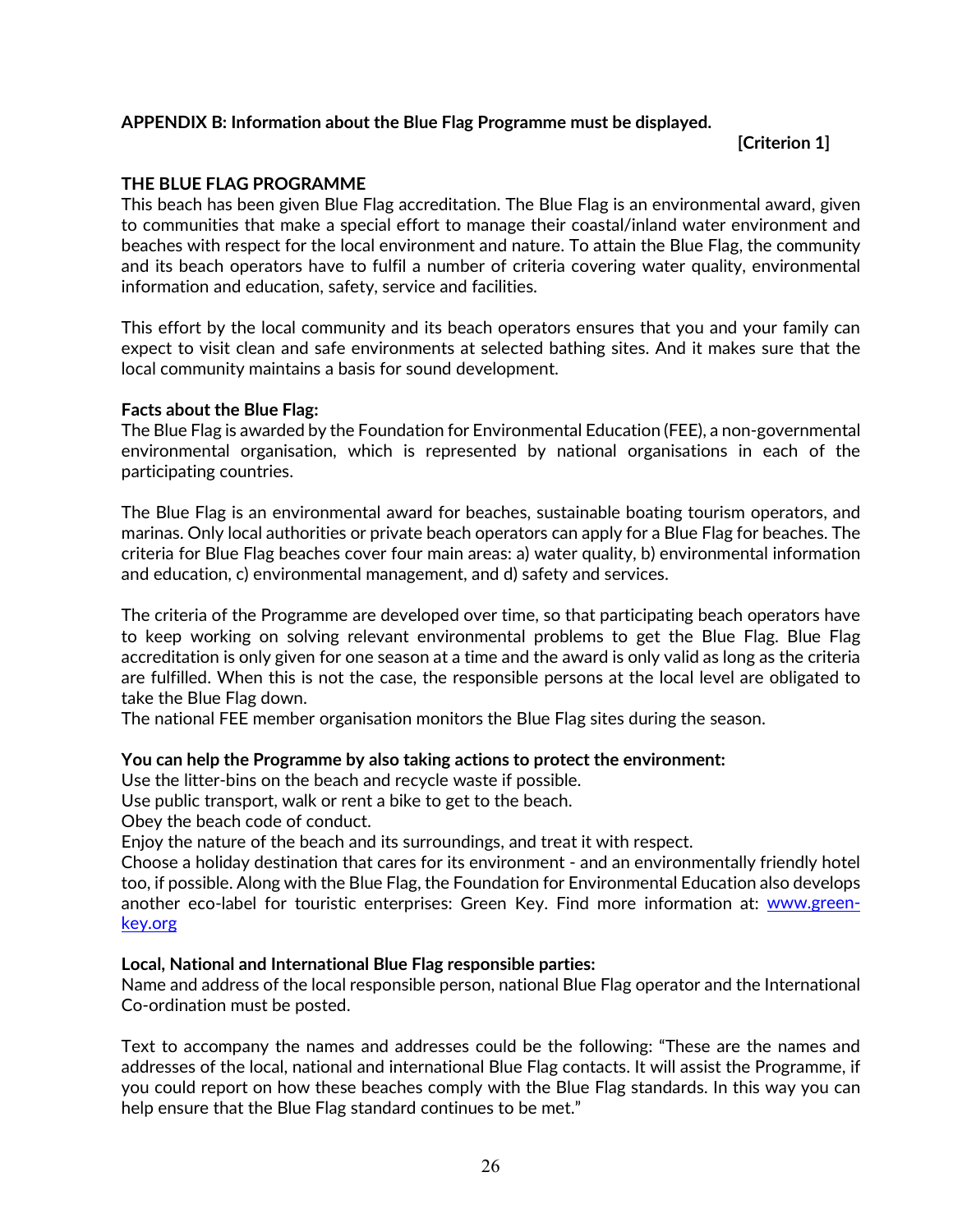## **APPENDIX C: Guidelines for Environmental Education Activities. [Criterion 2]**

## **Types of Activities**

There must be a mixture of different types of environmental educational activities for different user groups. Some activities must be carried out at the beach and have a direct focus on the beach or coastal environment. The different types of activities can be divided into five categories:

Activities for Passive Participation: This could include exhibitions, films, presentations, slide shows, conferences, debates, presentations by international experts, etc.

Activities for Active Participation: This includes guided tours, educational games, theatre/plays, cleaning days, coast observation days, diving/snorkeling orientation sessions, beach inspections, photography or drawing contests, nature conservation projects, green technology projects, "Adopt a Beach" programmes, community coastal monitoring programmes, etc.

Training Activities: This could be training for teachers, beach or marina staff, persons in charge of children groups, lifeguards, cleaners, law enforcement officers, specific national training programmes, etc.

Publishing and Media: The production of leaflets, stickers, interpretive signs, postcards, school and municipal newsletters, books, T-shirts, bags, posters, radio broadcasts, etc.

Blue Flag Environmental Information Centre: It is strongly recommended that Blue Flag beaches provide an Environmental Information Centre (station, kiosk), where specific information about Blue Flag and environmental education issues can be provided. Such a centre must offer both activities and exhibitions and provide environmental and nature information in order to qualify as an environmental interpretation or education centre. Information about its location and activities must be provided at the beach or in nearby tourist information offices. The centre should be open to, and have activities and information for the general public, not only local school children.

## **Target groups**

The activities should target a wide range of different groups. It is important that the beach operator, together with other operators in the area, organise a programme to educate and raise awareness within the many different interest groups that influence the use of the local environment. These interest groups could be visitors, locals, tourism employees, fishermen, local industries, etc.

The types, number and target groups of activities should match the situation. For example, in a major tourist destination, more than one activity per season should be available to the general public.

#### **Connection with existing programmes**

The activities can be part of already existing environmental education programmes, implemented either on-site or in the local community (Sustainable Development Goals related activities, Eco-Schools activities, etc). It is also recommended that the beach operator work together with local NGOs in setting up educational activities.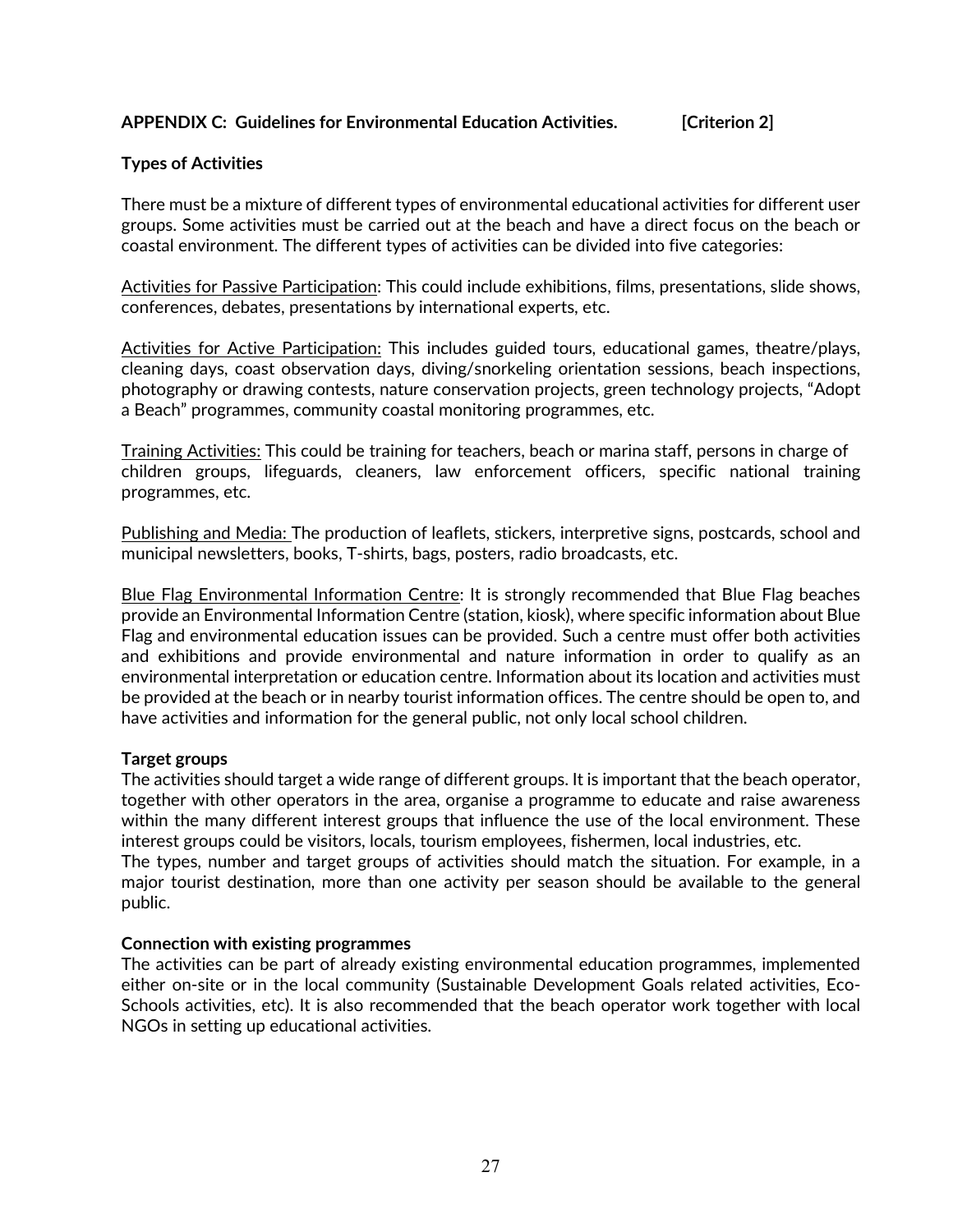## **Information about Activities**

Information about the publicly accessible activities must be made available at the beach and preferably also in local tourism newspapers or magazines or posted in local tourism offices. The published information should include: the kind of activities, when and where are they going to take place, who they are for, etc.

#### **Not Acceptable**

Activities that are not acceptable for meeting this criterion are:

Activities held to meet other Blue Flag criteria such as the general cleaning of the beach, waste management, recycling, and posted environmental information otherwise required on the information board (i.e. information on surrounding sensitive environments), etc.

Activities focusing only on tourism without a specific focus on sustainable tourism.

Activities otherwise implemented by the local authority or beach operator as part of the standard management of health, safety, transportation or tourism.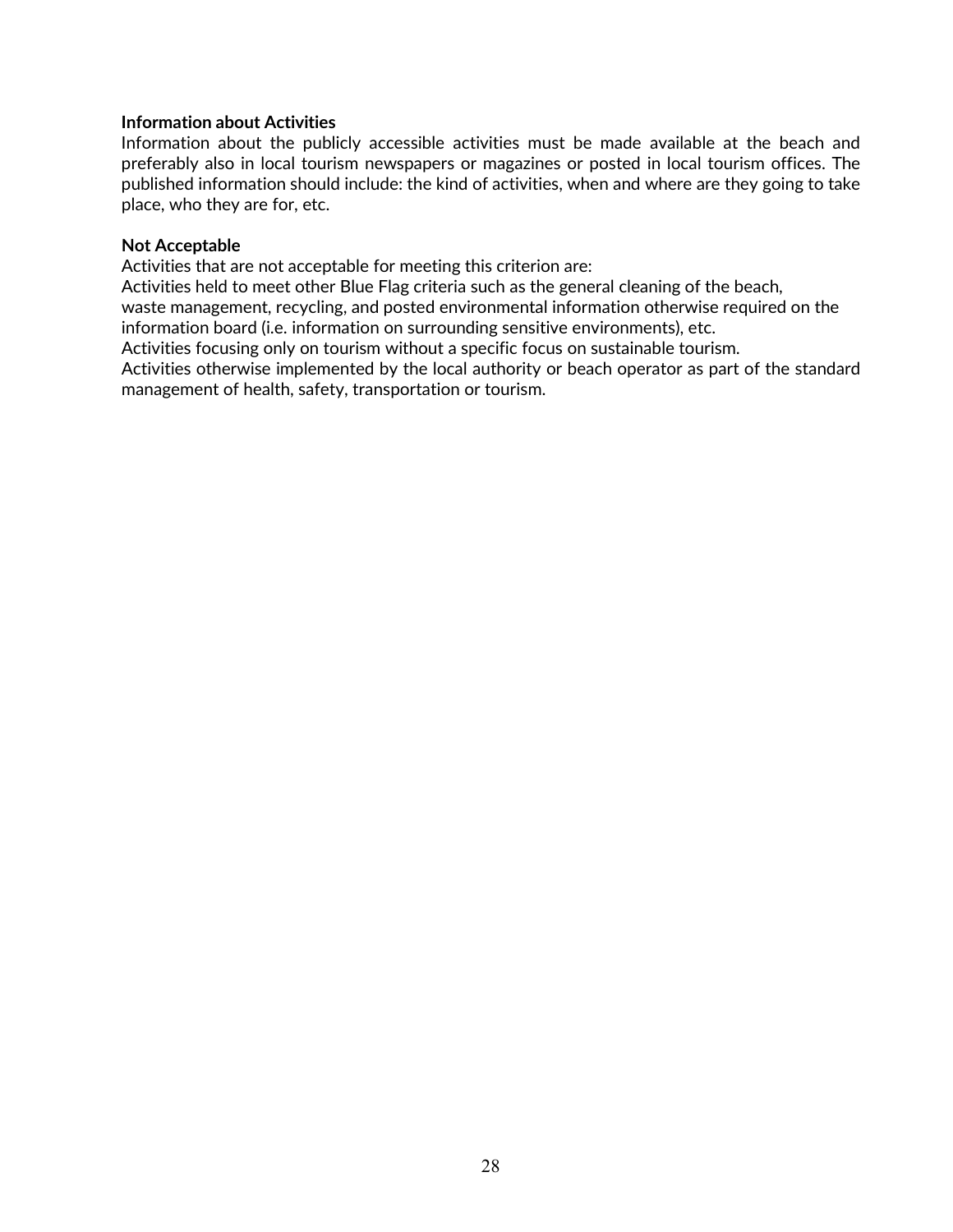## **APPENDIX D: Recommendations for presenting water quality information on Blue Flag beaches. Example of a coastal water beach:**

**[Criterion 3]**

| Beach: ____________________<br>Contact person: | Local authority:__________________<br>Telephone no: ___________________ |  |  |  |  |  |  |  |  |  |
|------------------------------------------------|-------------------------------------------------------------------------|--|--|--|--|--|--|--|--|--|
| Date                                           |                                                                         |  |  |  |  |  |  |  |  |  |
| Escherichiacoli / Faecal coliform              |                                                                         |  |  |  |  |  |  |  |  |  |
| ☺                                              |                                                                         |  |  |  |  |  |  |  |  |  |
| < 250cfu/100ml                                 |                                                                         |  |  |  |  |  |  |  |  |  |
| ☺                                              |                                                                         |  |  |  |  |  |  |  |  |  |
| >250cfu/100 ml                                 |                                                                         |  |  |  |  |  |  |  |  |  |
|                                                | Intestinal Enterococci / Faecal streptococci                            |  |  |  |  |  |  |  |  |  |
| ☺                                              |                                                                         |  |  |  |  |  |  |  |  |  |
| <100/100 ml                                    |                                                                         |  |  |  |  |  |  |  |  |  |
| ☺                                              |                                                                         |  |  |  |  |  |  |  |  |  |
| >100/100 ml                                    |                                                                         |  |  |  |  |  |  |  |  |  |

| Blue Flag and bathing water quality                                                                                                                                                                                    | What do the results mean?                |                                                         |
|------------------------------------------------------------------------------------------------------------------------------------------------------------------------------------------------------------------------|------------------------------------------|---------------------------------------------------------|
| This beach has met the Blue Flag water   Faecal coliform /<br>quality standards. The bathing water is $\mathsf{E}.\mathsf{coli}$<br>continuously monitored for the different<br>types of bacteria shown in the tables. |                                          | Faecal streptococci<br><b>Intestinal</b><br>enterococci |
| The bathing water is tested at least every<br>31 days. In the table you can see when $\circledcirc$<br>the water has been analysed and how   Below 250<br>many bacteria were found.                                    | Excellent bathing water                  | ☺<br>Below 100                                          |
| A small number of bacteria tells you that<br>the water is very clean - a high number                                                                                                                                   |                                          |                                                         |
| of bacteria tells you that the water may $\Theta$<br>be polluted and could contain bacteria Above 250<br>from sewage.                                                                                                  |                                          | ⊝<br>Above 100                                          |
|                                                                                                                                                                                                                        | Is allowed a few times during the season |                                                         |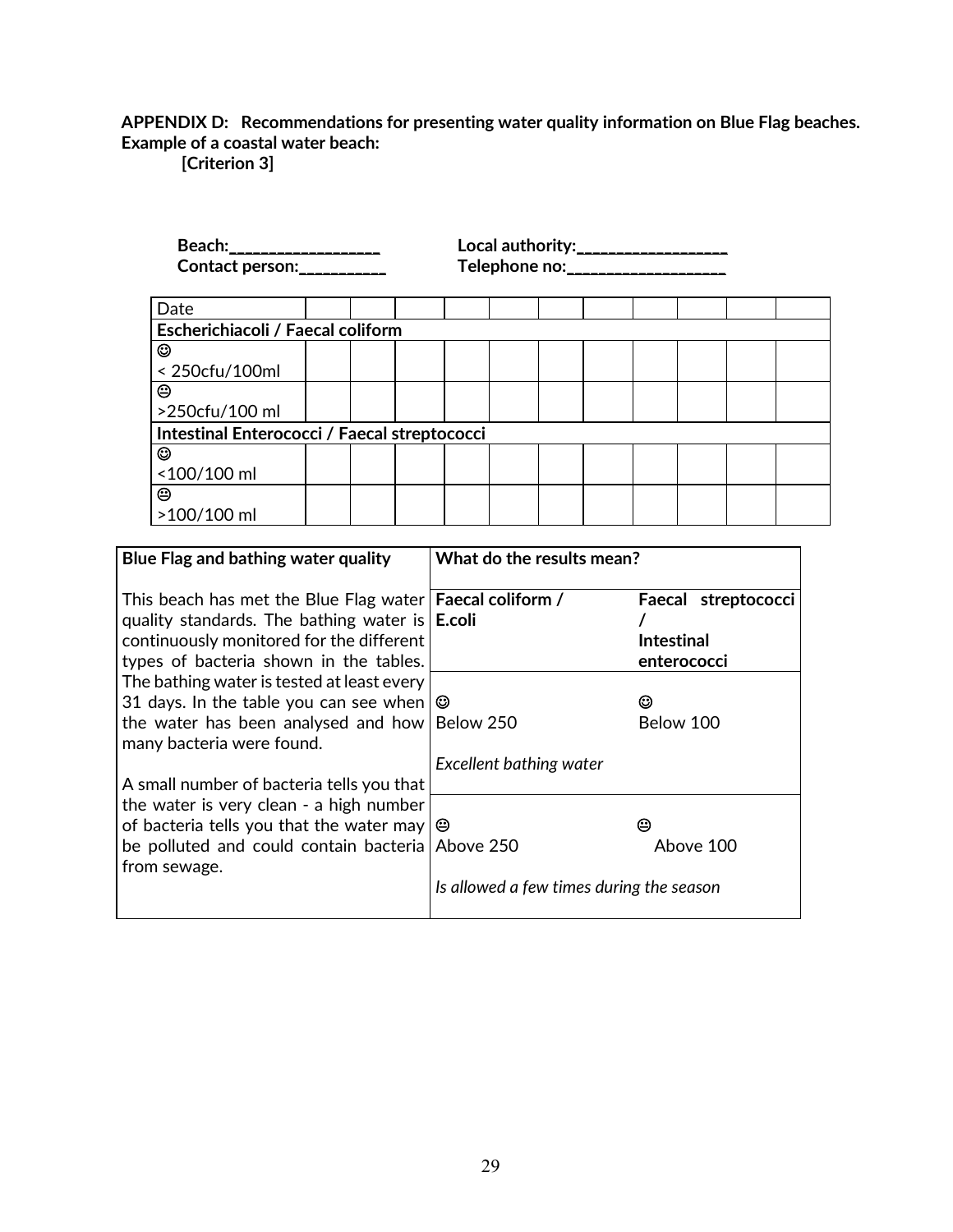## **APPENDIX E: the 95th percentile**

The 95th percentile is a calculation method used to obtain the average amount of pollution. In terms of Bathing Water sampling results, the value shows the results that are less than or equal to the limit values 95% of the time. The standards refer to values that would be exceeded less than 5% of the time.

The 95th percentile is derived through the following calculation (based on the explanation in the EU Bathing Water Directive 2006):

- 1. Take the log10 value of all bacterial enumerations in the data sequence to be evaluated. Zero values cannot be used and should be replaced by a value of 1 (or the minimum value allowed)
- 2. Calculate the mean of the log10 values  $(\mu)$
- 3. Calculate the standard deviation of the log10 values ( $\sigma$ )
- 4. The upper 95 percentile is derived from the following equation: antilog ( $\mu$  + 1,65 σ)
- 5. The resulting value must be within the limit values as stated above

A calculating spreadsheet is available on the Blue Flag Podio Library.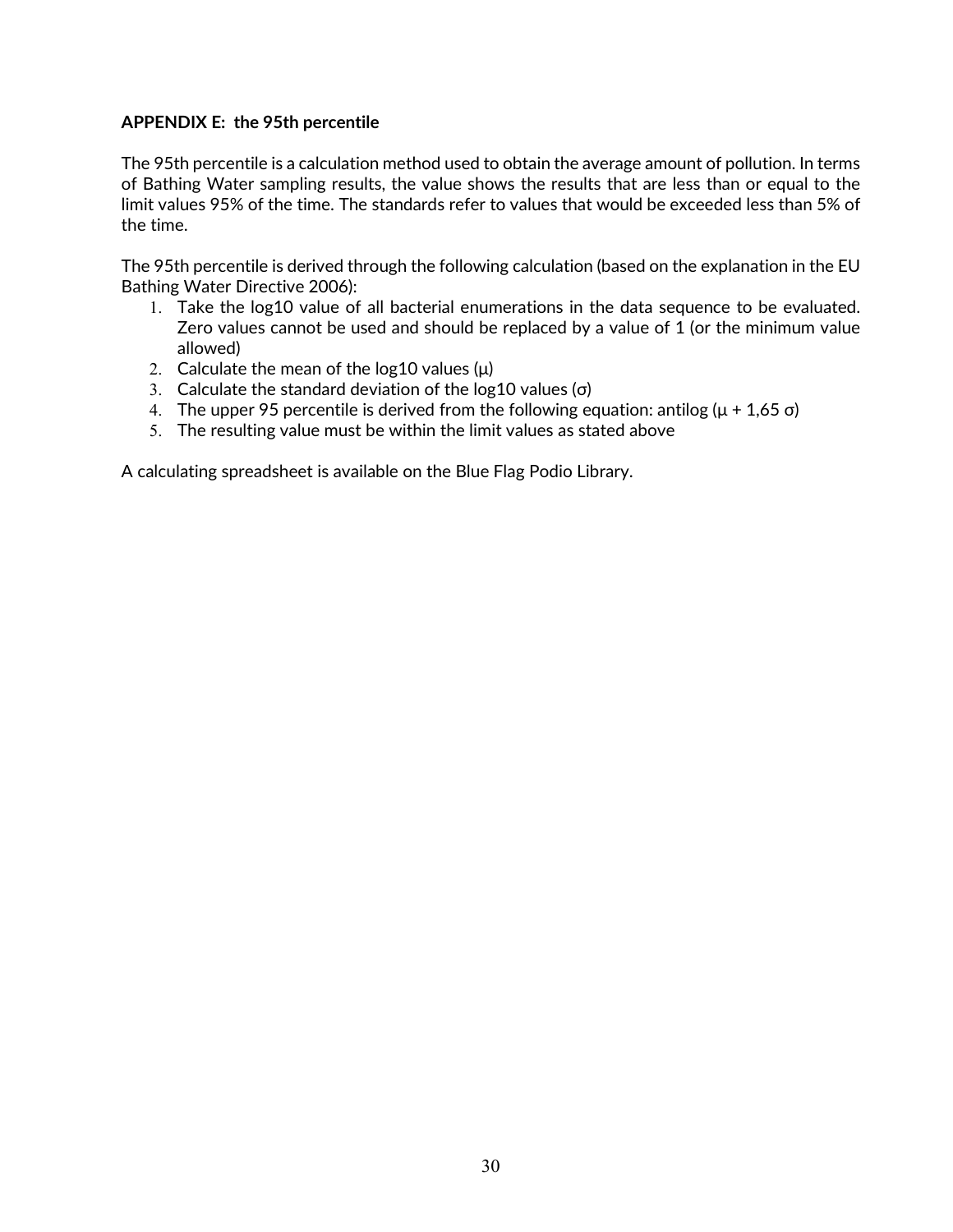## **APPENDIX F: Beach Litter Measuring System – a method of mapping the status of litter on a beach [Criterion 15]**

In order to determine the cleanliness on the beach, the Beach Litter Measuring System could be used by the beach manager or the National Operator when conducting beach monitoring visits.

The system differentiates between bulky litter (>10 cm) and fine litter (<10 cm). It takes a closer look at the amount of litter in defined representative areas on the beach. According to the amount of litter, beaches are classified into different cleanliness levels (A+ to D). The method combines taking pictures and making counts.

At a Blue Flag Beach, the cleanliness level should be A+ or A.

Step by step guidance how to define your beach's cleanliness level:

Bulky Litter

1. Define an area of 100  $m^2$  (10 m x 10 m) for your bulky litter count and take a photo (Choose the dirtiest 100  $m^2$  that you can find on the beach).

2. Count the units of bulky litter (>10 cm) within the area.

3. Take a picture of the area (to keep as proof),

4. Determine the cleanliness level with help of the beach litter indicator (see below)

Fine Litter

1. Define an area of 1  $m<sup>2</sup>$  for your fine litter count and take a photo (choose the dirtiest area within the  $1 \text{ m}^2$ 

2. Count units of fine litter (<10 cm) within the area

3. Take a picture of the area (to keep as proof)

4. Determine the cleanliness level with help of the beach litter indicator (see below)

Beach Litter Indicator

| Number of litter units | Cleanliness level     |  |
|------------------------|-----------------------|--|
| per area               |                       |  |
|                        | A+ Very Clean         |  |
| 1-3                    | Clean<br>А            |  |
| 4-10                   | Moderately Clean<br>B |  |
| $11 - 25$              | Dirty<br>С            |  |
| > 25                   | Very Dirty            |  |

General

1. Keep a record of your measurements (date, time, location, circumstances, weather conditions,

cleanliness level(s) for bulky litter, cleanliness level(s) for fine litter, other comments).

2. Repeat these steps at different locations along the beach if possible.

3. Repeat the measurement at different times during a season and different times of the day if possible.

It is important to keep in mind that starting to use this system might require more time in the beginning.

Once you get some exercise or training, it will be a quick, easy and helpful tool.

For a more detailed version of the beach litter indicator or a description of the system, please visit the Blue Flag website or contact the Blue Flag International Head Office.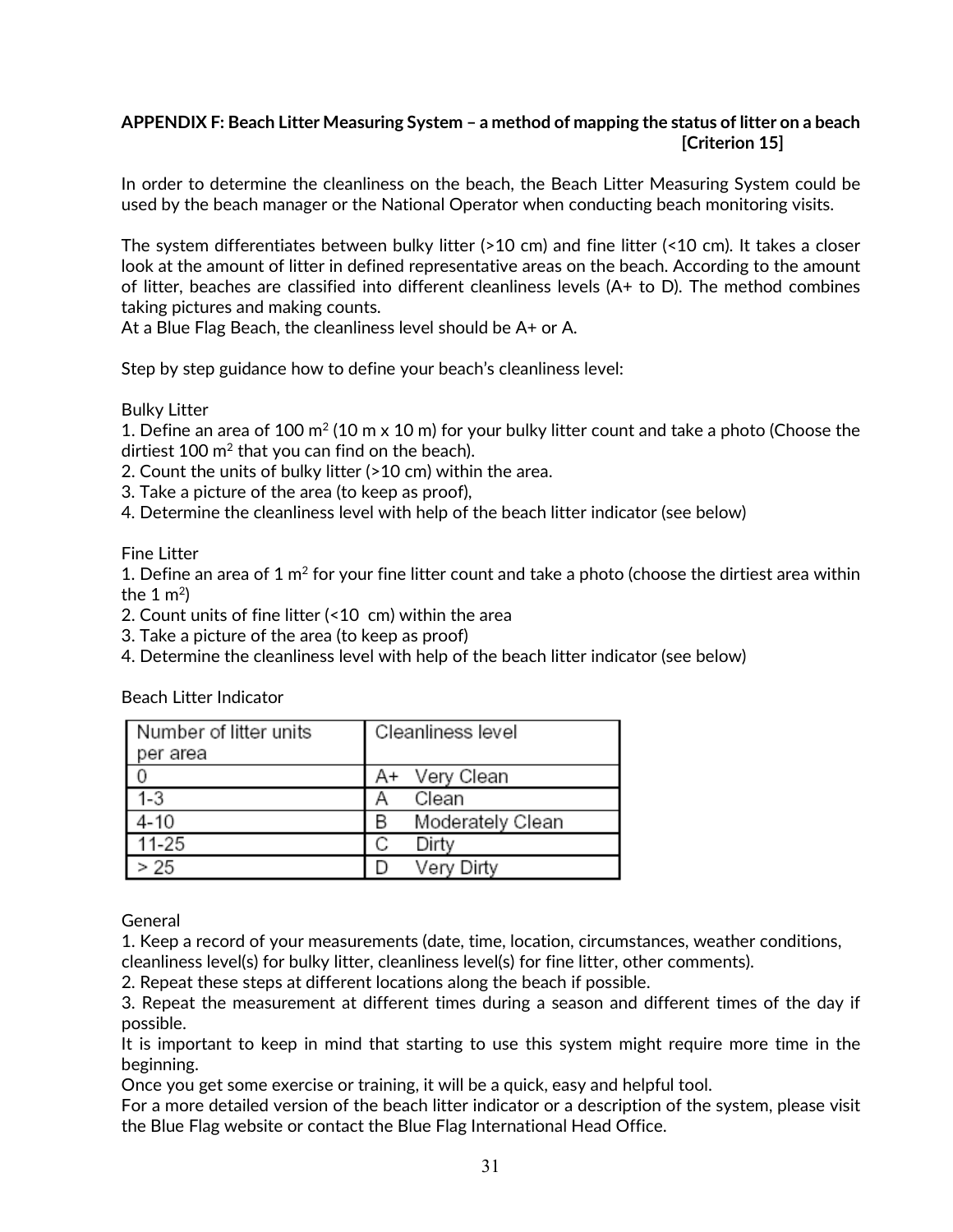#### ----------------

1 The Beach Litter Measuring System was developed by the Keep Holland Tidy Foundation and the Royal Dutch Touring Club.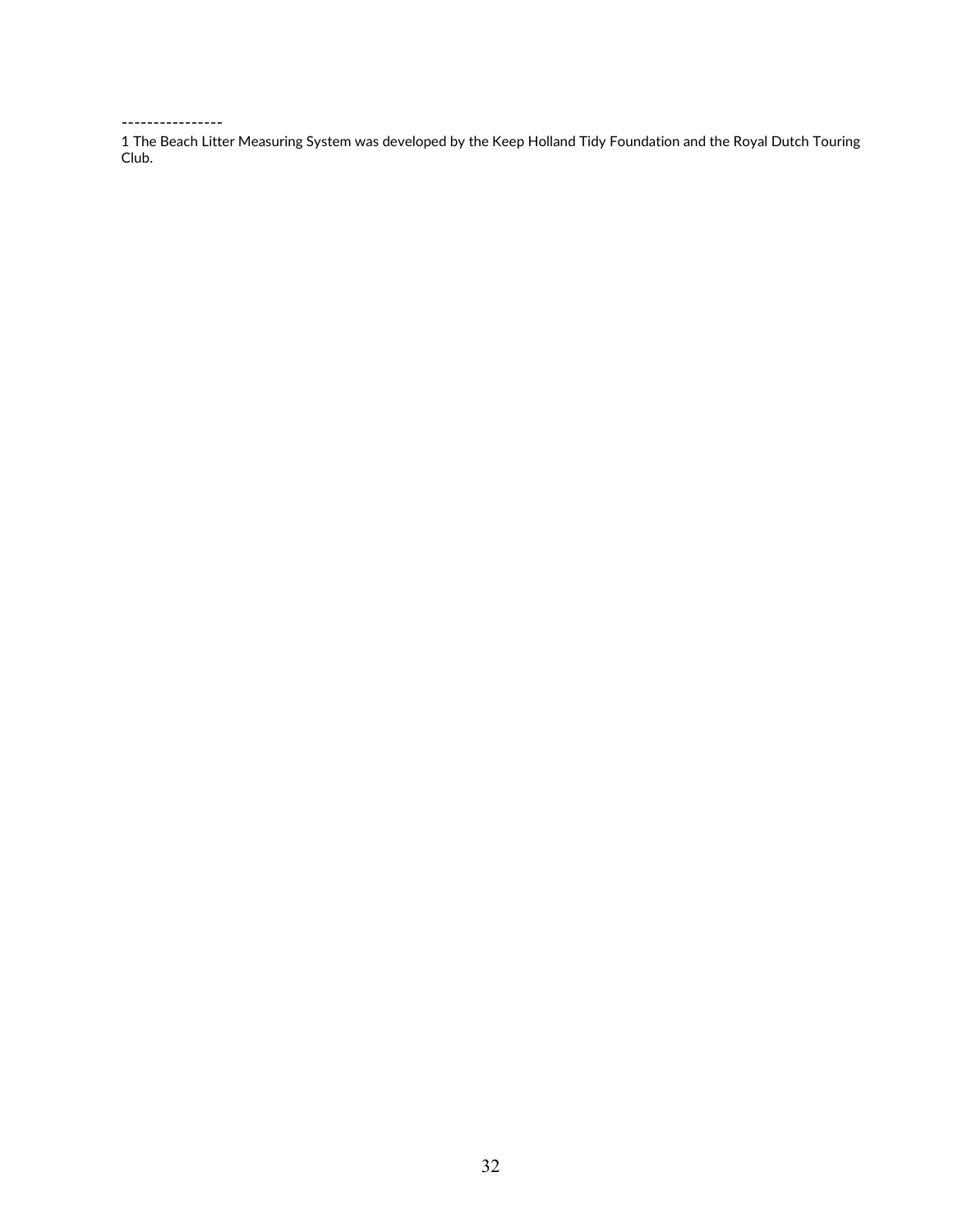## **APPENDIX G: "Reef Check" system for coral reef monitoring [Criterion 25]**

Below is a very brief description of the content of the "Reef Check" monitoring programme. For full information about the "Reef Check" system and information about national/international support, please consult [http://www.reefcheck.org.](http://www.reefcheck.org/)

"Reef Check" is designed for use by volunteer, non-scientist snorkelers or scuba divers. A local "Reef Check" team should be established with a scientist and a group of snorkelers and divers trained to carry out the analyses. The team members must be skilled at identifying the indicator organisms and substrate categories. It is strongly recommended that the team attend a "Reef Check" training session. If there are already "Reef Check" teams established at the national or local level, these teams can be approached for support.

In order to carry out the monitoring, the following equipment is necessary: a copy of the instruction manual, indicator organism ID cards/books, GPS, transect lines, underwater paper and water proof pencils/markers, buoys, plumb line and safety gear.

If possible, the monitoring should take place at two depths: shallow water (2-6 metre depth) and mid-reef (6-12 metre depth). Reefs in many areas are, however, not suitable for monitoring at more than one depth.

A 100 metre transect should be established (preferably parallel to the shore). The transect must be divided into 4 x 20 metre observation areas divided by 4 x 5 metre gaps. For re-survey, it is



important to document or permanently mark the transect start/end points.

The "Reef Check" coral reef monitoring program consists of four types of data collection methods: 1) Site description (environmental conditions and ratings of human impacts), 2) Fish counts,

3) Invertebrate counts, 4) Substrate type measurements.

The site description includes information about: location (overall and exact location), survey time, nearby population, weather conditions, rating of human impacts on the coral reef and the possible protection of the coral reef. The substrate survey includes the record of the substrate at points with 0.5 meter intervals along the 4 x 20 metre transect. The substrate must be classified in one of the following categories: hard coral, soft coral, recently killed coral, nutrient indicator algae, sponge, rock, rubble, sand, silt/clay, or other substrate. In the "Reef Check" manual there is more information about how to conduct the substrate survey and classify the substrate.

The level of coral bleaching, presence of coral disease, presence of litter and coral damage must be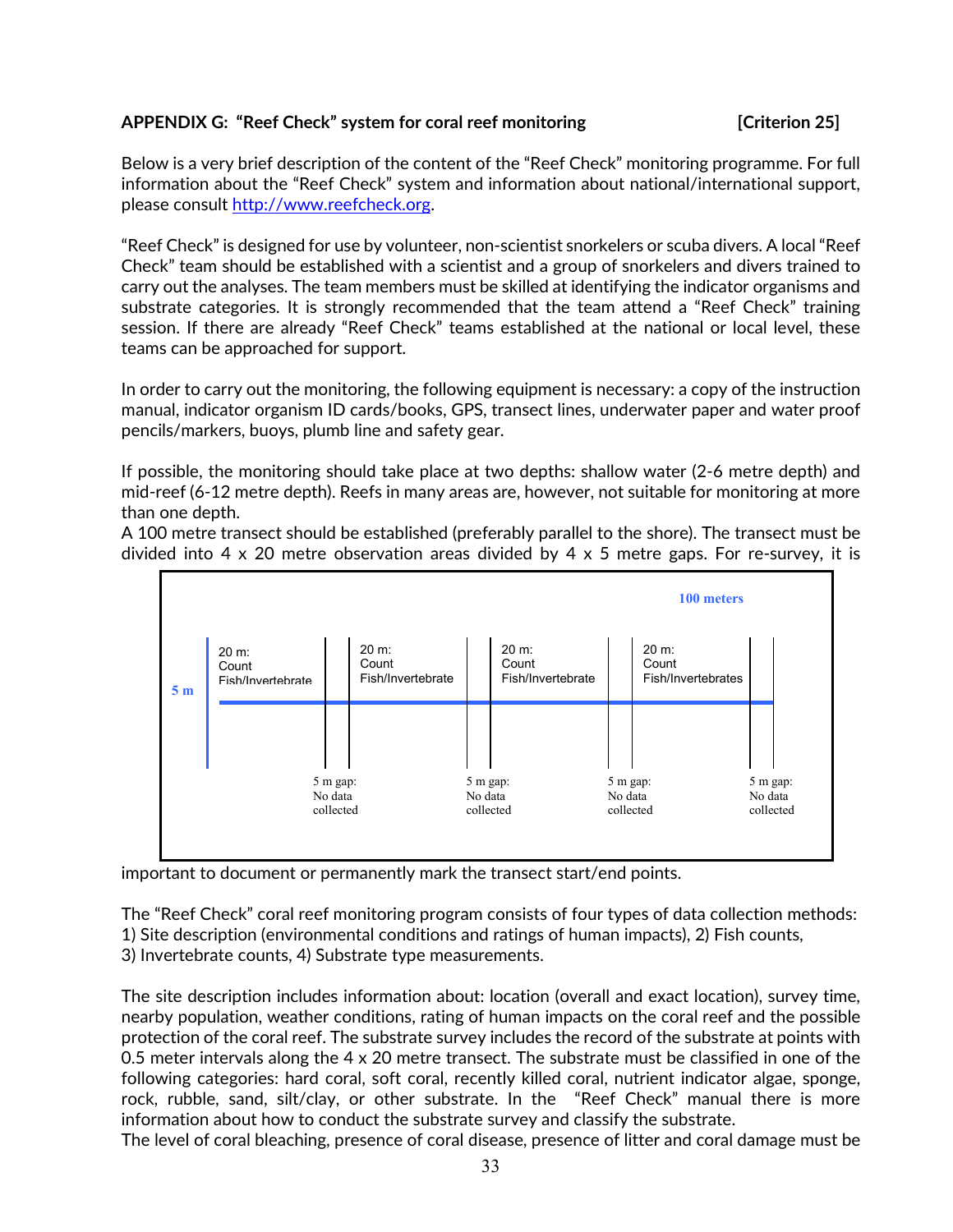noted.

Each region has different indicator fish and invertebrate species that should be counted along the 4 x 20 metre transect. In the "Reef Check" website and manual, there is more information about the fish and invertebrate species to include in the counting, and information about how to conduct the counts. Finally, it is recommended to supplement the survey with photo and/or video documentation.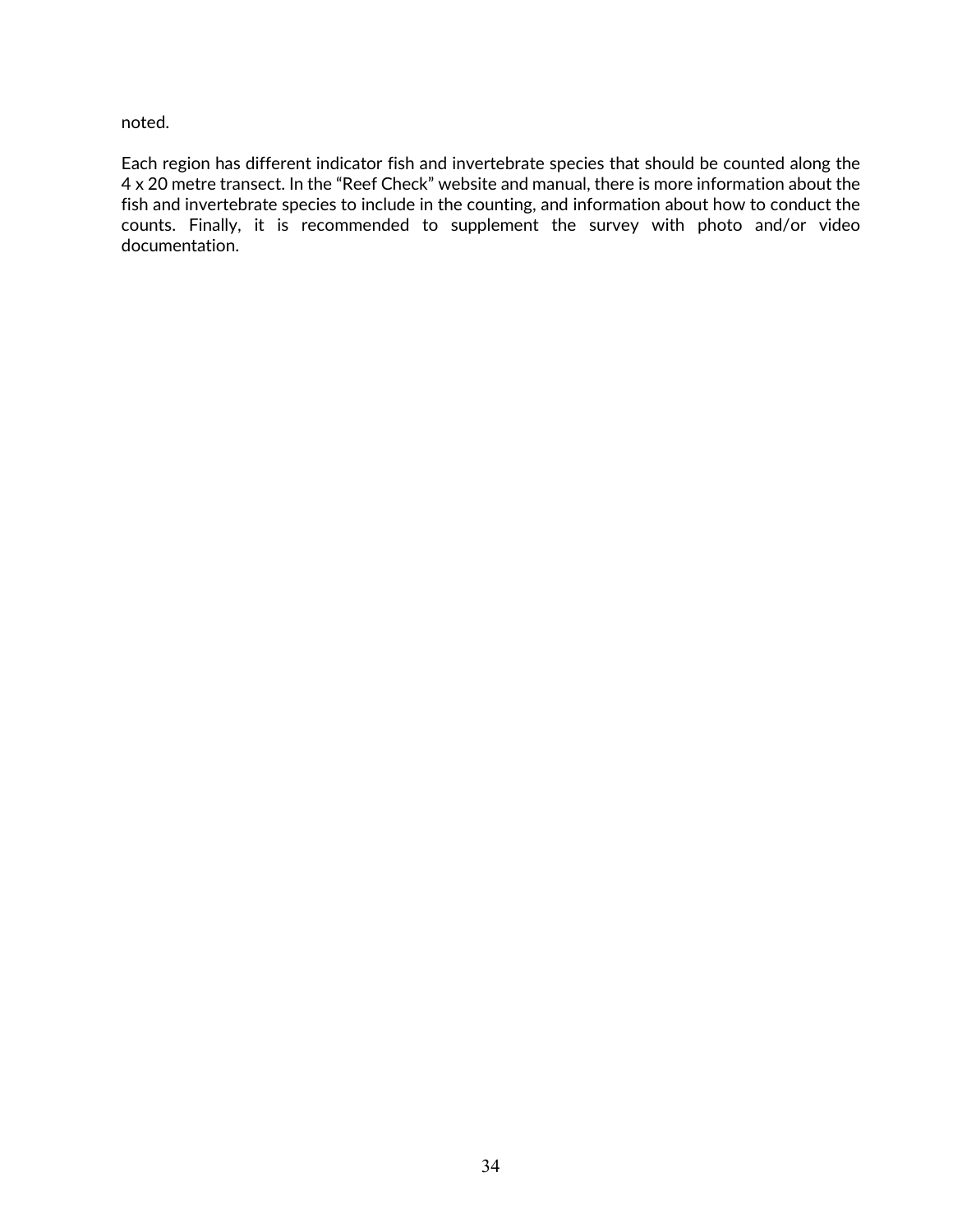## **APPENDIX H: Guidelines for events on Blue Flag beaches [Criterion 30]**

Should events be planned for Blue Flag beaches, it is recommended that the beach operator attempt to achieve a win-win situation regarding both hosting the event and maintaining Blue Flag status. Events on Blue Flag beaches are not incompatible with the management of the Blue Flag Programme. However, the event should not compromise Blue Flag standards. The Blue Flag should not be lowered simply because an event is planned on the beach.

The decision to allow events to take place on beaches is ultimately the decision of the beach operator managing that facility and would, as such, be guided by local by-laws and other legislation. Should the beach operator be concerned about potential impacts on Blue Flag standards, early contact and discussion with the National Operator is recommended. It is reiterated that it is the responsibility of the beach operator to ensure that Blue Flag standards are met.

If necessary, additional resources, e.g. cleaning staff, portable toilets, etc should be brought in to ensure that the standards do not drop.

Wherever possible, the Blue Flag area should be zoned (including the use of buoys – where appropriate – in the water) so that a designated Blue Flag swimming area is still retained and the beach can still fly the flag. It is not recommended that the whole beach be dedicated to the event.

Wherever possible, every attempt should be made to ensure that all the Blue Flag standards are still met on the beach during the event.

In terms of the criteria of Blue Flag, compliance with all environmental and building legislation also applies to any events and/or the construction of facilities on the beach. This includes the possibility of undertaking Environmental Impact Assessments or producing environmental reports on the impact of the event on the natural surroundings. In this case, permission from the relevant environmental authorities in the region would be necessary.

The public must be given advance warning of any events planned for Blue Flag beaches. This could be in the form of posters or other information at the beach, through announcements in the local media, or on local authority/beach operator websites if appropriate. A notice indicating details of the event, duration of the event, where more information can be obtained, where complaints can be made, etc. must be posted at the beach.

In case of an activity that takes place on the beach after hours, i.e. for those beaches that withdraw the flag at the end of the day when criteria are no longer met, the beach operator must ensure that the beach and the facilities are cleaned and returned to order, before the flag is due to be raised the next morning, even if this means the cleaning teams must work through the night. So, if the flag is normally raised at 08h00 in the morning, the facilities must meet Blue Flag standards by 08h00 in the morning.

It is recommended that the local authority/beach operator consider a fee to be levied on the organisers of events hosted on Blue Flag beaches and that this income be used to make improvements to the beach or within the local area.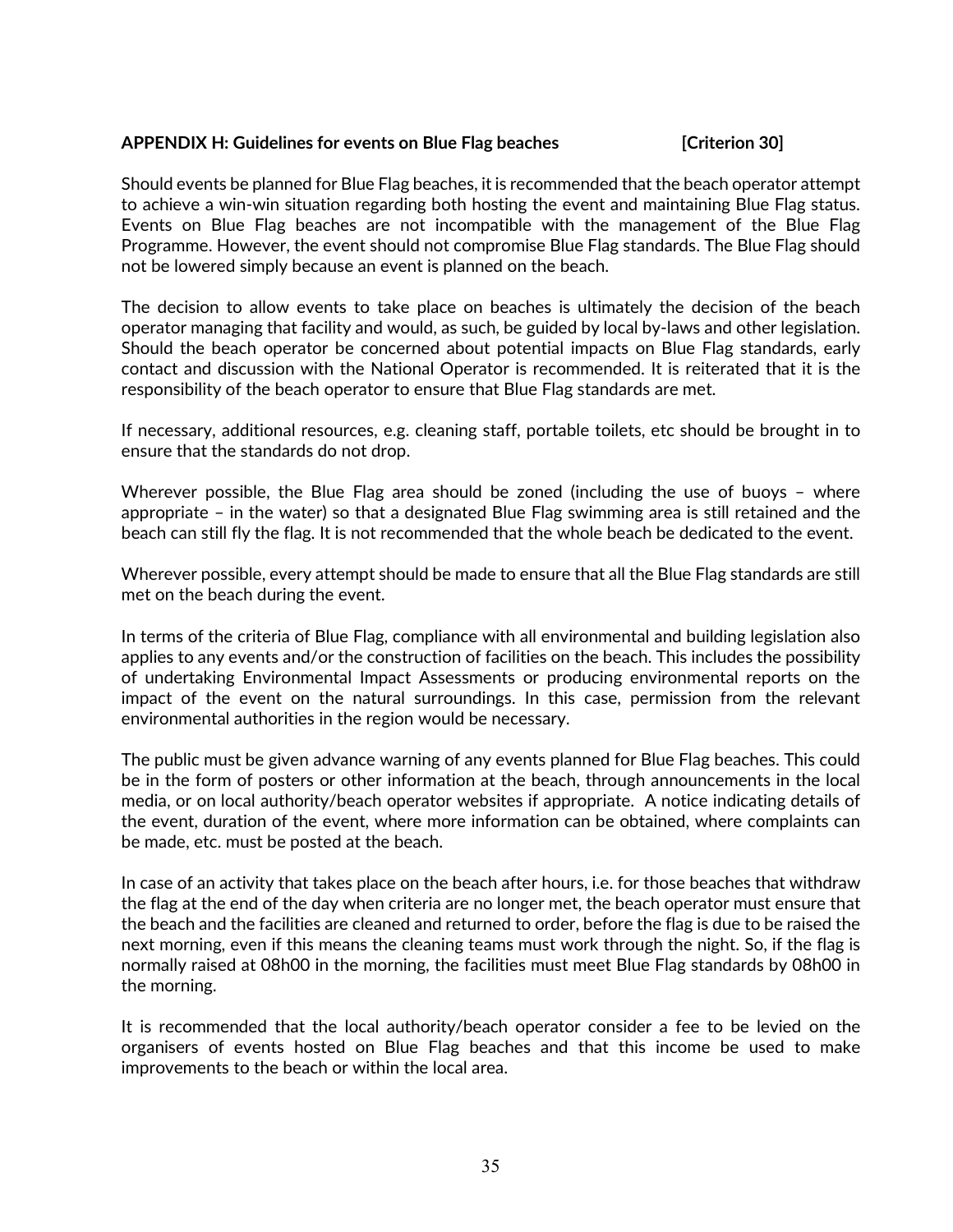## **Appendix I – Guidance on ILS Safety Risk Assessment for Beaches [Criterion 27]**

## **INTRODUCTION**

The International Lifesaving Federation (ILS) is the world authority in the global effort to prevent drowning, and works with national life saving organisations to improve drowning prevention, water safety, water rescue, lifesaving, lifeguarding and lifesaving sport. FEE and ILS have therefore entered a Memorandum of Understanding where FEE recognises ILS as being the world authority in the global effort to prevent drowning.

FEE encourages National Operators and local authorities to work with ILS national organisations when possible.

ILS will undertake risk assessments all over the world and take care that information boards according to ISO 20712 are placed at as many beaches as possible. When this is not possible, an independent risk assessment may be conducted. Below are guidelines produced by ILS.

## **BACKGROUND**

Risk management can be defined as a logical and systematic approach of identifying, analysing, assessing, countering, monitoring and communicating risks associated with any activity or process. In its *Guidelines for safe recreational water environments (Vol.1)* the World Health Organization states: 'Assessment of hazard and risk inform the development of policies for controlling and managing risks to health and well-being in water recreation. … The assessment of a beach or water should take into account several key considerations including:

- the presence and nature of natural or artificial hazards,
- the severity of the hazards as related to health outcomes,
- the availability and applicability of remedial actions,
- the frequency and density of use,
- the level of development.

## **PRINCIPLES**

The purpose of hazard and risk assessment is to assess the probability that certain events will take place and assess the potential adverse impact these events may have on people, property or the environment, or other adverse outcomes.

ILS sees the implementation of risk assessments for all aquatic locations as a key element of the strategies to reduce injury and loss of life or other adverse impacts on the aquatic environment. A generic framework and the main elements of the risk management process identified are:

- Communication and consultation
- Establishing the context
- Risk identification
- Risk analysis
- Risk evaluation
- Development of a risk control measures plan
- Monitor and review

This framework is consistent with the international standard ISO 31000 – Risk Management – Guidelines on principles and implementation of risk management.

The basic rationale for conducting a risk assessment is: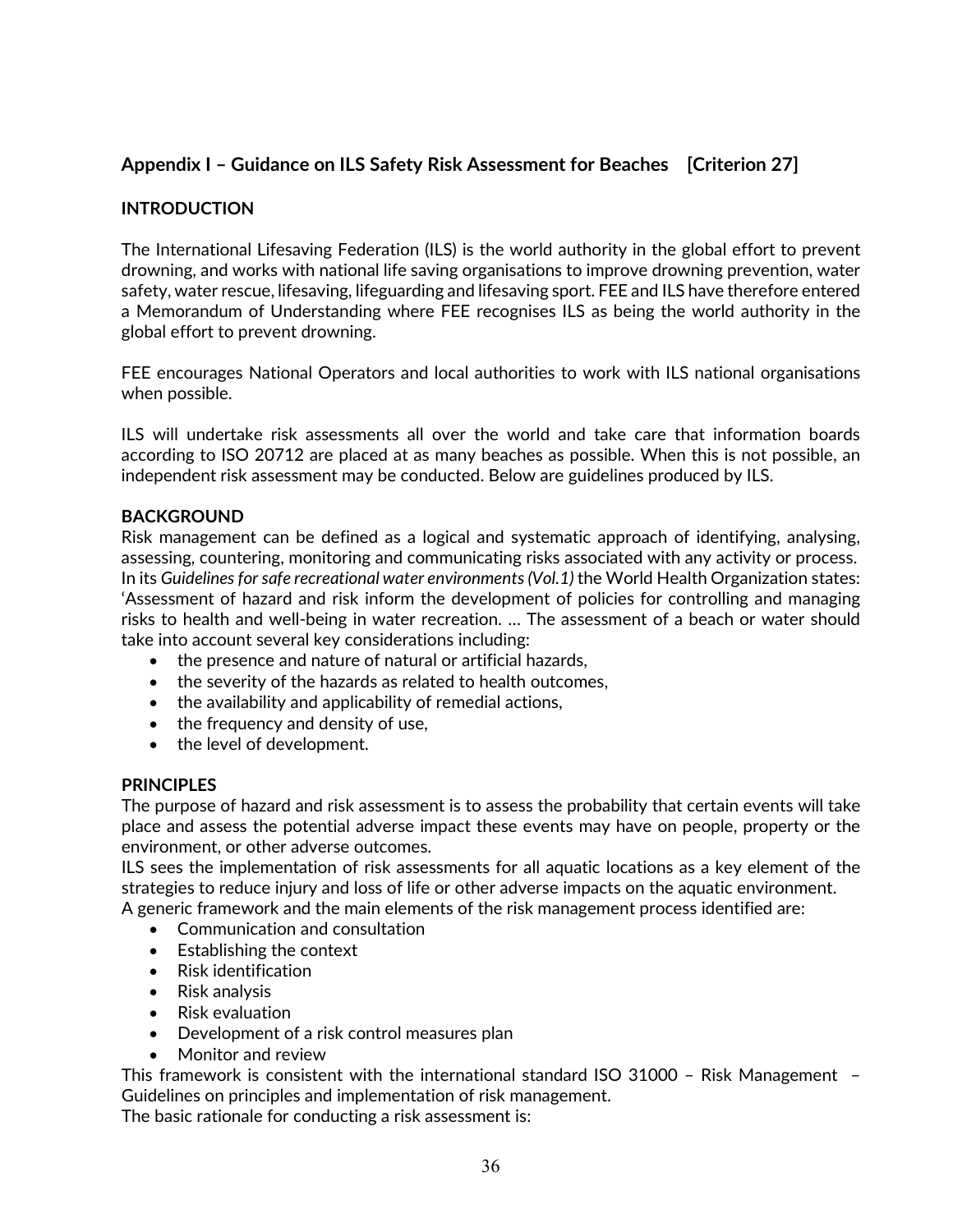- 1. Identify the hazards of a particular location and assess the risks of possible human interaction with the hazard.
- 2. Provide the basis for a risk management plan.
- 3. Improve safety and reduce the risk of death or injury at the location.
- 4. Ensure the best use of resources and encourage effective management and cost effective operations.
- 5. Reduce the potential for litigation stemming from accident and management practices.
- 6. Provide guidance for the development of policy, procedure and practices.

A **hazard** is a source of potential harm or a situation with a potential to cause a loss.

The term **risk** is used to describe the probability that a given exposure to a hazard will lead to an adverse outcome.

The job of accurately analysing the potential personal risk to the public at a coastal and/or beach location is complex. The determination and evaluation of potential risks is made more complicated in coastal regions due to the continually changing nature of the environment. Coastal regions are dynamic environments where the presence and level of a potential danger varies with numerous factors such as time, water conditions, weather and human interaction.

In order to effectively assess hazards and their associated risks, the assessor must understand all the contributing factors that come together to create the danger, for example the beach topography, the prevailing weather and wave climates, and the number of people who use the beach and their chosen activities.

Consideration is required to counter (control) and manage the risks to ensure visitors can enjoy the safest aquatic recreation possible. Solutions may include any one or combination of the following "hierarchy" of controls.

- 1. Removal of risk; hazards, people or both, where possible (Elimination).
- 2. Remove access to the location at which the hazard may present a risk (Isolation).
- 3. Share the risk with another party or parties, for example through contracts, partnerships or insurance (Transfer).
- 4. Install a barrier such as a fence or vegetation (Engineering control).
- 5. Management (Administrative) controls that may include:
	- a. Community education programmes to raise awareness of potential hazards.
	- b. International standard signage to ISP 20712, which will enable visitors to make informed decisions on whether they wish to proceed into an area or undertake a particular activity.
	- c. Supervision through the deployment of appropriately trained personnel, such as lifeguards.
	- d. Implementation of appropriate emergency management systems.
	- e. Use and appropriate positioning of public rescue equipment, such as life buoys/rings.
	- f. Zoning, such as use of marker buoys and flags to define areas in which non-compatible activities should be conducted such as powerboats, swimming and sailing.
- 6. Retain and management of the risk (Residual risk).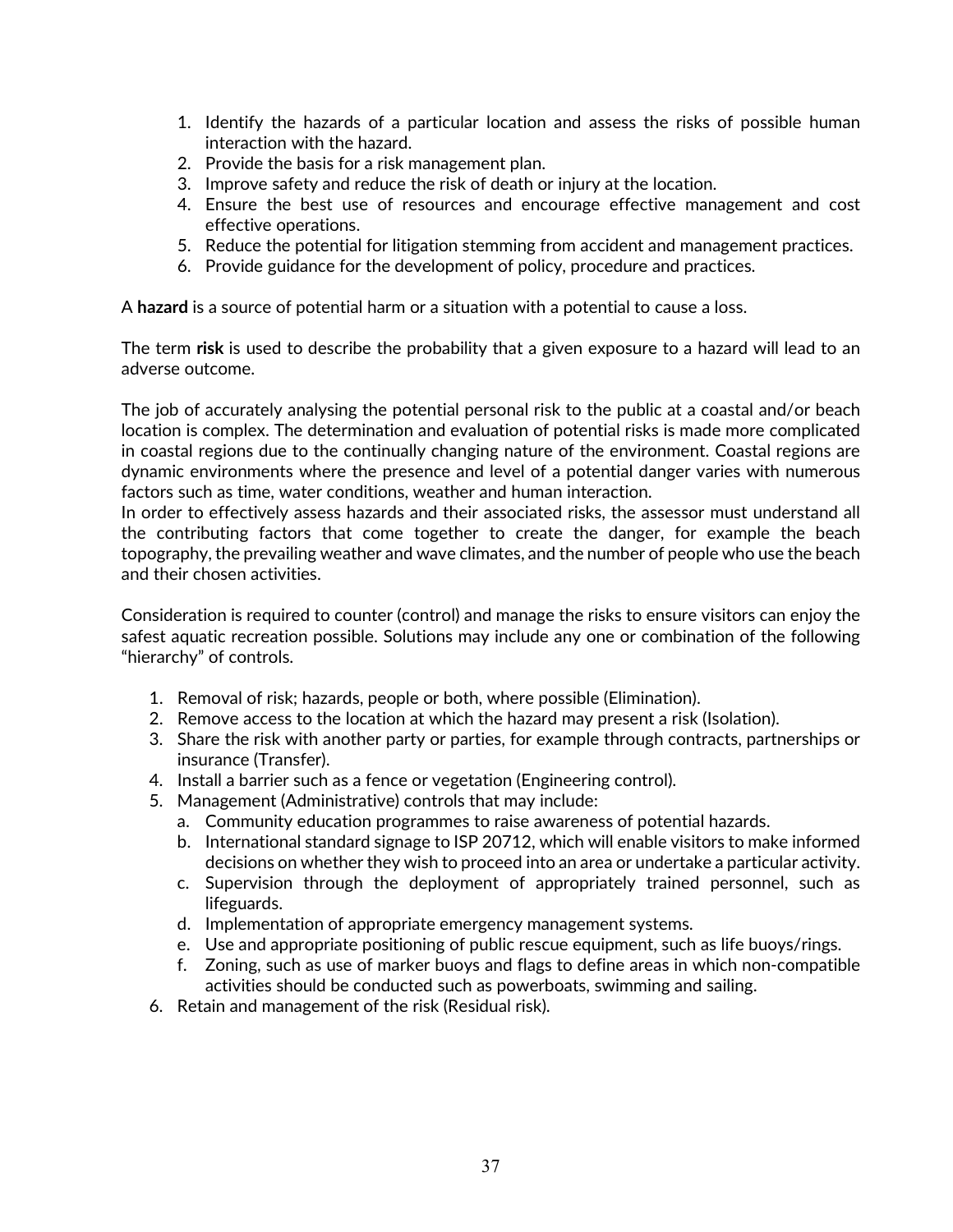## **REFERENCES**

International Life Saving Federation (ILS), 2007, ILS Beach Risk Assessment Policy. International Life Saving Federation of Europe (ILSE), 2007, ILSE Risk Assessment Guidelines. International Life Saving Federation of Europe (ILSE), 2010, ILSE Designated Bathing Area Risk Assessment Report.

International Standards Organisation (ISO), 2008, ISO 20712 Water Safety Signs and Beach Safety Flags (Parts 1, 2 & 3).

Royal National Lifeboat Institution (RNLI), 2007*, A guide to coastal public rescue equipment* World Health Organisation (WHO), 2003, *Guidelines for safe recreational waters Volume 1 - Coastal and fresh waters.*

## **Appendix J – Blue Flag Guidelines for further developments of your beach**

## **ENVIRONMENTAL EDUCATION AND INFORMATION**

Information about the Blue Flag Programme and the other FEE eco-labels must be displayed. **The staff on the beach must be educated about Blue Flag and be able to provide information about it to the beach users.**

## **Twice a year there is a meeting with the staff about BF measurements/environment/sustainability.**

This is preferably done before and after the Blue Flag season, but for those beaches with year long seasons, meetings can be held every six months.

The discussions can be verified by reports of minutes of management meetings.

## **Every employee knows about BF, can communicate about BF with the guests**

There is an internal system in the beach management so that new staff is informed about the Blue Flag Programme, and that, especially for new employees, there is training about what Blue Flag criteria mean in their job. Part-time staff employed in high-season is also informed about Blue Flag.

## **ENVIRONMENTAL MANAGEMENT**

## **The water consumption in the sanitary facilities and showers must be controlled.**

- 1. There is a maximum flow of 9 /minute out of showers
- 2. There is a maximum flow of 6 litre/minute out of the taps.
- 3. There is a maximum flow of 6 litres per toilet flush.

The beach uses water-saving measures in taps, showers and toilets. The flow of water taps for washbasins is up to 6 litres per minute. The flow of showers is up to 9 litres per minute. For the flushing of all toilets not more than 6 litres of water are used.

The beach management should also influence the water consumption of private companies or businesses on the beach, such as restaurants, which could then implement the Green Key criteria and obtain the Green Key certification.

Exceptions: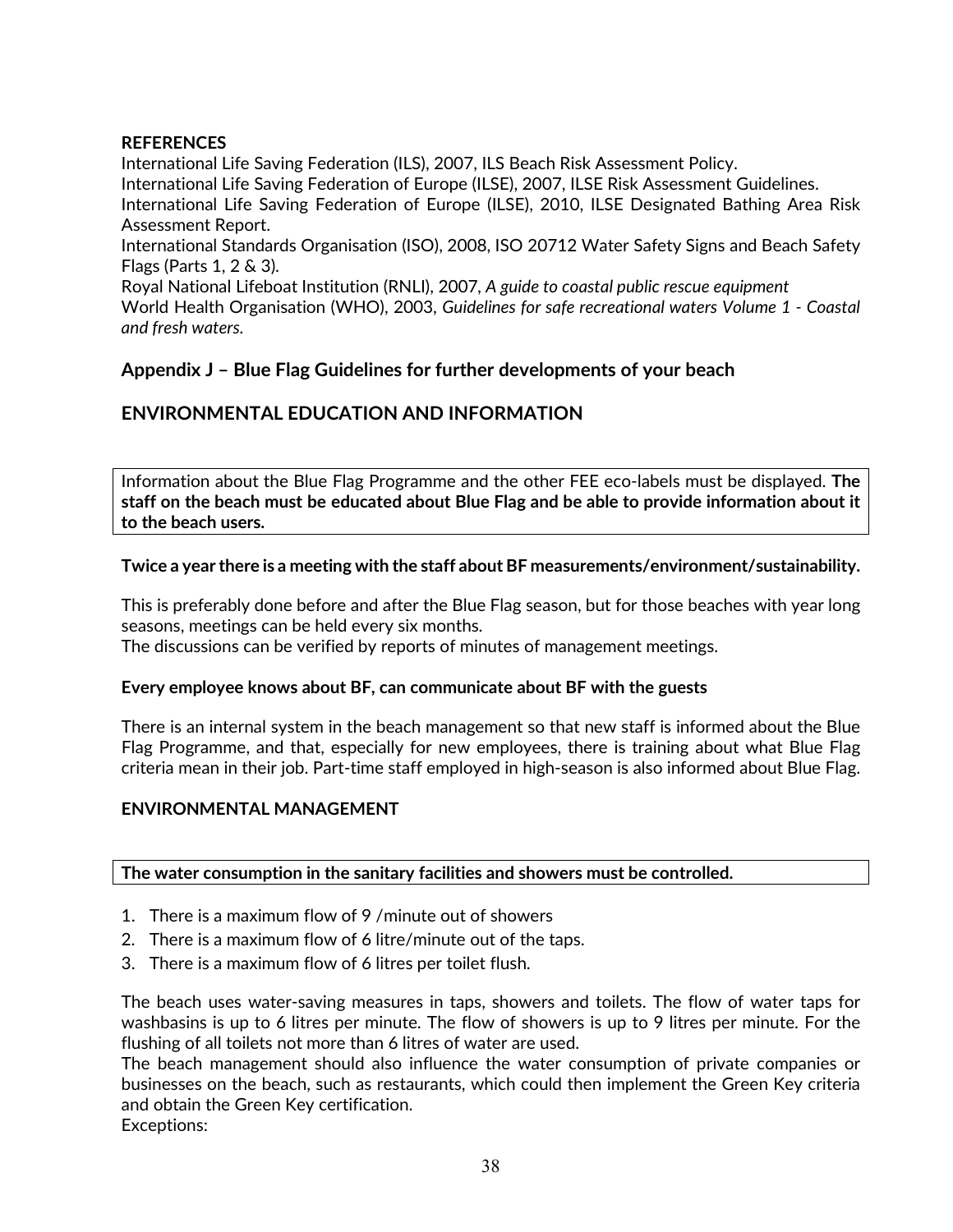When toilets have a grey water system or have a stop button, a maximum of 9 litres per flush is sufficient.

In addition to the reduction of water consumption, the beach takes additional measures. These could include the use of pressure or sensor faucets, a system to stop the water flow easily, payment system (coins, Sep key), use of greywater, a water recycling system, etc.

**There must be an environmental policy and an environmental plan for the beach. The plan should include references to water management, waste and energy consumption, health and safety issues as well as the use of environmentally friendly products wherever possible. All employees must be informed and educated about these issues.**

## **same as for marinas and boats**

The beach, including the lifeguard station and private businesses, registers its annual consumption data of energy, water, waste, and (optionally) cleaning products. These data are converted into indices. An excel sheet is used for this purpose.

The records must show the following information:

- quantities of gas, electricity, water,
- all charges for gas, electricity, water,
- cost per unit consumption of gas, electricity, water.

## There is an energy audit every 5 years

The beach management has commissioned a further study of the energy performance of the recommended measures. The measures are included in the sustainability programme (guideline 2).

## **Only environmentally friendly cleaning products (which are certified with an ecolabel) must be used for the cleaning of the facilities on the beach.**

Sanitary and interior cleaning products must have an accredited environmental label, or must be products not included in the blacklist (see attachment 1: Green Key blacklist).

Sanitary and interior cleaners must have an eco-label for example. European Ecolabel, Nordic Swan and Blue Angel).

When outsourcing the cleaning operations, the existing contract should be reviewed with the above terms to be included in the next contract review, and definitely within one year after the initial assessment for the Blue Flag.

Exception:

Specific cleaners that are regulated by laws for health and safety, hygiene and/or food safety (HACCP), either periodically or in case of an emergency, are not covered by this criterion.

For daily cleaning activities only fiber cloth products are used.

**Only environmentally friendly toiletries, paper towels and toilet papers must be provided in the sanitary facilities on the beach. Soap and other personal care products must be provided in dispensers with a dosing system.**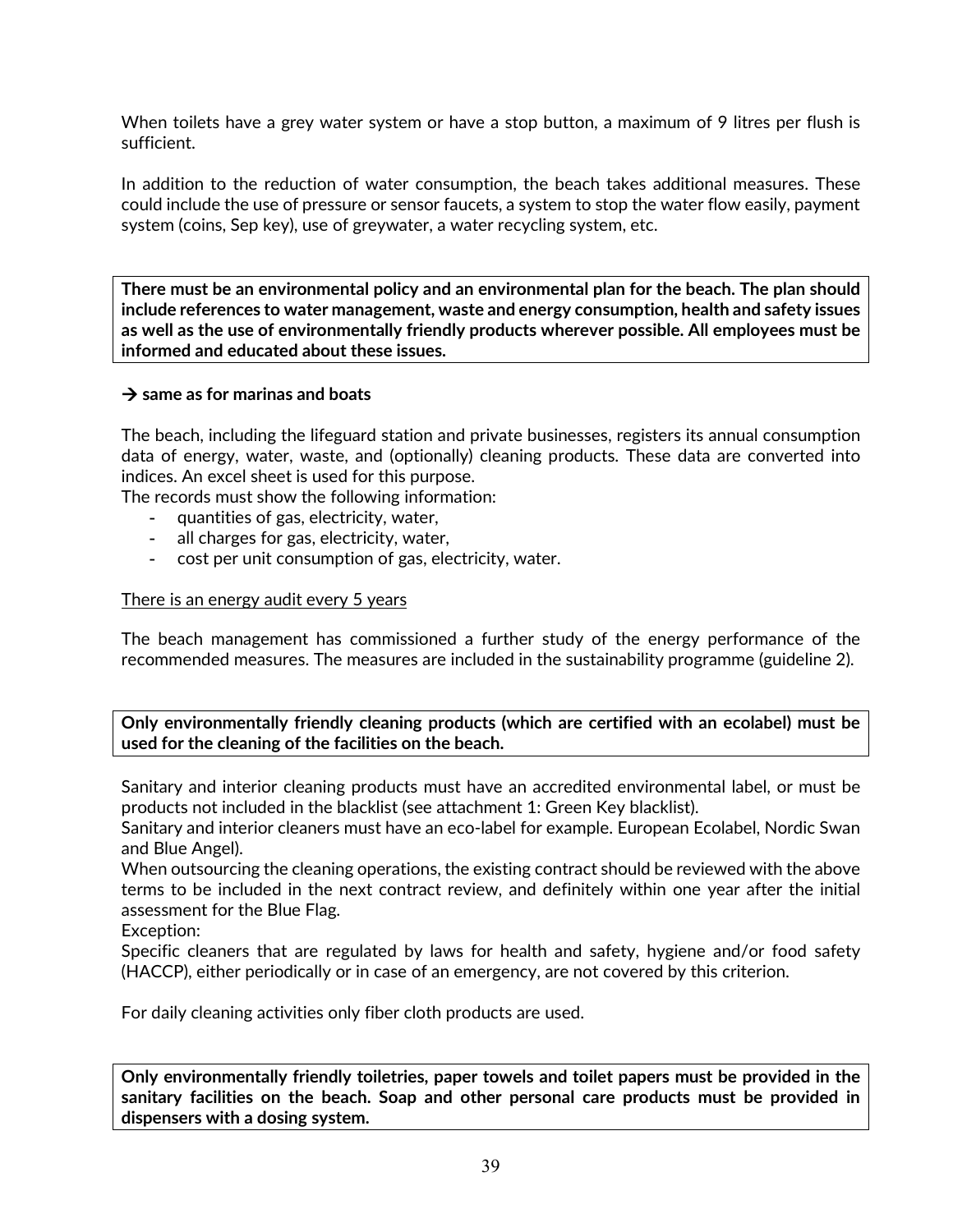Paper towels and toilet paper must be made of non-chlorine bleached paper or must have an ecolabel.

**Only energy efficient lighting must be used. Sensors which regulate the use of the light should be installed wherever considered as being useful.**

All lighting is energy efficient (PSL, TL, SL, LED etc). Not later than one year after the inspection of the beach, energy efficient lighting is used in and around (= outdoors) the buildings. For bulbs not meeting the criterion the beach provides a substitution plan.

Energy-efficient lighting has a minimum light output of 40 lumen/watt. PL, TL, SL and LED lighting satisfy this condition. Halogen lighting and traditional light bulbs are not to be used on the beach anymore.

If there is no suitable alternative a beach may get a dispensation for this point. The beach operator must demonstrate that it can not be technically realized or that the required investment has a payback period of > 5 years.

In and around the buildings on the beach there is a substantial use of lighting sensors to prevent unnecessary illumination.

→ Explanation: Lighting Sensors can turn lights on/off based on, for example, the presence of people (motion sensor) or too little light (light sensor). In this manner unnecessary operation of lamps is prevented.

## **The energy supply on the beach should be based on renewable sources.**

The beach uses renewable energy sources.

- $\rightarrow$  Explanation: This includes renewable energy sources such as wind, solar and water; through solar, windmills, photovoltaic solar cells (electricity generation) or similar renewable energy, tylene hose for heating (tap) water etc. 100% of the total amount of electricity is generated sustainably.
- $\rightarrow$  Explanation: Sustainably generated electricity refers to electricity generated from renewable energy sources such as solar, wind and water. There are various names used: green energy, green electricity or natural electricity.

Green gas: The total amount of purchased gas is generated sustainably from biomass. Explanation: Green gas is gas produced from biomass. This "biogas" is brought into the natural gas, thus reducing the use of existing fossil natural gas resources. If you purchase green gas then this is accompanied by a certificate of origin.

**The beach and beach equipment/facilities should aim at being climate neutral.**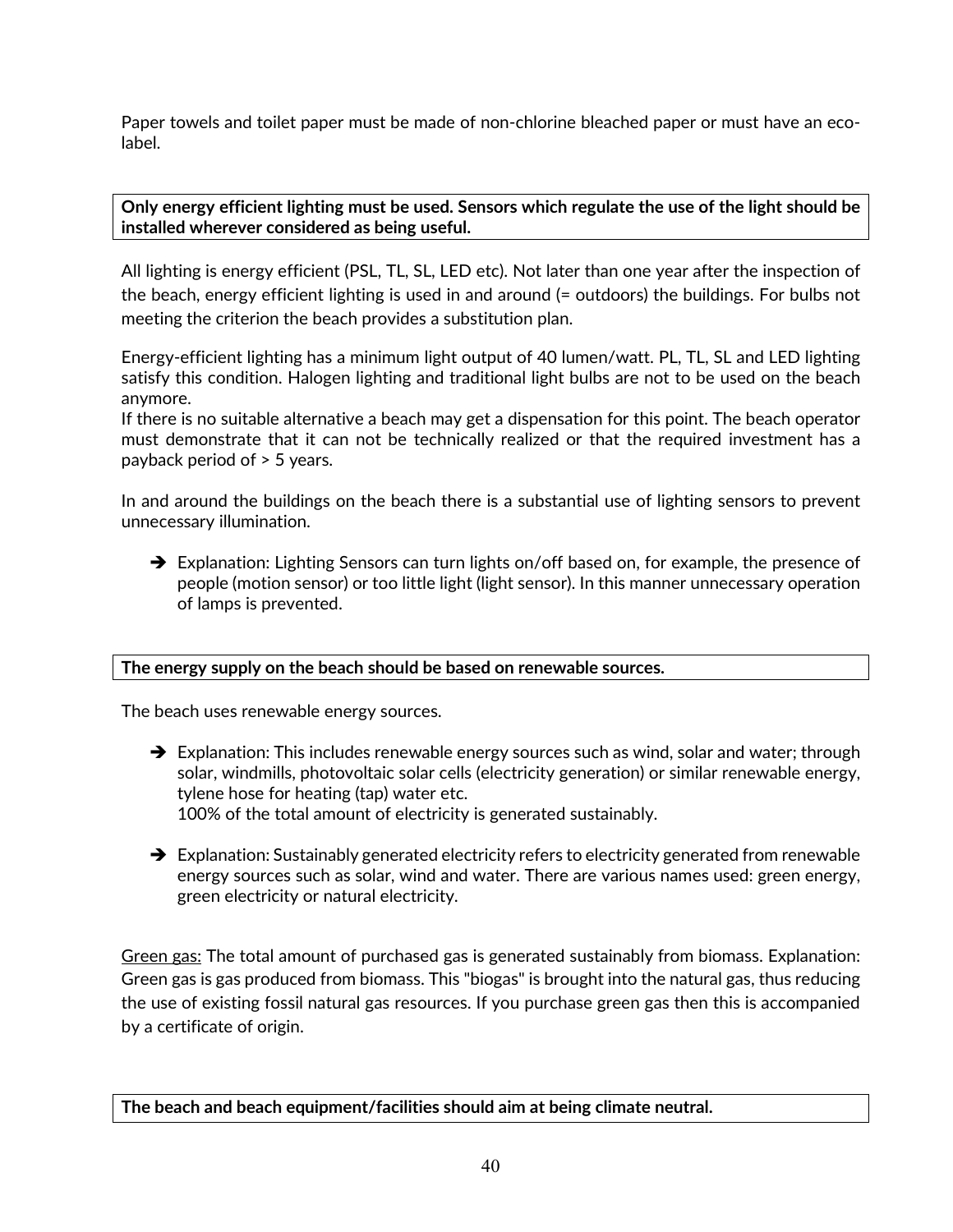The beach management carries out a CO2 study for its activities (eg. to set a fixed CO2 footprint) to investigate if it can be carbon neutral.

Explanation: Working with CO2 emission certificates is always the culmination of activities. Save first, then see whether the beach itself can generate renewable energy. The third step is to neutralize CO2 emissions by purchasing CO2 certificates for the remaining CO2 emissions.

## **Artificially made green areas and gardens on the beach must be maintained sustainably.**

## **Chemical pesticides and fertilizers cannot be used more than once a year, unless there is no organic or natural equivalent.**

As no chemical pesticides or fertilizers should be used on the establishment's premises, an alternative could be to use gas flames or mechanical herbicides. By using gas flames the best effect is achieved if the plants are not burned down to the ground but rather just scorched.

## **Flowers and gardens must be watered in the early morning or after sunset**

This criterion aims to reduce the water consumption, especially when tap water is used for watering. It is the best way to avoid evaporation and have the best impact on the roots of plants.

## **Rainwater is collected and used for watering flowers and gardens**

This criterion also aims to reduce tap water consumption. An alternative water system to store and use rainwater limits the use of fresh water for watering.

## **When planting new green areas endemic or native species are used.**

Endemic species use less water than non-endemic and their use preserves the biodiversity of the surroundings.

When making a plan for new green areas think of the following components:

a. introduction (including business data);

b. a global inventory of paved surfaces, plant and trees species on and around the beach and a description of present landscape elements;

c. a description of how current and future natural areas on and around the beach are handled (e.g., in terms of pruning, lawn mowing, weed control etc.);

d. a management plan for nature on and around the beach. This plan looks at the desired future development;

e. summary measures and costs of the plan;

f. + appendices outline.

## **Artificially made beaches must be created and maintained sustainably.**

A beach which has been artificially created must be managed in a sustainable way. Ecological evaluations must be undertaken in order to ensure a positive impact.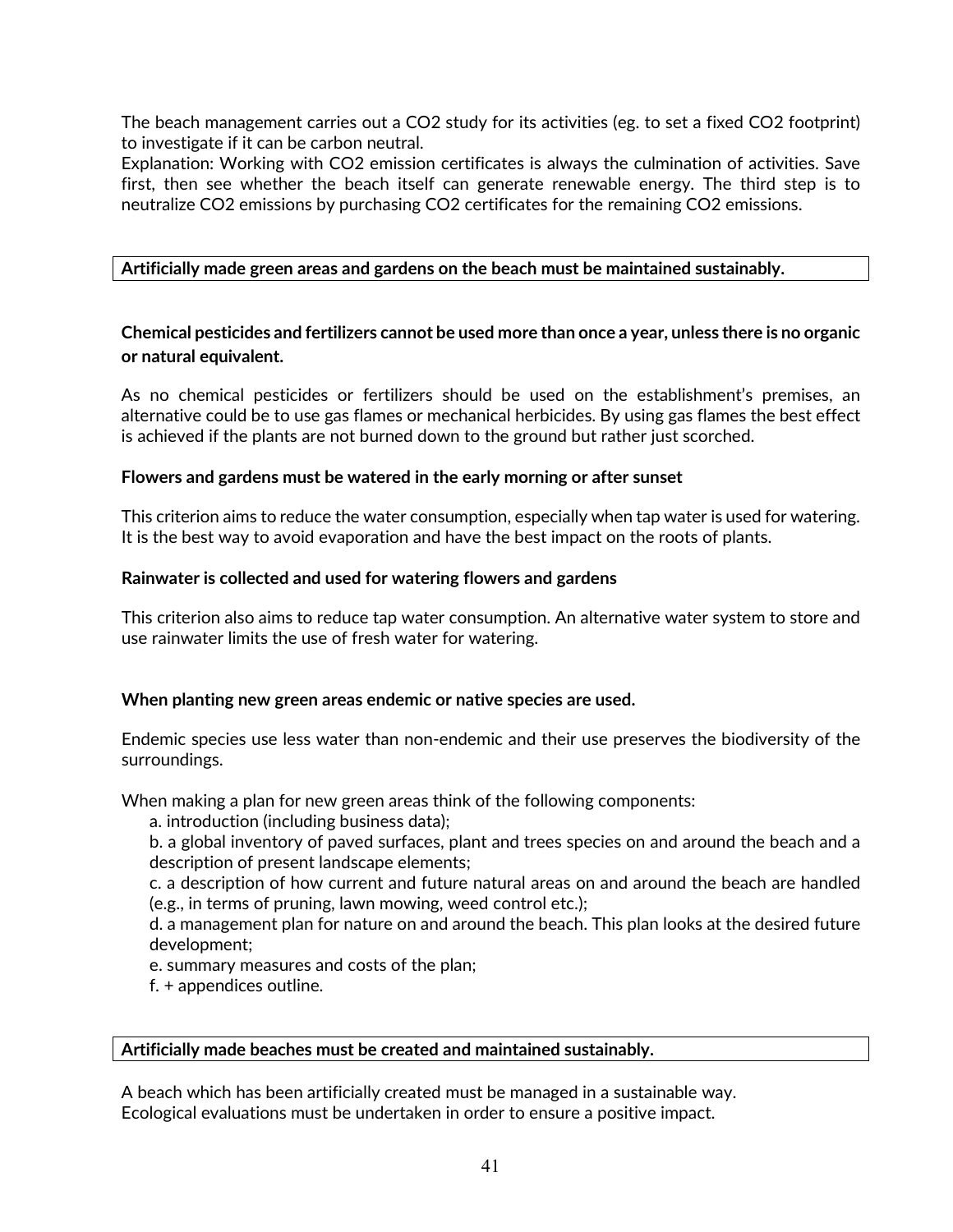For example, the ecological impact of the sand brought to create the beach must be minimised as much as possible.

**The facilities on the beach must be made of environmentally friendly materials. Local suppliers should be preferably used when equipping the beach with new buildings, infrastructure or furniture.**

Encompasses buildings, furniture, infrastructure etc.

## **Also: Environmental friendly painting**

For painting works less environmentally harmful paints that have an eco-label are used. Explanation: When painting the buildings on the beach use only environmentally friendly interior and exterior paint. The paints have a label such as Ecolabel, EU ecolabel or similar.

During new construction, reconstruction or renovation of the beach, the business will take into account the environment and sustainability of materials used.

Explanation:

- The purchased wood that is used for building is durable'

- Certified wood that has been approved by national authorities is used, for example TPAC (Timber Procurement Assessment Committee) approved.

- The Energy Performance Coefficient (EPC) is at least 5% lower than required in national legislation.

- Other measures could be: buffering rainwater, water conservation, protection of biodiversity, promotion of environmentally friendly mobility or reduction of emissions and pollution by equipment used for building or by innovations in the use of the building.

Based on the sustainable procurement policy, the beach management makes demands on its suppliers. The beach management asks suppliers for a signed declaration of delivery of sustainable products and services.

Explanation: A sustainability declaration is a document describing the requirements of the beach management from suppliers and in which the supplier declares to be committed to this effect.

## **CSR**

**The beach management has a CSR policy, covering the areas of Human Rights, Labour Equity, Environmental Education, and Anti-Corruption.** 

## **There is a declaration of CSR policy by the beach management**

The beach management has a CSR policy statement in which it defines its objectives on sustainability and corporate social responsibility. The statement must be prominently displayed.

 $\rightarrow$  Explanation:

A CSR policy is a statement of the senior management of the beach, indicating that sustainability and CSR are an integral part of business.

The statement pays at least attention to:

- general CSR objectives/sustainability outline, policy concern for people/planet/profit, and structural part of business objectives,
- implementation activities, which should be in accordance with company policies and procedures established,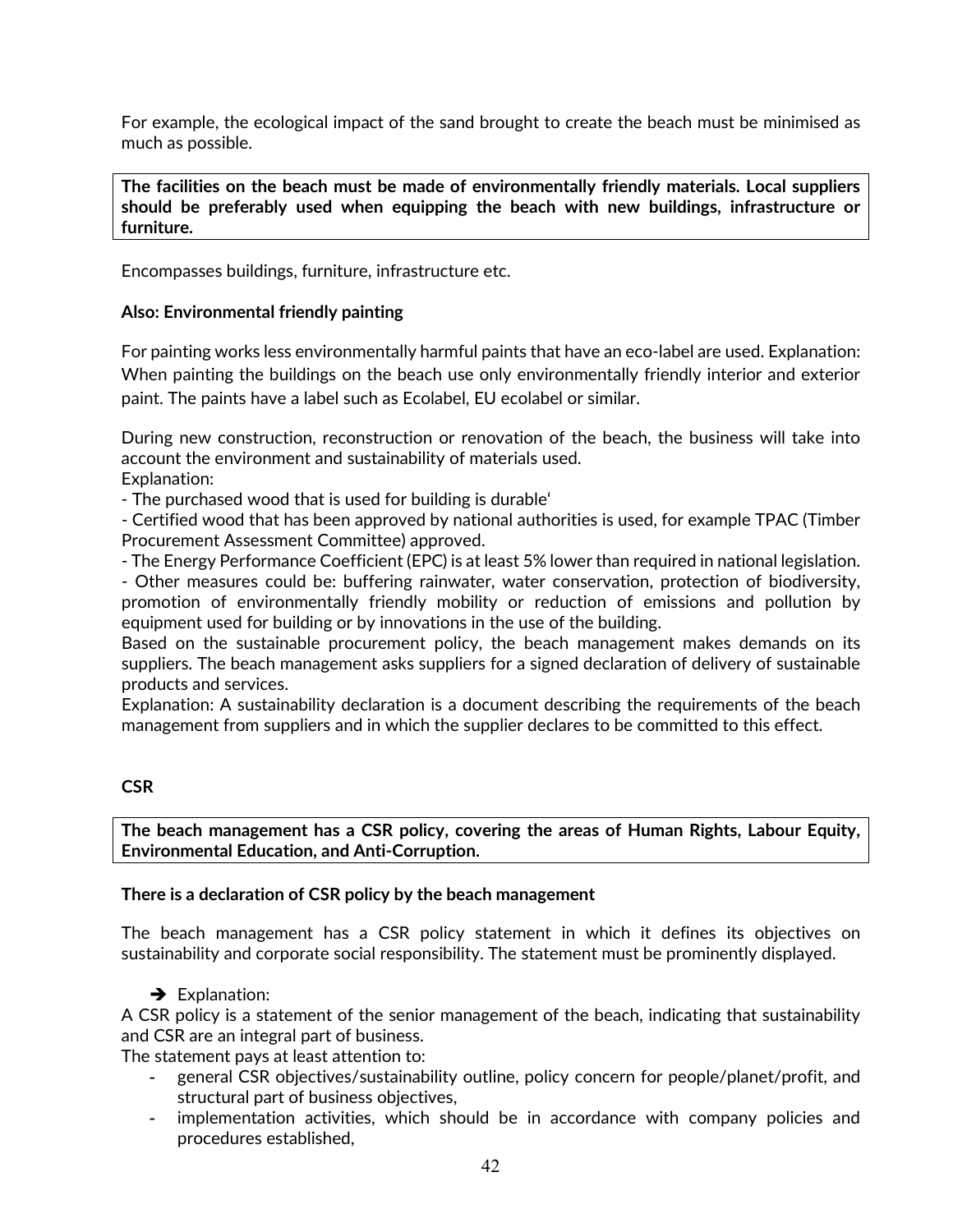- general rules regarding the implementation of the company's sustainability policy,with regard to the fulfilment of legal requirements, staff training and recording/monitoring of the environmental performance of the company.

## **The beach develops a CSR programme for the next three years**

The sustainability program covers three years, and shows which environmental sustainability actions will take place to reduce the consumption of gas, water, electricity and waste (prevention) in that period. The policy also includes activities and measures in the area of procurement, transport management, community involvement, etc. Take the international Blue Flag criteria as a guide.

## **Every employee can provide input to CSR**

The beach management has the policy that all staff members can provide input to CSR/Sustainability. For example there is a "suggestion-box" where the staff can submit their ideas about increasing sustainability on the beach.

**The beach management takes at least two measures during the certification period to promote community involvement and social responsibility.** 

## **Social/community involvement**

The beach management takes at least two measures to encourage sustainable relationships in the immediate environment and to fulfill its commitment to perform better in the social field. For example, the beach management:

- promotes good relations with local residents/stakeholders and works on a long-term relationship with them (offers free facilities, organizes free events, provides an annual offering to compensate for any inconvenience).

- stimulates the local economy/

- works with other local organizations, such as local associations, environmental organisations, etc.
- is actively involved in a charity or conservation organization.
- provides free communication platforms for charity.
- distributes sustainable gifts and/or sale items.
- sponsors social/community organisations, directly or indirectly, materially or immaterially, or is committed to a social purpose

- participates actively in charity work.

## *Black list Green Key cleaning products.*

## **FEE/Green Key**

Blacklist for cleaning products in the Green Key Programme

The Blacklist is prepared by the consultant organisation, Ecoconso.

This list covers multi-purpose and sanitation products (typical cleaning products). For cleaning in any other specific area that needs special products, one must check for compliance with national legislation.

## **Surfactants:**

Surfactants that are not readily biodegradable under aerobic condition